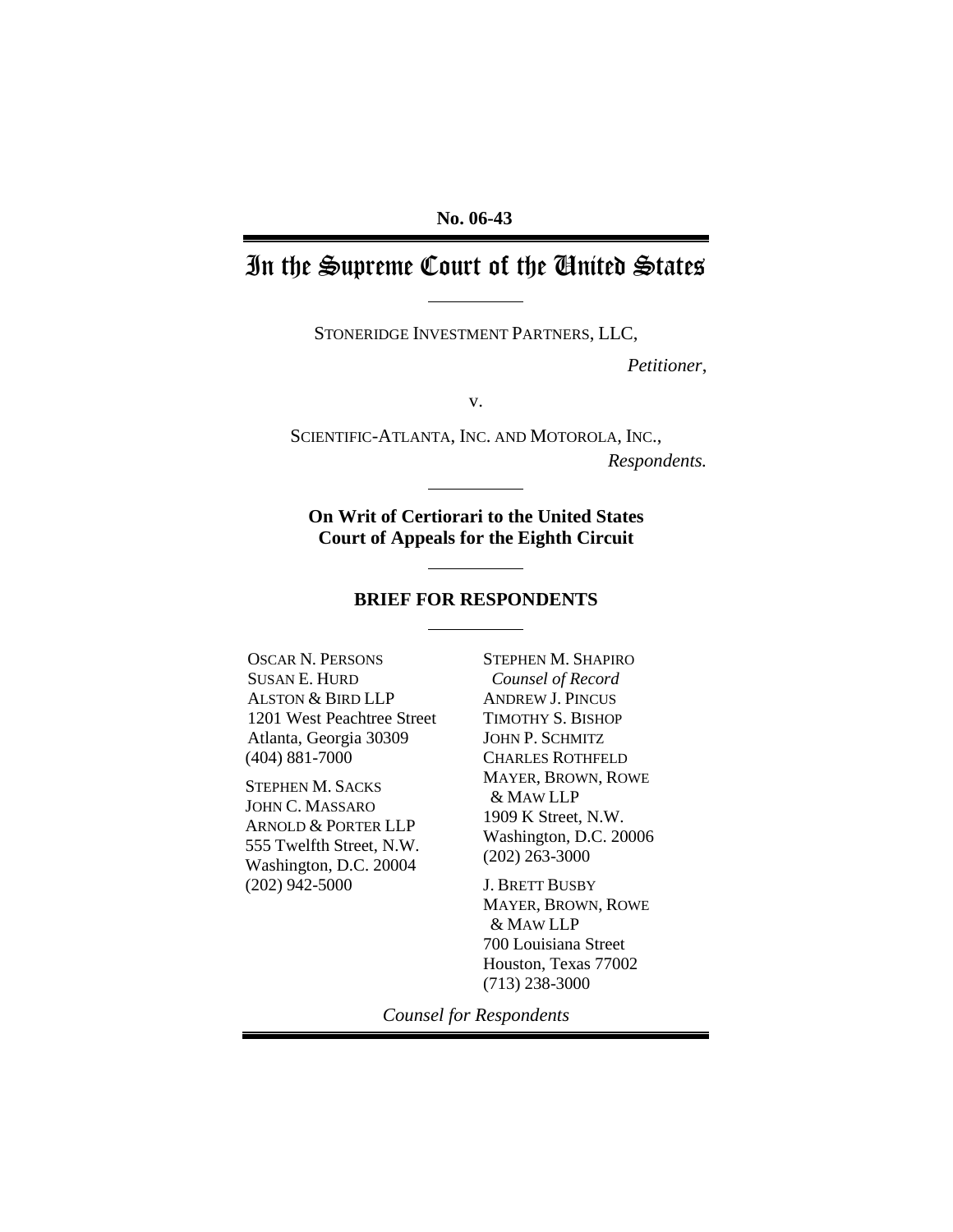#### **QUESTION PRESENTED**

Whether this Court should imply a private cause of action under Section 10(b) of the Securities Exchange Act against vendors whose transactions with a publicly traded company were improperly accounted for by the public company in its financial statements, when the plaintiff—an investor in the public company—did not rely on the transactions or on any statement by the vendors, and the vendors did not use or employ a deceptive device in connection with the purchase or sale of a security.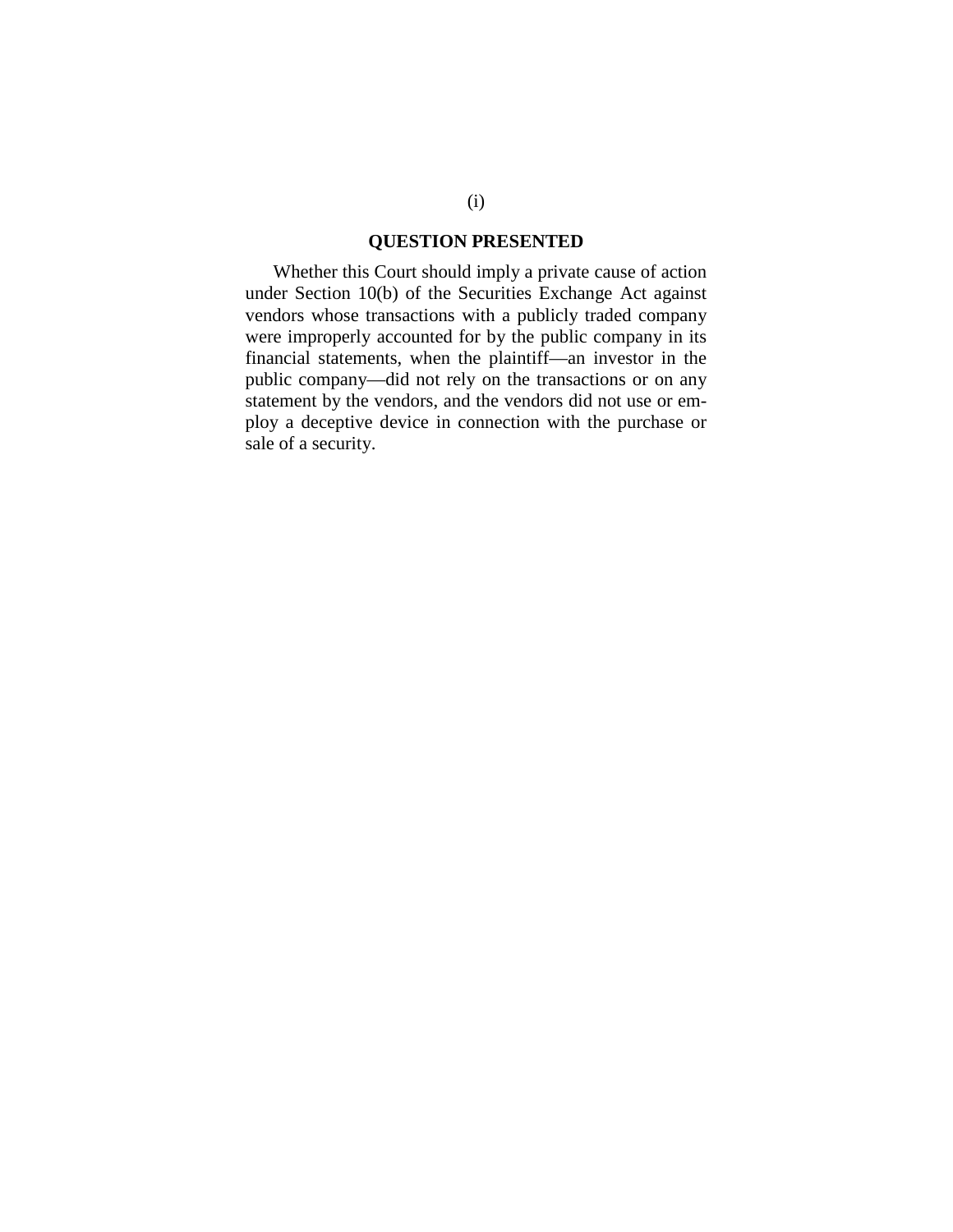#### **RULES 14.1(B) AND 29.6 STATEMENT**

All parties to the proceeding in the Eighth Circuit are identified in the caption.

The corporate disclosure statements of Motorola, Inc. and Scientific-Atlanta, Inc. are set forth in their briefs in opposition to certiorari.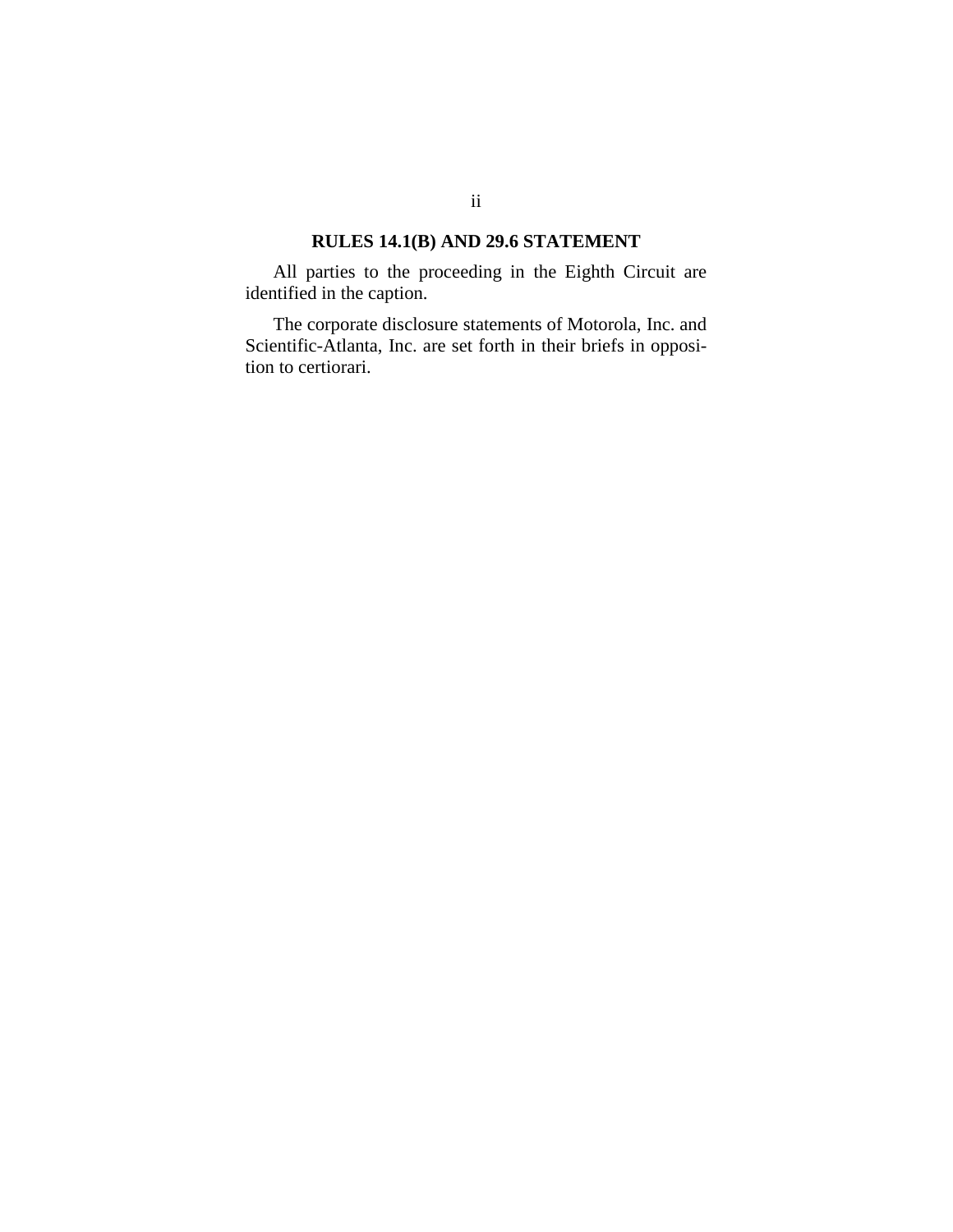## **TABLE OF CONTENTS**

# **Page**

|                | A. The Statutory And Regulatory Background 3                                                                                                                                                                            |
|----------------|-------------------------------------------------------------------------------------------------------------------------------------------------------------------------------------------------------------------------|
|                |                                                                                                                                                                                                                         |
|                | C. Plaintiff Seeks To Hold The Vendors Liable For                                                                                                                                                                       |
|                | D. The District Court Dismissed Plaintiff's Complaint                                                                                                                                                                   |
|                | E. The District Court Denied Plaintiff's Motion For<br>Leave To File A Second Amended Complaint  11                                                                                                                     |
|                | F. The Court Of Appeals Unanimously Affirmed 12                                                                                                                                                                         |
|                | <b>INTRODUCTION AND SUMMARY OF</b>                                                                                                                                                                                      |
|                |                                                                                                                                                                                                                         |
| $\mathbf{I}$ . | LIABILITY IS PRECLUDED IN THIS CASE BY<br>CENTRAL BANK'S RELIANCE REQUIREMENT,<br>THE LANGUAGE OF EXCHANGE ACT SECTIONS<br>10(b) AND 20(e), AND ESTABLISHED LIMITS ON<br><b>JUDICIALLY IMPLIED CAUSES OF ACTION  16</b> |
|                | A. Scheme Liability Claims Cannot Satisfy Section                                                                                                                                                                       |
|                | Plaintiff's Claim Does Not Fall Within The<br>$B_{-}$<br>Scope Of Conduct Prohibited By The Plain                                                                                                                       |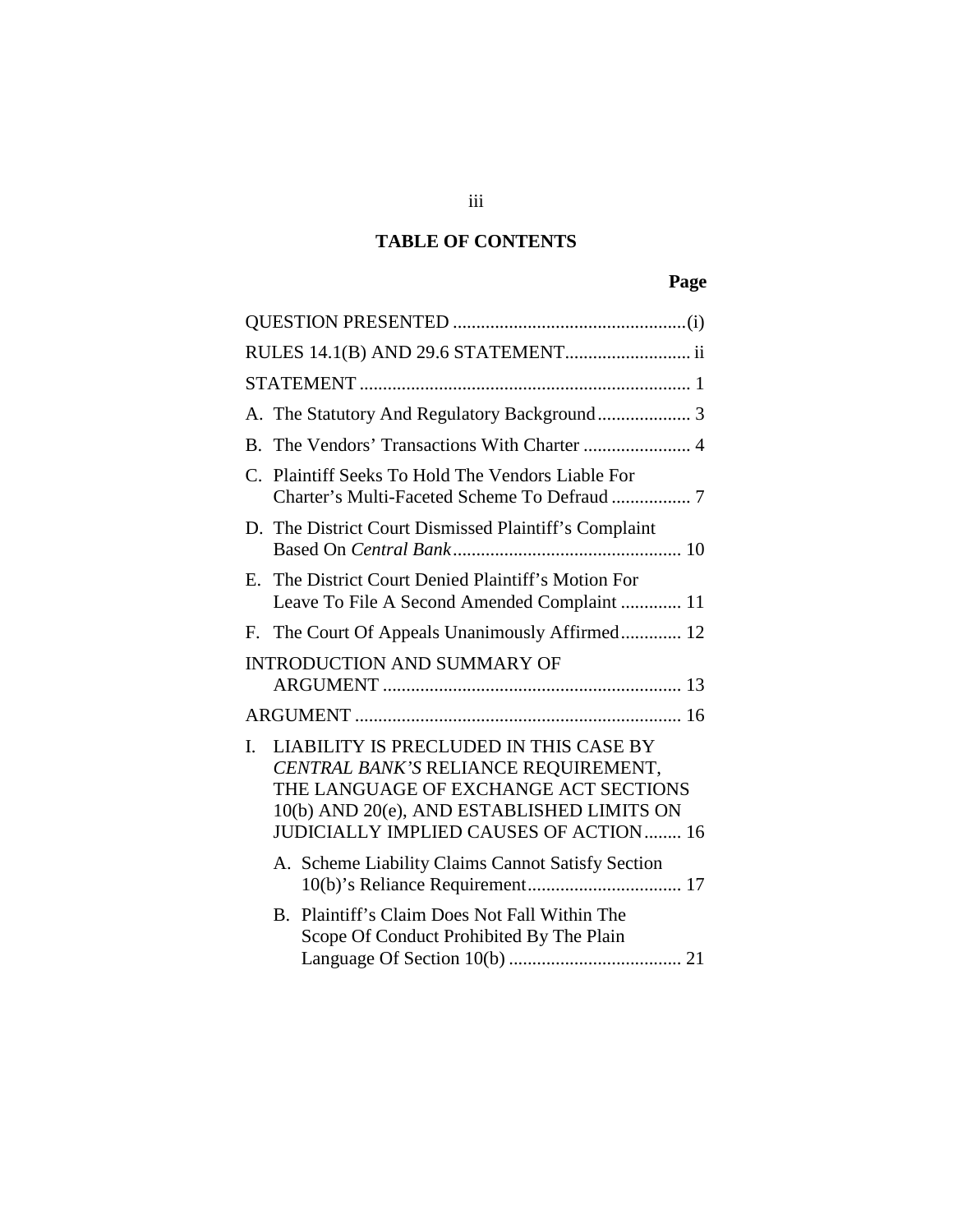#### **TABLE OF CONTENTS-Continued**

## **Page**

|    |           |    | 1. The Vendors did not "use or employ" a "de-<br>ceptive device" "in connection with" a secu-                                                                                         |
|----|-----------|----|---------------------------------------------------------------------------------------------------------------------------------------------------------------------------------------|
|    |           | 2. | Section 10(b)'s jurisdictional language does<br>not extend liability to secondary actors 26                                                                                           |
|    |           |    | C. The Structure Of The Securities Laws Confirms<br>That Congress Would Not Have Permitted Pri-<br>vate Damages Actions Under Section 10(b)<br>Based On Scheme Liability Claims 28    |
|    |           | 1. | The express private causes of action demon-<br>strate that damages liability does not extend                                                                                          |
|    |           |    | 2. Congress did not mean to reach secondary<br>actors who are not "control persons"  30                                                                                               |
|    |           |    | D. Extensive Judicial Lawmaking Would Be<br>Needed To Address The Clear Incompatibility<br>Between Scheme Liability And Existing Stan-<br>dards For Section 10(b) Damages Actions  31 |
|    |           |    | E. Scheme Liability Would Overturn Central Bank 36                                                                                                                                    |
| П. |           |    | PLAINTIFF'S ARGUMENTS IN FAVOR OF<br>SCHEME LIABILITY ARE MERITLESS  38                                                                                                               |
|    | А.        |    | The Vendors Would Not Be Liable At Common                                                                                                                                             |
|    | <b>B.</b> |    | Rule 10b-5(a) And (c) Do Not Expand The<br>Scope Of The Section 10(b) Cause Of Action  40                                                                                             |
|    | C.        |    | This Court Has Rejected Broad Interpretations<br>Of Section 10(b) That Exceed Its Language  41                                                                                        |

iv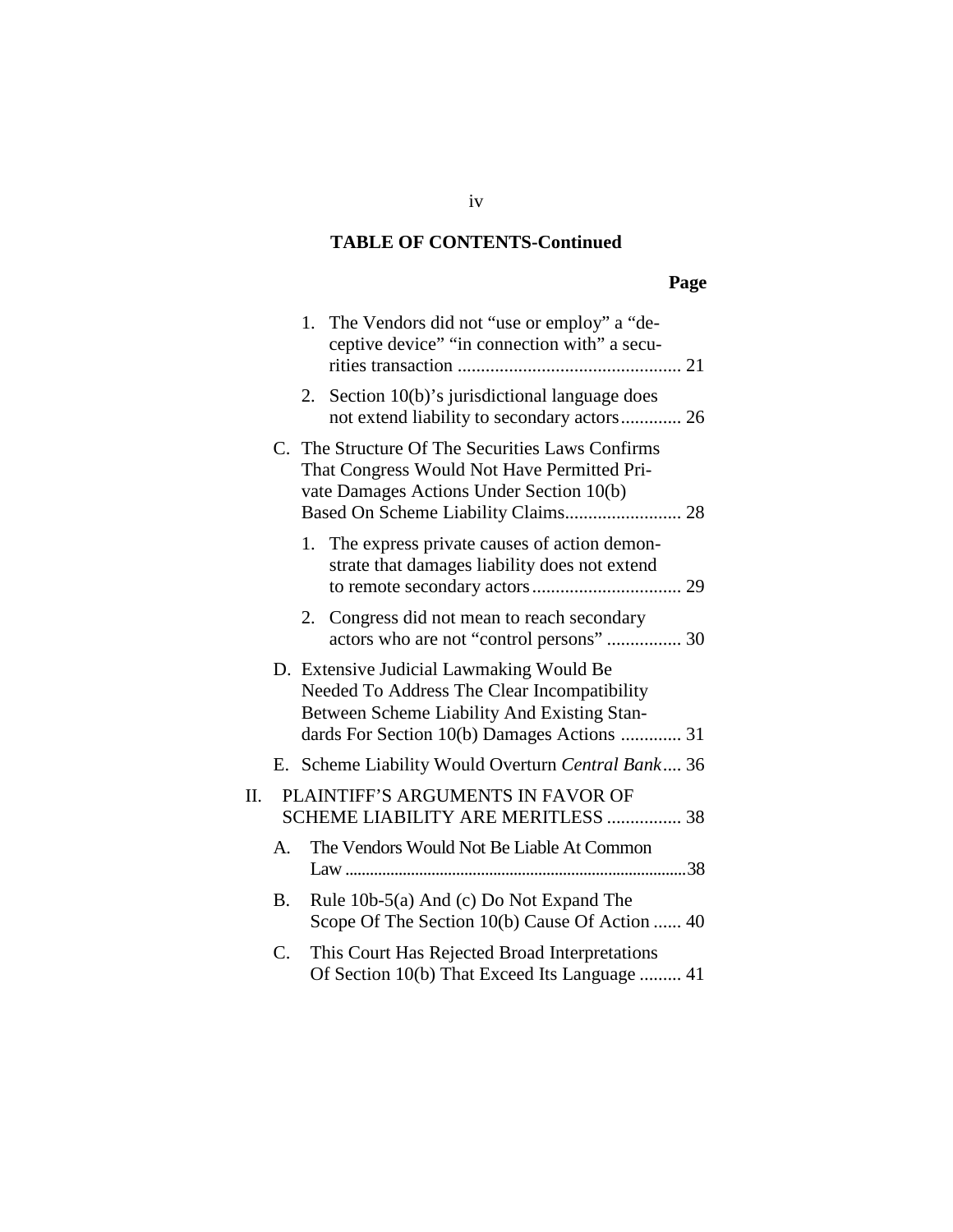#### **TABLE OF CONTENTS-Continued**

**Page**

| III. BROAD SCHEME LIABILITY FOR SECON-                                                          |  |
|-------------------------------------------------------------------------------------------------|--|
| DARY ACTORS WOULD HARM U.S. SECURI-                                                             |  |
| TIES MARKETS AND IS UNNECESSARY TO                                                              |  |
| DETER MISCONDUCT OR COMPENSATE IN-                                                              |  |
|                                                                                                 |  |
| Scheme Liability Would Encourage Wasteful<br>A.<br>And Meritless Litigation, Damaging The Econ- |  |
| Scheme Liability Is Not Necessary To Deter<br><b>B.</b>                                         |  |
|                                                                                                 |  |
| STATUTORY AND REGULATORY ADDENDUM1a                                                             |  |

v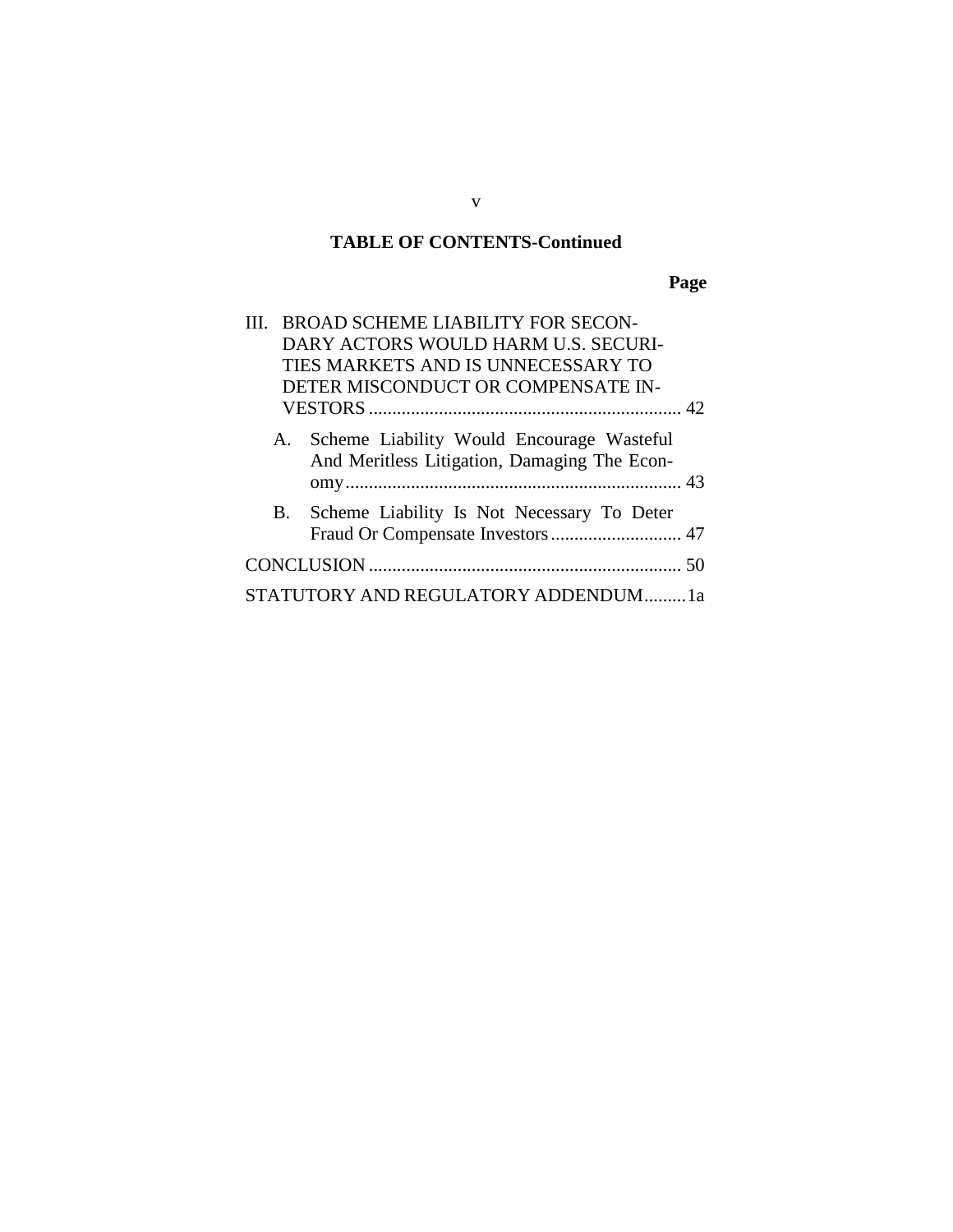## **TABLE OF AUTHORITIES**

# **Cases: Page**

| Adelphia Commc'ns Corp. Sec. Litig., In re,<br>2005 U.S. Dist. Lexis 43300 (S.D.N.Y. 2005) 30 |
|-----------------------------------------------------------------------------------------------|
| Affiliated Ute Citizens v. United States, 406 U.S. 128                                        |
| Alexander v. Sandoval, 532 U.S. 275 (2001) 21, 34                                             |
|                                                                                               |
| Basic Inc. v. Levinson, 485 U.S. 224 (1988) 18                                                |
| Blue Chip Stamps v. Manor Drug Stores,<br>421 U.S. 723 (1975)  23, 38, 41, 43, 45, 49         |
| Board of Governors v. Dimension Fin. Corp.,                                                   |
| Central Bank v. First Interstate Bank, 511 U.S. 164                                           |
| Chemical Bank v. Arthur Andersen & Co., 726 F.2d 930                                          |
| Chiarella v. United States, 445 U.S. 222 (1980)  16, 40                                       |
| Conrail Corp. v. Gottshall, 512 U.S. 532 (1994) 26                                            |
| Dinsmore v. National Hardwood Co., 208 N.W. 701                                               |
| Dolan v. United States Postal Serv., 546 U.S. 481                                             |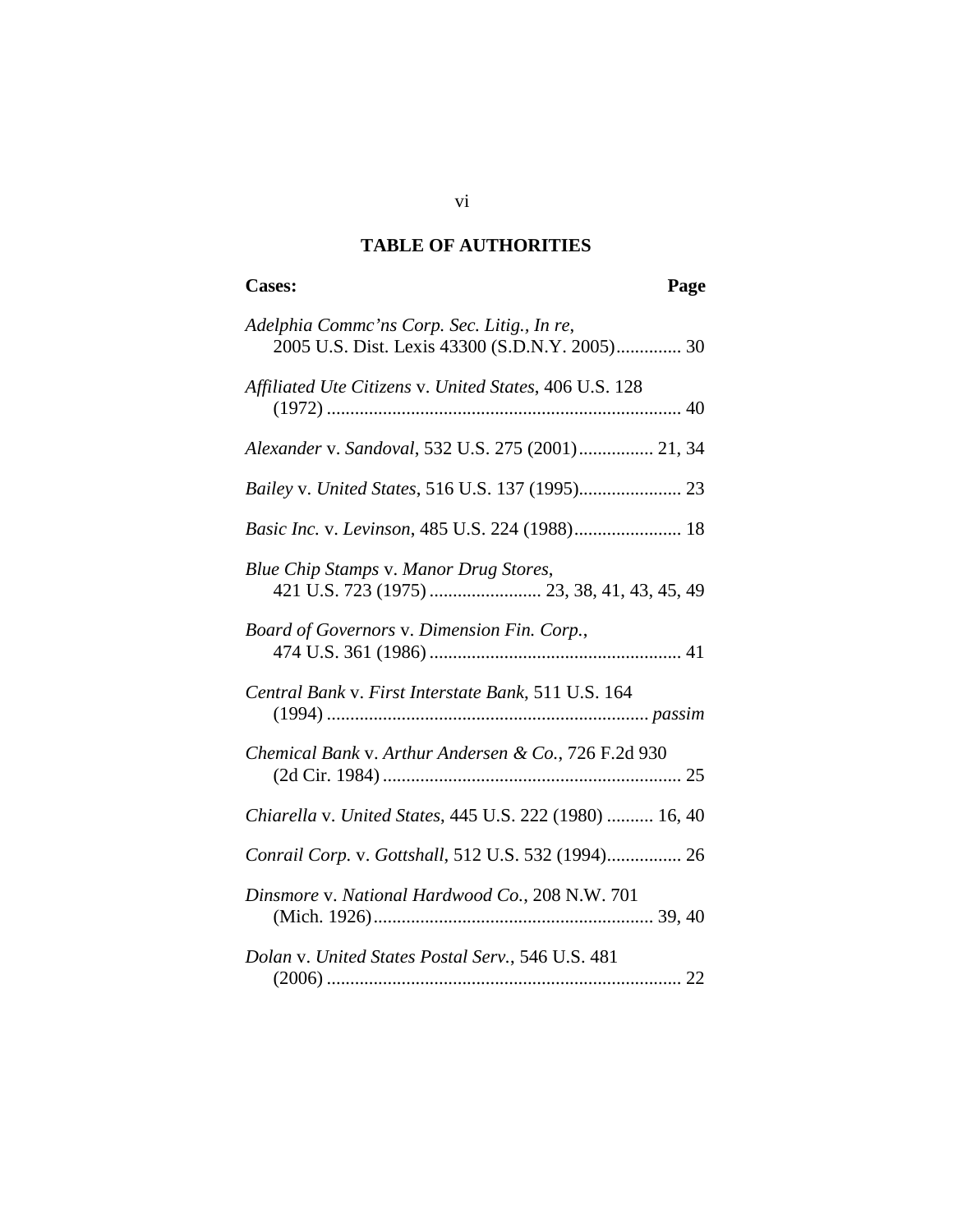## **Page**

| Dura Pharms., Inc. v. Broudo, 544 U.S. 336 (2005)  33, 50 |
|-----------------------------------------------------------|
| EC Term of Years Trust v. United States,                  |
| Ernst & Ernst v. Hochfelder, 425 U.S. 185                 |
| Feldman v. Pioneer Petroleum, Inc., 813 F.2d 296          |
|                                                           |
| Greenville Nat'l Bank v. National Hardwood Co.,           |
|                                                           |
| Heit v. Weitzen, 402 F.2d 909 (2d Cir. 1968)  30          |
| Herman & MacLean v. Huddleston, 459 U.S. 375              |
| Higginbotham v. Baxter Int'l Inc., 2007 WL 2142298        |
| Hinck v. United States, 127 S. Ct. 2011 (2007)  21        |
| Hunnewell v. Duxbury, 28 N.E. 267 (Mass. 1891)  39        |
| INS v. National Ctr. for Immigrants' Rights,              |
| Jama v. Immigration & Customs Enforcement,                |

vii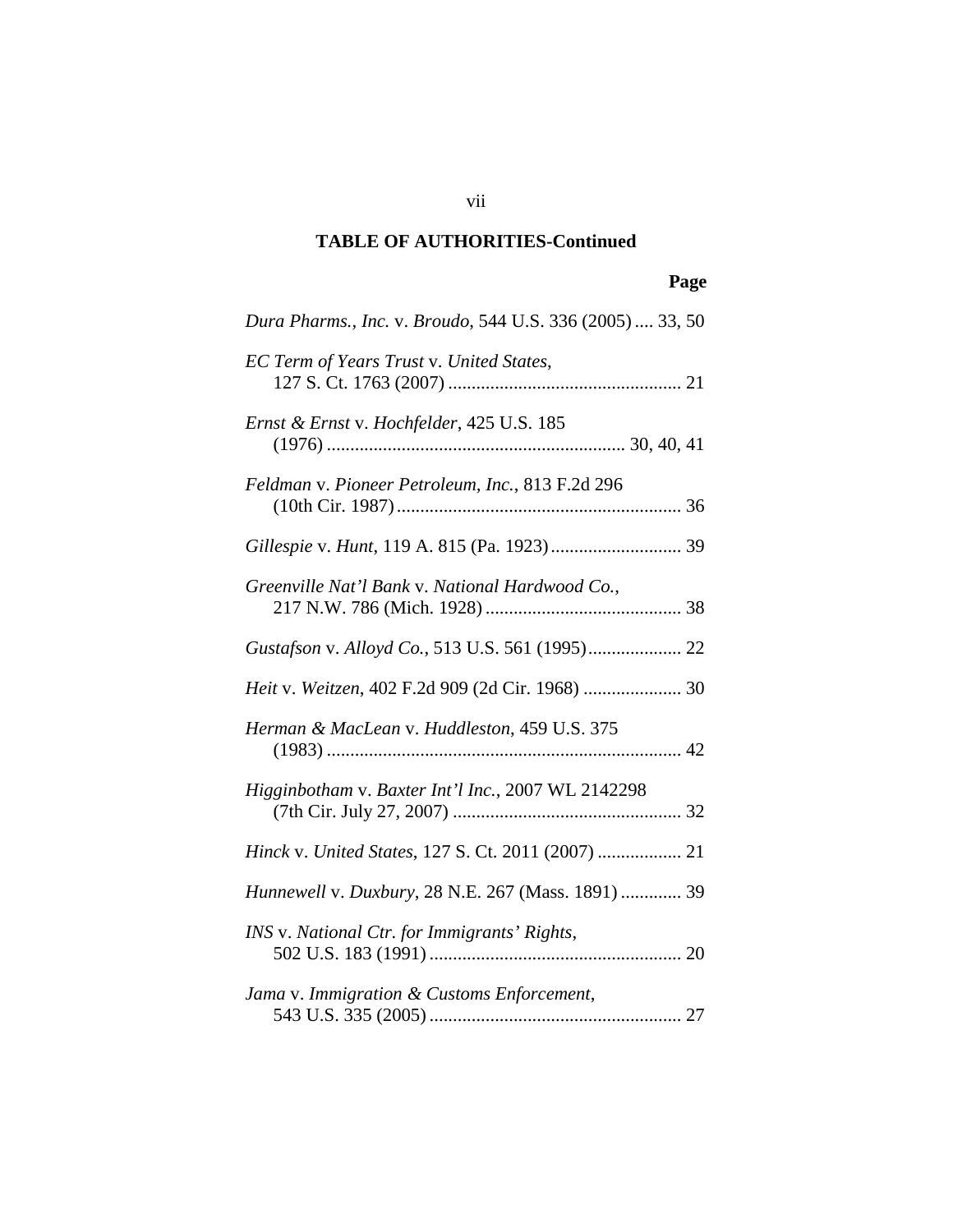## **Page**

| Lampf, Pleva, Lipkind, Prupis & Petigrow v.<br>Gilbertson, 501 U.S. 350 (1991)  30, 35 |
|----------------------------------------------------------------------------------------|
| Lentell v. Merrill Lynch & Co., 396 F.3d 161                                           |
| Marine Bank v. Weaver, 455 U.S. 551 (1982) 26                                          |
| Merrill Lynch, Pierce, Fenner & Smith, Inc. v.                                         |
| <i>Miller, In re, 276 F.3d 424 (8th Cir. 2002) </i> 31                                 |
| Northwest Airlines, Inc. v. Transport Workers Union,                                   |
|                                                                                        |
|                                                                                        |
| Piper v. Chris-Craft Indus., 430 U.S. 1 (1977) 35, 50                                  |
| Rand v. Anaconda-Ericsson, Inc., 794 F.2d 843                                          |
| Santa Fe Indus. v. Green, 430 U.S. 462                                                 |
| Scholastic Corp. Sec. Litig., In re, 252 F.3d 63                                       |
| SEC v. Coffey, 493 F.2d 1304 (6th Cir. 1974)  36                                       |

viii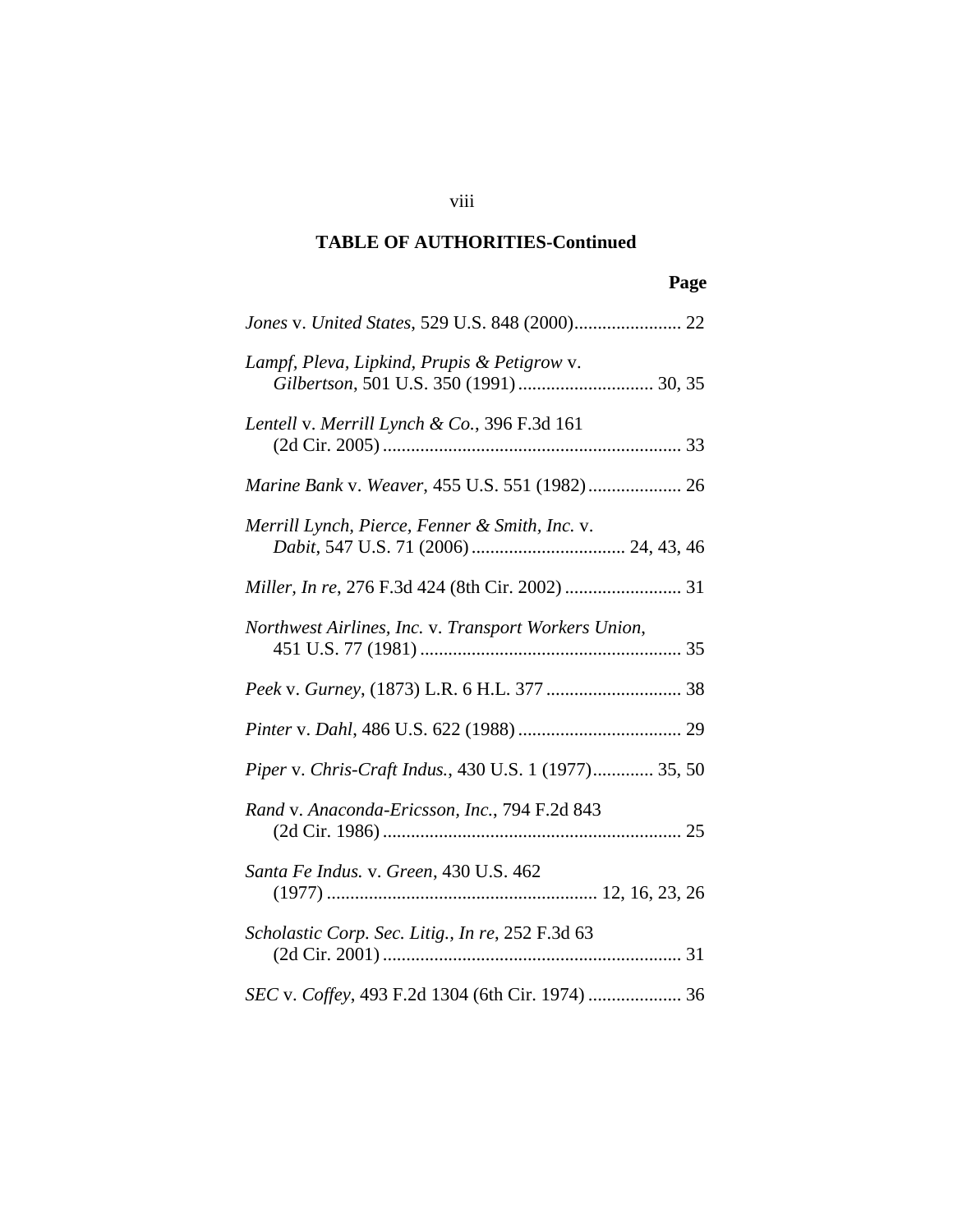| SEC v. Texas Gulf Sulphur Co., 401 F.2d 833            |
|--------------------------------------------------------|
| <i>SEC</i> v. <i>U.S. Envt'l, Inc.</i> , 155 F.3d 107  |
| SEC v. Zandford, 535 U.S. 813 (2002) 24, 26, 40        |
| Superintendent of Ins. v. Bankers Life & Cas. Co.,     |
| Taylor v. First Union Corp., 857 F.2d 240              |
| Teachers' Ret. Sys. v. Hunter, 477 F.3d 162            |
| Tellabs, Inc. v. Makor Issues & Rights, Ltd.,          |
| Touche Ross & Co. v. Redington, 442 U.S. 560           |
| Transamerica Mortgage Advisors, Inc. v. Lewis,         |
| TSC Indus. v. Northway, Inc., 426 U.S. 438 (1976)32    |
| United Sav. Ass'n v. Timbers of Inwood Forest Assocs., |
| United States v. O'Hagan, 521 U.S. 642                 |

ix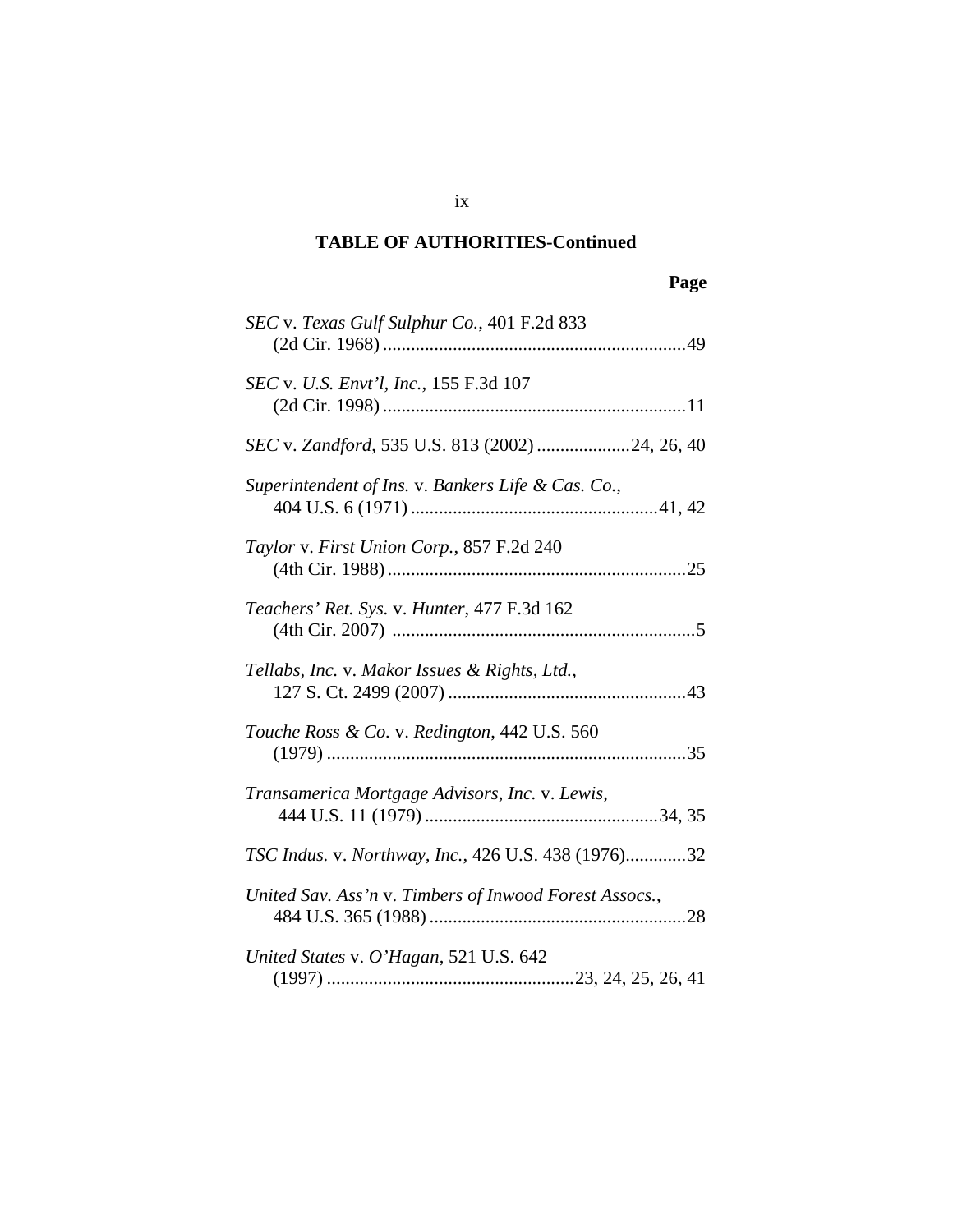| × |
|---|
|---|

| Van Swall v. Derschug, 257 N.Y.S. 206                  |  |
|--------------------------------------------------------|--|
| Virginia Bankshares v. Sandberg, 501 U.S. 1083         |  |
| Webb v. Rockefeller, 93 S.W. 772 (Mo. 1906) 39         |  |
| Wharf (Holdings) Ltd. v. United Int'l Holdings, Inc.,  |  |
|                                                        |  |
| Wright v. Ernst & Young, 152 F.3d 169 (2d Cir. 1998)18 |  |
| Zoelsch v. Arthur Andersen & Co., 824 F.2d 27          |  |

## **Statutes and Regulations:**

Securities Act of 1933, 15 U.S.C. § 77a *et seq.*:

Securities Exchange Act of 1934, 15 U.S.C. § 78a *et seq*.:

x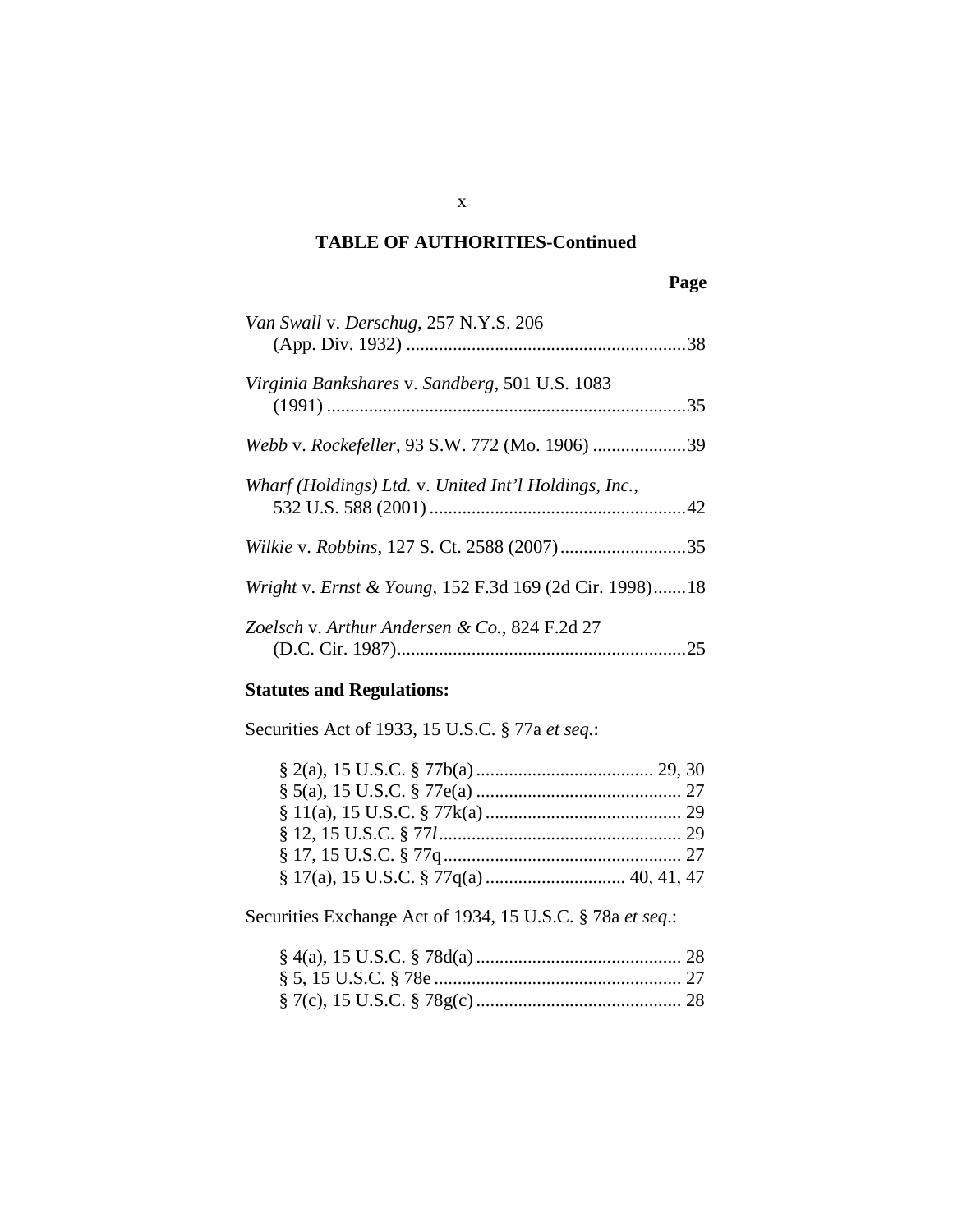## **Page**

| § 20(e), 15 U.S.C. § 78t(e)  2, 3, 14, 15, 20, 37, 47 |  |
|-------------------------------------------------------|--|
|                                                       |  |
|                                                       |  |
|                                                       |  |
|                                                       |  |
|                                                       |  |
|                                                       |  |
|                                                       |  |
|                                                       |  |
|                                                       |  |
|                                                       |  |

#### **Miscellaneous:**

| Abandonment of the Private Right of Action for Aiding |
|-------------------------------------------------------|
| and Abetting Securities Fraud: Hearing before the     |
| Subcomm. on Securities of the Senate Committee on     |
| Banking, Housing, & Urban Affairs, 103d Cong.         |
|                                                       |
|                                                       |

xi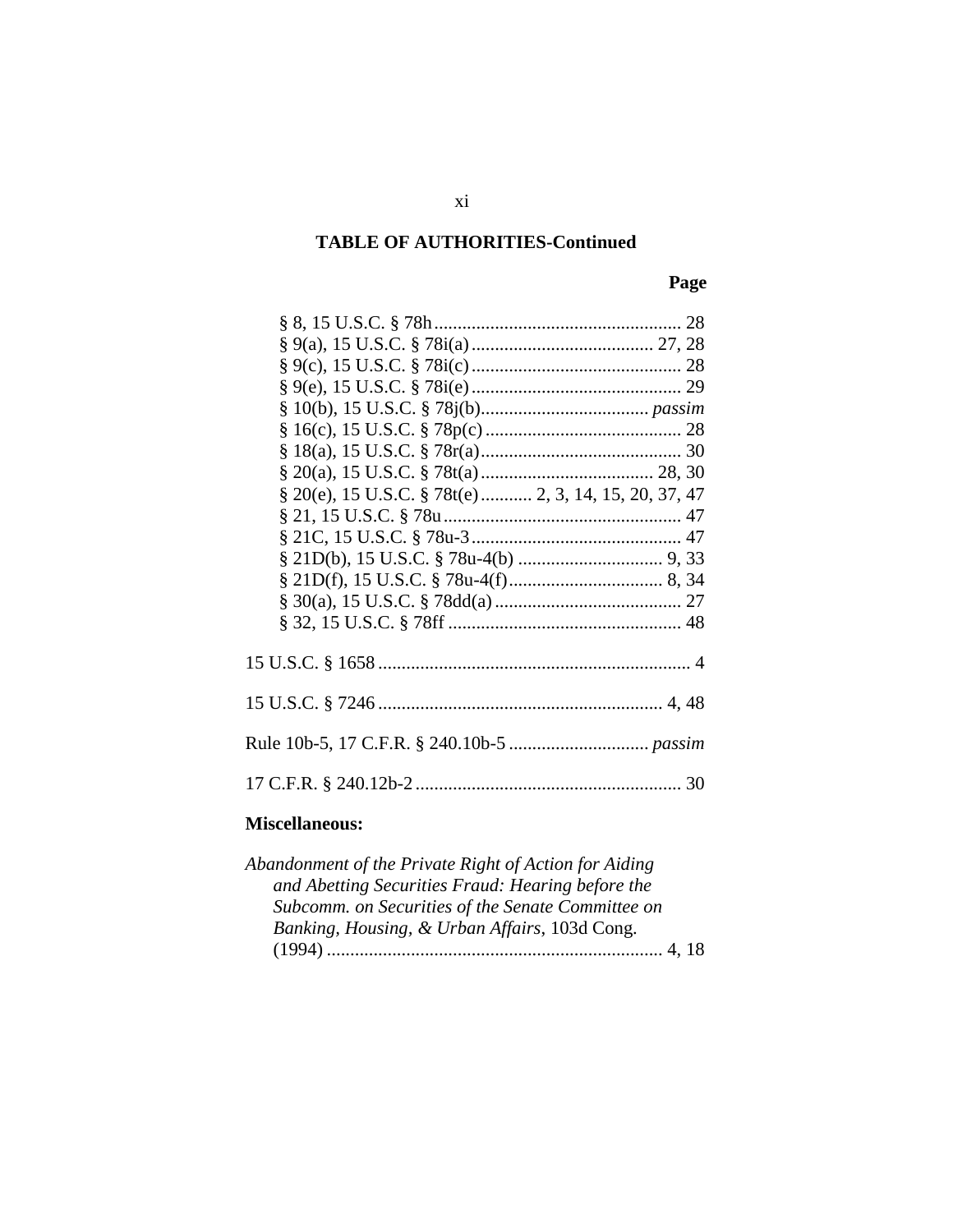## **Page**

| Accounting by a Customer (Including a Reseller) for |
|-----------------------------------------------------|
| Certain Consideration Received from a Vendor,       |
| Emerging Issues Task Force, Issue No. 02-16         |
| (FASB 2002), available at http://tinyurl.com/       |
|                                                     |
|                                                     |
| Accounting for Consideration Given by a Vendor to a |
| Customer, Emerging Issues Task Force, Issue         |
|                                                     |
| No. 01-9 (FASB 2001), available at                  |
|                                                     |
|                                                     |
| Alexander, Do the Merits Matter?, 43 STAN. L. REV.  |
|                                                     |
|                                                     |
| Alexander, Rethinking Damages in Securities         |
| Class Actions, 48 STAN. L. REV. 1487 (1996) 50      |
|                                                     |
|                                                     |
|                                                     |
| BLOOMBERG & SCHUMER, SUSTAINING NEW YORK'S          |
| AND THE US' GLOBAL FINANCIAL SERVICES               |
| LEADERSHIP (Dec. 2006), available at                |
|                                                     |
|                                                     |
| 4 BROMBERG & LOWENFELS, SECURITIES FRAUD &          |
| COMMODITIES FRAUD (2d ed. 2007) 20, 47              |
|                                                     |
| Charter Commc'ns, Inc., In re, Exchange Act         |
| Release No. 50,098 (July 27, 2004)                  |
|                                                     |
|                                                     |
| Coffee, Reforming the Securities Class Action,      |
|                                                     |
| 106 COLUM. L. REV. 1534 (2006)  49, 50              |

xii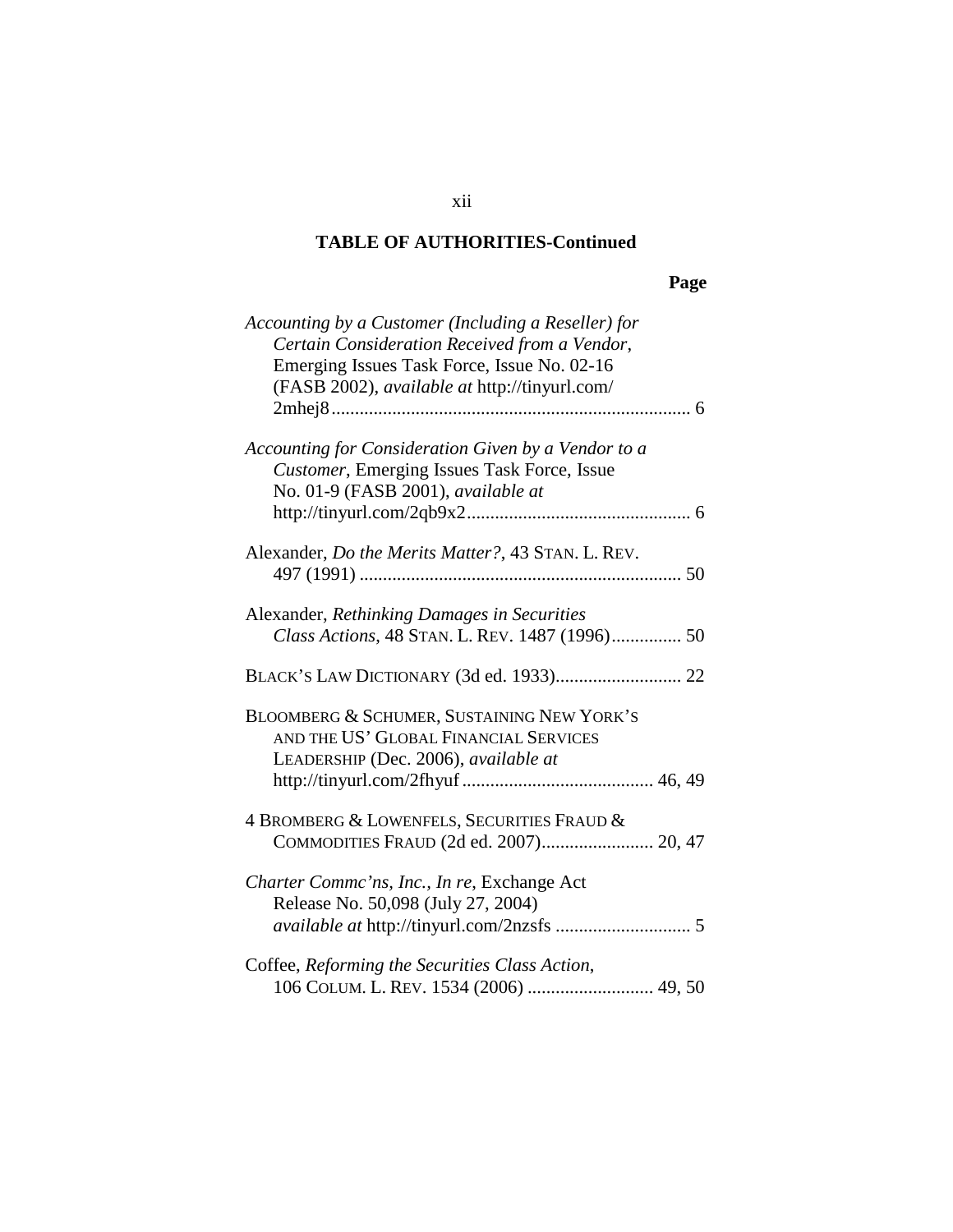xiii

## **Page**

| 148 Cong. Rec. S6584 (daily ed. July 10, 2002) 4                                                                                           |
|--------------------------------------------------------------------------------------------------------------------------------------------|
| Department of Justice, Fact Sheet: President's<br>Corporate Fraud Task Force (July 17, 2007),<br>available at http://tinyurl.com/37hudk 48 |
| EASTERBROOK & FISCHEL, THE ECONOMIC STRUCTURE                                                                                              |
| Fannie Mae Sec. Litig., In re, MDL No. 1668<br>(D.D.C. Aug. 12, 2006) (2d Am. Consol. Class                                                |
| Fischel, Secondary Liability Under Section 10(b)<br>of the Securities Act of 1934, 69 CAL. L. REV. 80                                      |
| Garry et al., The Irrationality of Shareholder<br>Class Action Lawsuits: A Proposal for Reform,                                            |
|                                                                                                                                            |
|                                                                                                                                            |
| Hanna, The Securities Exchange Act of 1934,                                                                                                |
| Hearing of the House Financial Services Committee<br>on the State of the International Financial Services                                  |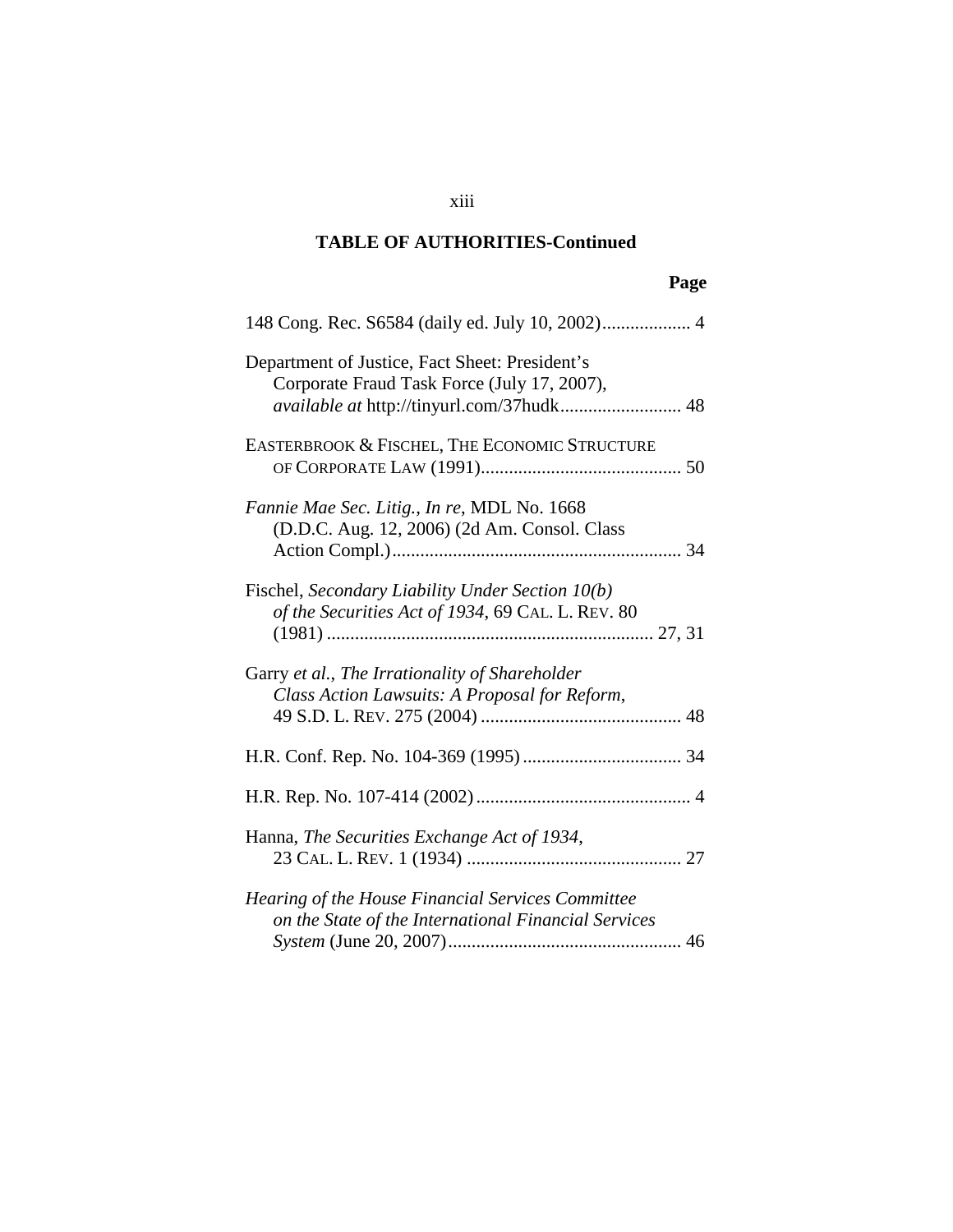## **Page**

| <b>INTERIM REPORT OF THE COMMITTEE ON CAPITAL</b>        |
|----------------------------------------------------------|
| MARKETS REGULATION (rev. Dec. 5, 2006), <i>available</i> |
|                                                          |
|                                                          |
|                                                          |
| 5B JACOBS, DISCLOSURE AND REMEDIES                       |
|                                                          |
|                                                          |
| Kassis, The Private Securities Litigation Reform Act,    |
|                                                          |
| 26 SETON HALL LEGIS. J. 119 (2001)  43                   |
|                                                          |
| Keeton, The Ambit of a Fraudulent Representor's          |
| Responsibility, 17 TEX. L. REV. 1 (1938)  39             |
|                                                          |
|                                                          |
| <i>Motorola, Inc., In re, Exchange Act Release</i>       |
| No. 55,725 (May 8, 2007), <i>available at</i>            |
|                                                          |
|                                                          |
|                                                          |
| <b>RESTATEMENT OF TORTS (1938):</b>                      |
|                                                          |
|                                                          |
|                                                          |
|                                                          |
|                                                          |
|                                                          |
| <b>RESTATEMENT (SECOND) OF TORTS § 530 (1976)  42</b>    |
|                                                          |
|                                                          |
|                                                          |
|                                                          |
|                                                          |
|                                                          |
| SEC 2006 Performance and Accountability Report,          |
| available at http://tinyurl.com/ygyfv8  47, 48           |

#### xiv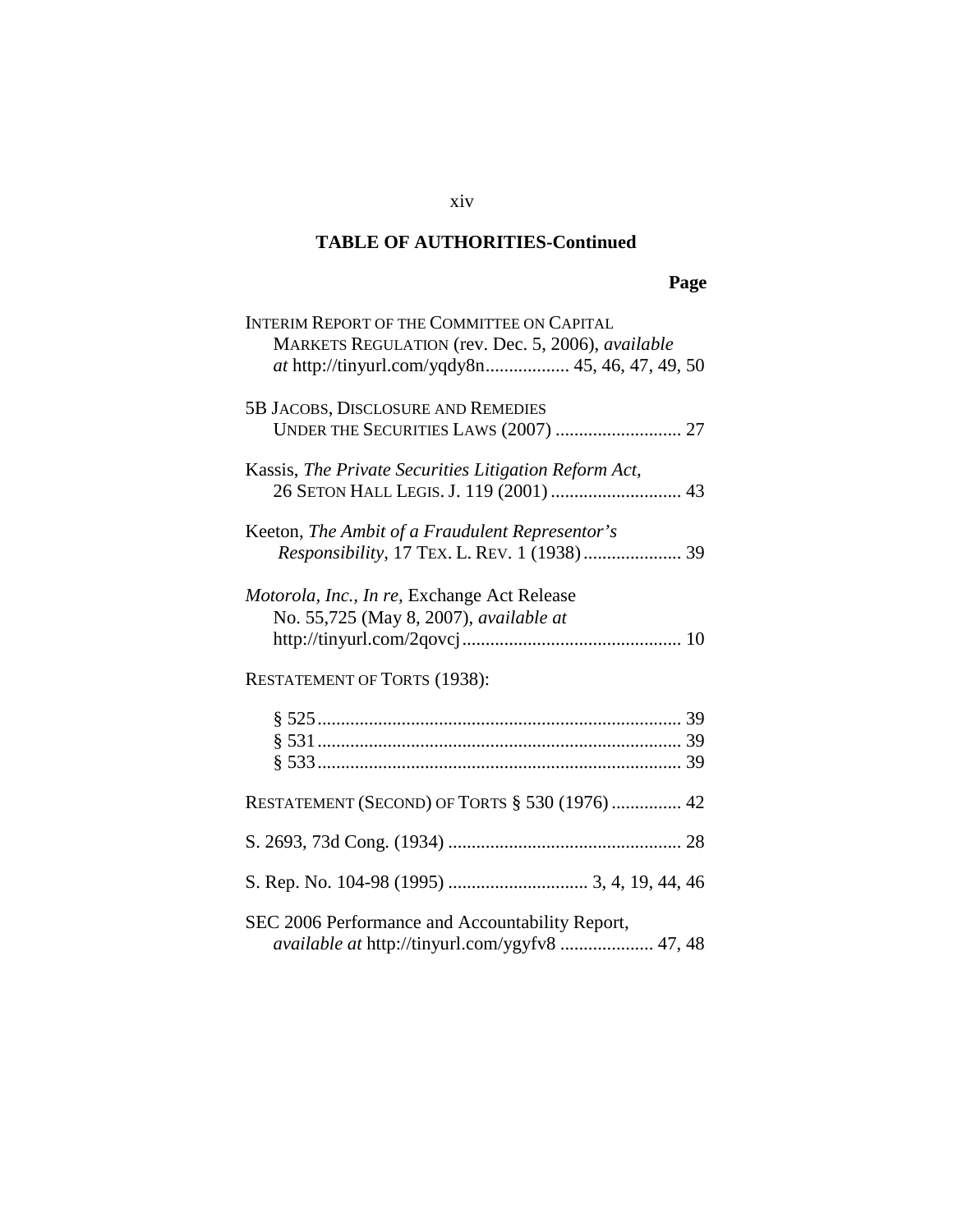## **Page**

| SEC v. Scientific-Atlanta, Inc., No. 06 Civ. 4823<br>(S.D.N.Y.) (Complaint), available at                                                          |
|----------------------------------------------------------------------------------------------------------------------------------------------------|
| SEC Staff Accounting Bulletin No. 99—Materiality,                                                                                                  |
| Shulman, Civil Liability and the Securities Act,                                                                                                   |
| Stohr, Bush Administration Rebuffs Investors<br>at High Court, Bloomberg (June 12, 2007),                                                          |
| THAKOR, THE UNINTENDED CONSEQUENCES OF<br>SECURITIES LITIGATION (U.S. Chamber of<br>Commerce Institute for Legal Reform 2005),                     |
| United States v. Barford, No. 4:03CR00434<br>(E.D. Mo. July 24, 2003) (Indictment), available                                                      |
| WEBSTER'S NEW INT'L DICTIONARY (2d ed. 1934) 23                                                                                                    |
| Winter, Paying Lawyers, Empowering Prosecutors,<br>and Protecting Managers: Raising the Cost of<br>Capital In America, 42 DUKE L.J. 945 (1993)  48 |

xv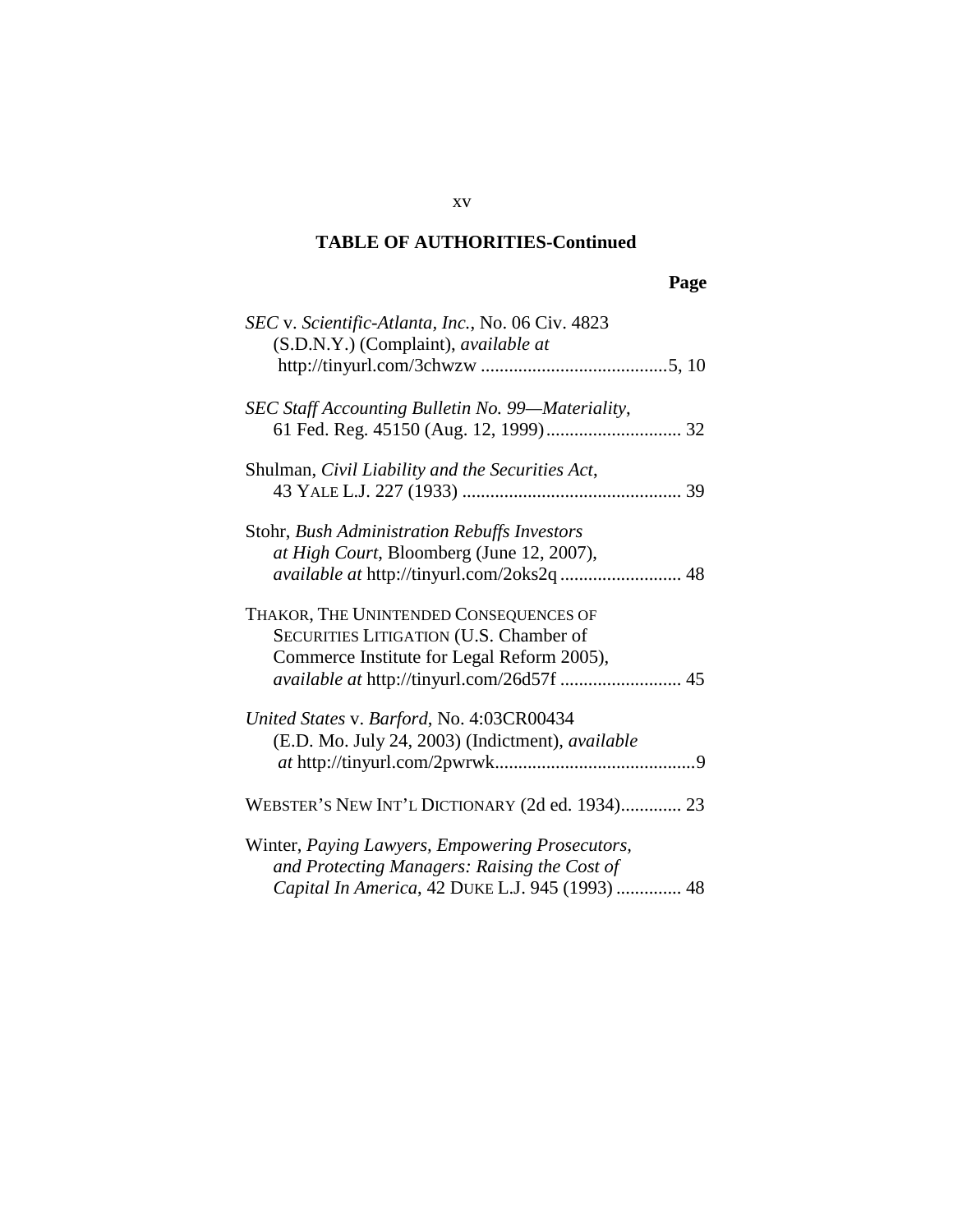#### **STATEMENT**

Plaintiff alleges that defendants Motorola, Inc. and Scientific-Atlanta, Inc. (the "Vendors") entered into separate transactions to sell electronic equipment to their customer Charter Communications, Inc. ("Charter"). It further alleges that the Vendors knew or should have known that Charter would account for these transactions improperly in order to inflate its financial results. According to plaintiff's own allegations, Charter's mischaracterization of the Vendors' transactions was an immaterially small part of a long-running fraud by Charter that affected virtually every aspect of its operations and that led Charter, upon disclosure of its misstatements, to lose billions of dollars in stock market value.

The Vendors accounted for the transactions correctly, recording no net gain. They dealt only with Charter, which alone was fully aware of the facts. They had no involvement in the preparation or review of Charter's financial statements, and they made no statements to Charter's investors or accountants and had no duty to do so. Nothing in Charter's public financial statements or other announcements to investors identified the transactions with the Vendors. Plaintiff does not allege that any investor knew of Charter's transactions with the Vendors, let alone relied on them or on any statement by the Vendors when trading Charter securities.

The Eighth Circuit correctly held that plaintiff's allegations amount at most to a claim that the Vendors aided and abetted Charter's fraud—a claim barred by *Central Bank* v. *First Interstate Bank*, 511 U.S. 164 (1994). Plaintiff contends that this suit should proceed because the Vendors engaged in deceptive conduct as part of a "scheme to defraud." That expansive theory of liability would gut *Central Bank*, turning product manufacturers who do business with a customer into "primary violators" potentially liable for unlimited market losses suffered by *the customer's* investors. The result here would be that Motorola and Scientific-Atlanta shareholders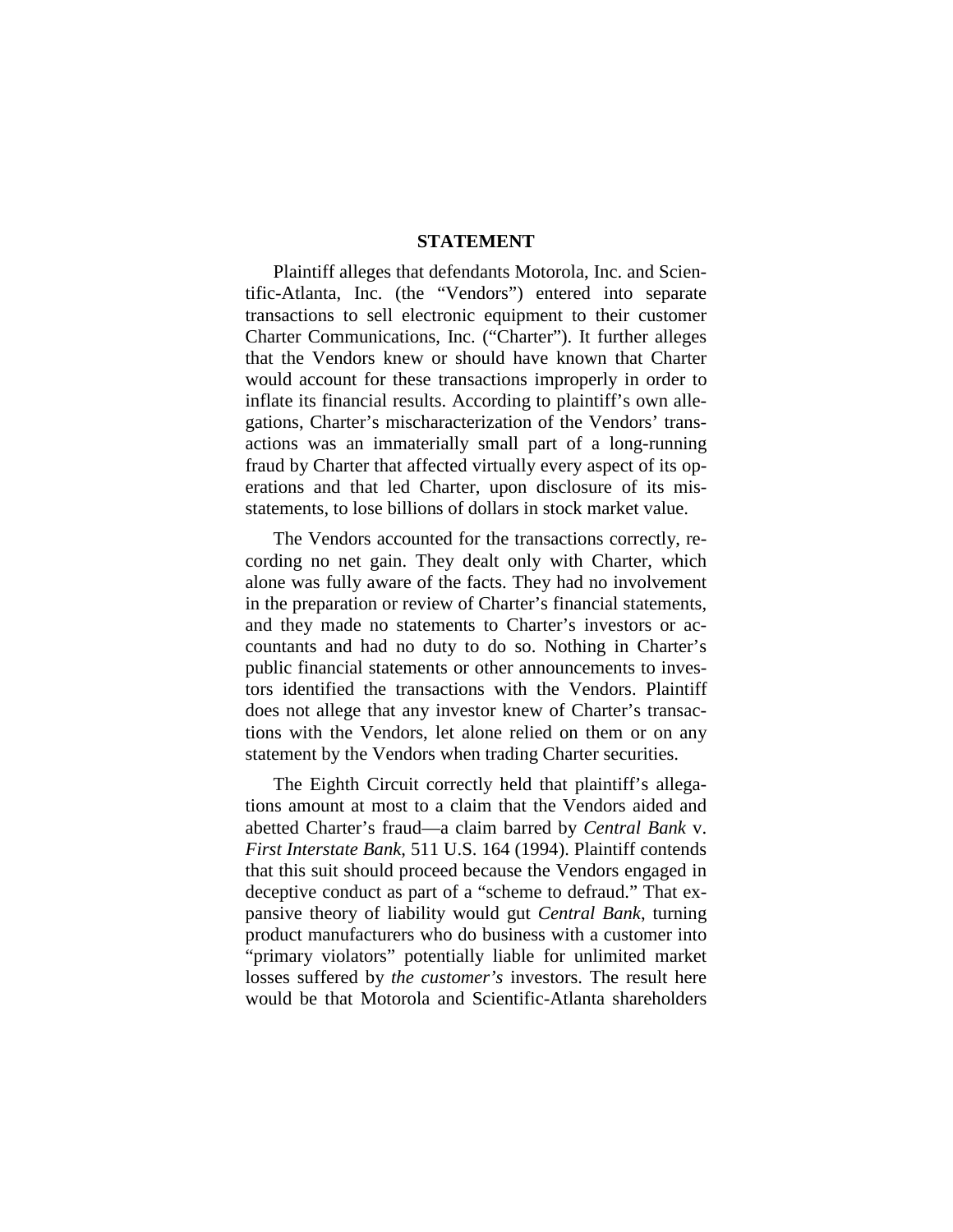would have to compensate Charter shareholders *for a fraud committed by Charter's own management.*

By labeling a transaction as a "sham," the "scheme" theory would impose upon anyone doing business with a public company legal responsibility for that company's financial reporting. This would leave vendors in the United States and abroad—as well as other commercial partners, lenders, accountants, and lawyers—open to Section 10(b) class action liabilities so disproportionate to any business they might have conducted that irresistible pressure to settle even meritless claims would result.

Plaintiff's "scheme" liability theory would negate *Central Bank's* requirement that a plaintiff establish reliance, an element "critical for recovery under 10b-5," on a defendant-bydefendant basis. 511 U.S. at 180. It also conflicts with the plain language of Section 10(b), which requires that the defendant itself must have used or employed a deceptive device in connection with the purchase or sale of a security. None of those elements is satisfied here. And it contradicts Congress's deliberate policy decision in Section 20(e), 15 U.S.C. § 78t(e), a provision added by the Private Securities Litigation Reform Act (PSLRA) that gave the SEC broad powers over secondary actors while *rejecting* efforts to create a private cause of action for these claims.

The "implied" cause of action plaintiff asks this Court to create is wholly untethered. No guidance as to its contours is found in the express provisions of the securities laws creating secondary liability. And the federal courts would have to engage in a massive round of common law policy-making to determine how reliance, materiality, and loss causation, among other elements, apply to scheme allegations against remote contributors to a fraud—contentious issues that would have to be resolved to flesh out this far-reaching new implied cause of action. Such issues, as the Eighth Circuit held, should be left to Congress.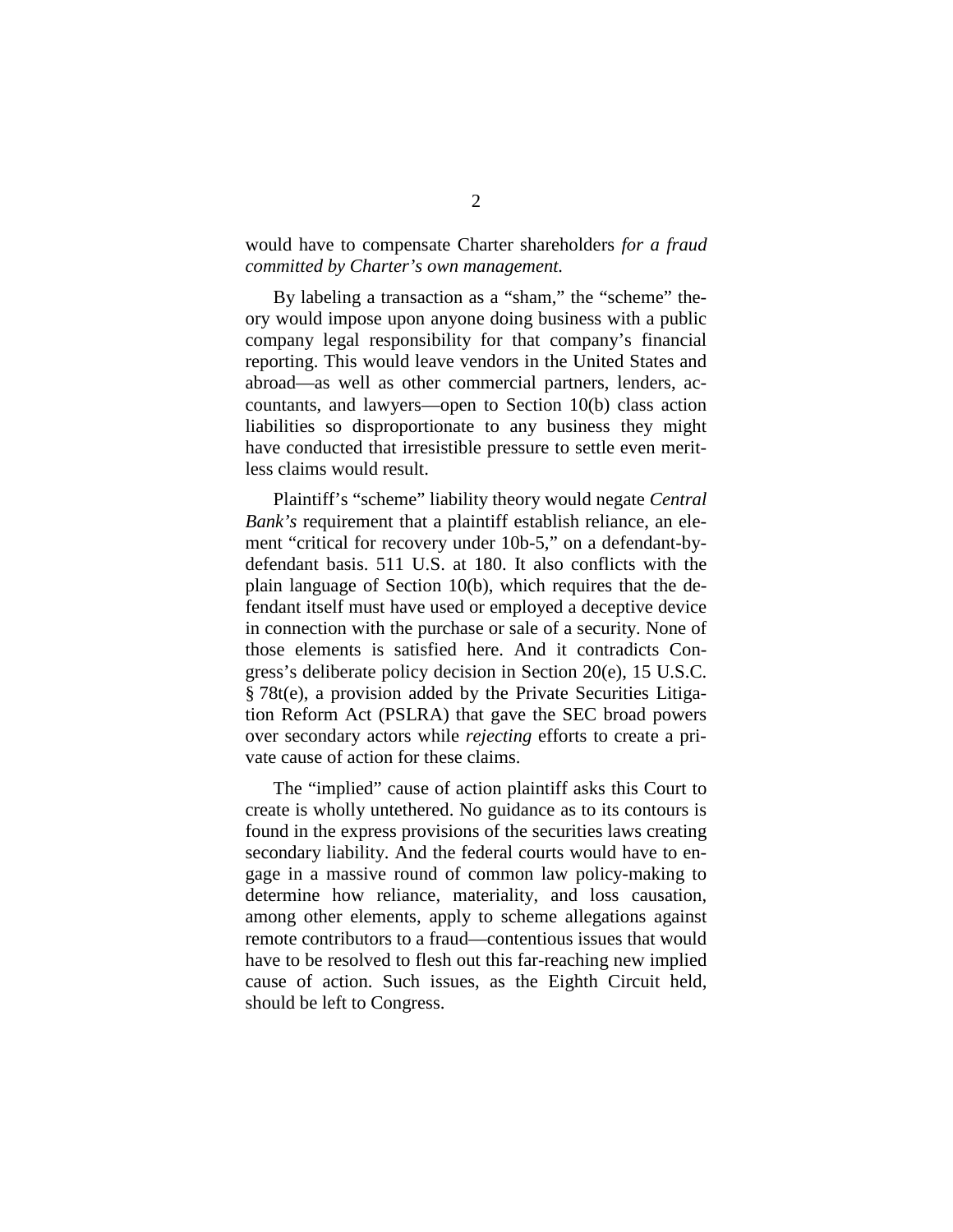#### **A. The Statutory And Regulatory Background.**

This Court held in *Central Bank* that Section 10(b) and Rule 10b-5 do not create liability for aiding and abetting securities fraud. The Court concluded that Section 10(b) "prohibits only the making of a material misstatement (or omission) or the commission of a manipulative act" and confirmed that plaintiffs "may not bring a 10b-5 suit against a defendant for acts not prohibited by the text of § 10(b)." 511 U.S. at 173, 177. A "secondary actor"—such as "a lawyer, accountant, or bank"—that "employs a manipulative device or makes a material misstatement (or omission) *on which a purchaser or seller of securities relies* may be liable as a primary violator under 10b-5," but only if "*all* of the requirements for primary liability under Rule 10b-5 are met." *Id.* at 191 (second emphasis in original).

A year after *Central Bank*, Congress in the PSLRA restored SEC enforcement authority over aiders and abettors, but refused to allow private parties to bring such suits. Section 20(e), 15 U.S.C. § 78t(e), entitled "Prosecution of persons who aid and abet violations," establishes that in an action brought by the SEC "any person that knowingly provides substantial assistance" to a primary violator "shall be deemed to be in violation of [the Exchange Act] to the same extent as the person to whom such assistance is provided."

Congress deliberately left intact *Central Bank's* prohibition of aiding and abetting claims by private plaintiffs. The SEC had argued that Congress should "restore the aiding and abetting liability eliminated in" *Central Bank*. S. Rep. No. 104-98, at 48 (1995). SEC Chairman Arthur Levitt testified that the decision "does away with claims against a whole class of defendants"; he warned that those "whose assistance or acquiescence may have been necessary to the fraud, or who may have been acting behind the scenes, but who did not themselves directly make statements that were relied upon by investors, may escape any liability to private parties"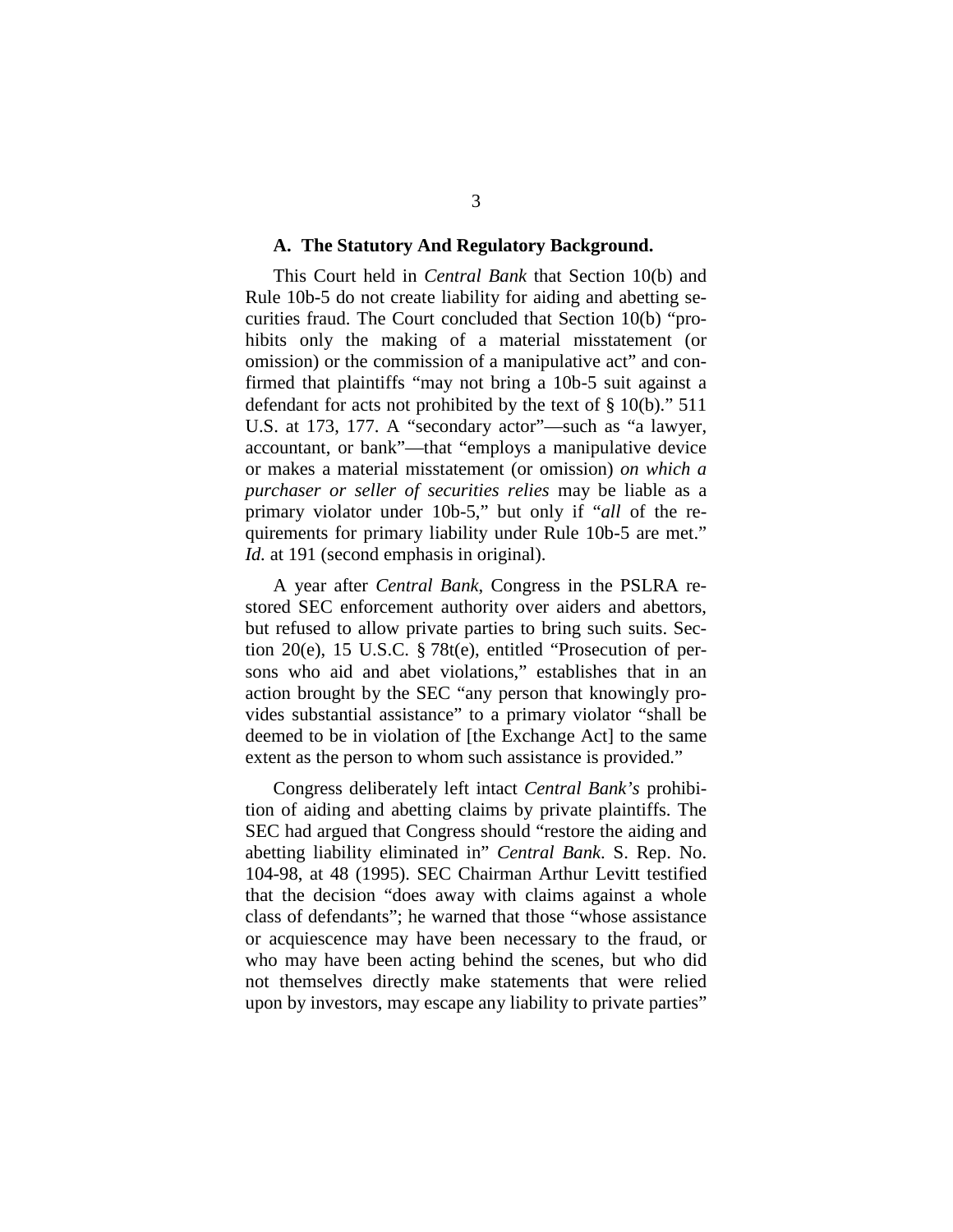under *Central Bank*. [1](#page-19-0) Congress rejected the SEC's proposal. The Senate Report explained that authorizing "private aiding and abetting liability actions under Section 10(b) would be contrary to [the PSLRA's] goal of reducing meritless securities litigation." S. Rep. No. 104-98, at 19.

Congress revisited the issue again in 2002 when it considered the Sarbanes-Oxley Act. Some legislators argued in favor of amending the 1934 Act to subject aiders and abettors to private suits. *E.g.*, H.R. Rep. No. 107-414, at 54 (2002); 148 Cong. Rec. S6584 (daily ed. July 10, 2002). But although the statute enabled the SEC to distribute administrative recoveries to investors and modified the limitations period governing private lawsuits (15 U.S.C. §§ 1658, 7246), it did *not* extend private civil liability to aiders and abettors.

#### **B. The Vendors' Transactions With Charter.**

1. Scientific-Atlanta and Motorola manufacture cable boxes and sell them to cable television providers like Charter, which install them in subscribers' homes. AC  $\P$  22, 34-35, 75.[2](#page-19-1) These "set-top" boxes enable subscribers to access cable television programming and other services. Pet. App. 36a.

Plaintiff alleges that the Vendors are liable under Section 10(b) for engaging in business transactions with Charter, which Charter later accounted for improperly in its financial statements. In these transactions, plaintiff asserts, Charter agreed to pay the Vendors an additional \$20 for each set-top

<span id="page-19-0"></span><sup>&</sup>lt;sup>1</sup> Abandonment of the Private Right of Action for Aiding and Abet*ting Sec. Fraud: Hearing before the Subcomm. on Sec. of the Sen. Comm. on Banking, Hous., & Urb. Aff.*, 103d Cong. 82, 83 (1994).

<span id="page-19-1"></span> $2$  The Amended Class Action Complaint ("AC") is reproduced in the appendix to Scientific-Atlanta's Brief in Opposition. That complaint was the subject of the district court's ruling on the Vendors' motions to dismiss. As we explain (p. 11, *infra*), the district court denied leave to file the Second Amended Complaint reproduced in the joint appendix.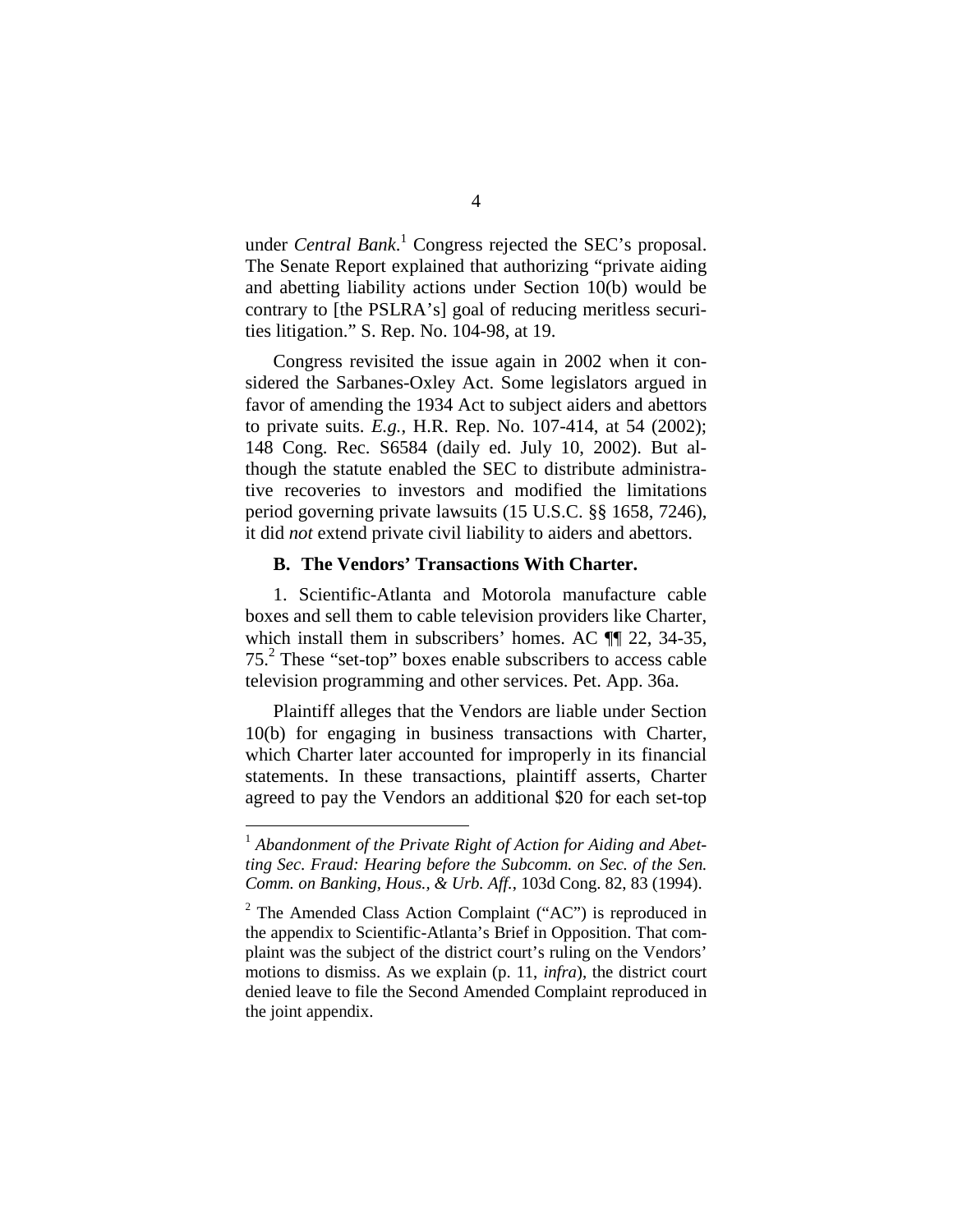box purchased during the fourth quarter of 2000 (six percent ofthe \$350 price of a box)[.](#page-20-0)<sup>3</sup> The Vendors, in turn, agreed to pay Charter the same amount to support Charter's advertising of digital cable services and equipment. AC ¶¶ 76-77.

Plaintiff alleges that these transactions were proposed by Charter, an important customer of the Vendors, to enable Charter to cover a revenue shortfall. AC ¶¶ 75-80; Pet. Br. 5- 6.[4](#page-20-1) Plaintiff labels these transactions "kickback arrangements" and a "sham." AC ¶¶ 7, 76-77. But plaintiff does not dispute that the Vendors delivered set-top boxes to Charter, or that the Vendors paid Charter for advertising. Nor does plaintiff allege that no advertising was prepared or aired.

2. As the district court explained, "[i]n 2000, the digital set-top was a relatively new product, and cable operators such as Charter marketed its new features to prospective and existing cable customers." Pet. App. 36a. Advertising agreements were common among cable operators, who wanted new subscribers, and equipment suppliers, whose sales were driven by subscriber growth. See CA Br. of Appellee Scientific-Atlanta 7; AC ¶ 146. More generally, "reciprocal dealing" such as cooperative advertising is recognized as a "useful business practice" for companies "entering into a major contract for products or services." *Teachers' Ret. Sys.* v. *Hunter*, 477 F.3d 162, 178 (4th Cir. 2007).

Plaintiff acknowledges (AC  $\parallel$  80) that there were legitimate methods of accounting for reciprocal marketing transactions. But a host of accounting issues confronted an

<span id="page-20-0"></span><sup>3</sup> Compl. ¶ 9, *SEC* v. *Scientific-Atlanta, Inc.*, No. 06 Civ. 4823 (S.D.N.Y.), *available at* http://tinyurl.com/3chwzw.

<span id="page-20-1"></span><sup>4</sup> The SEC's cease-and-desist order against Charter likewise states that "*Charter* devised a scheme to get advertising business from its digital set-top box suppliers." *In re Charter Commc'ns, Inc.*, Exchange Act Release No. 50,098, at ¶ 13 (July 27, 2004) (emphasis added), *available at* http://tinyurl.com/2nzsfs.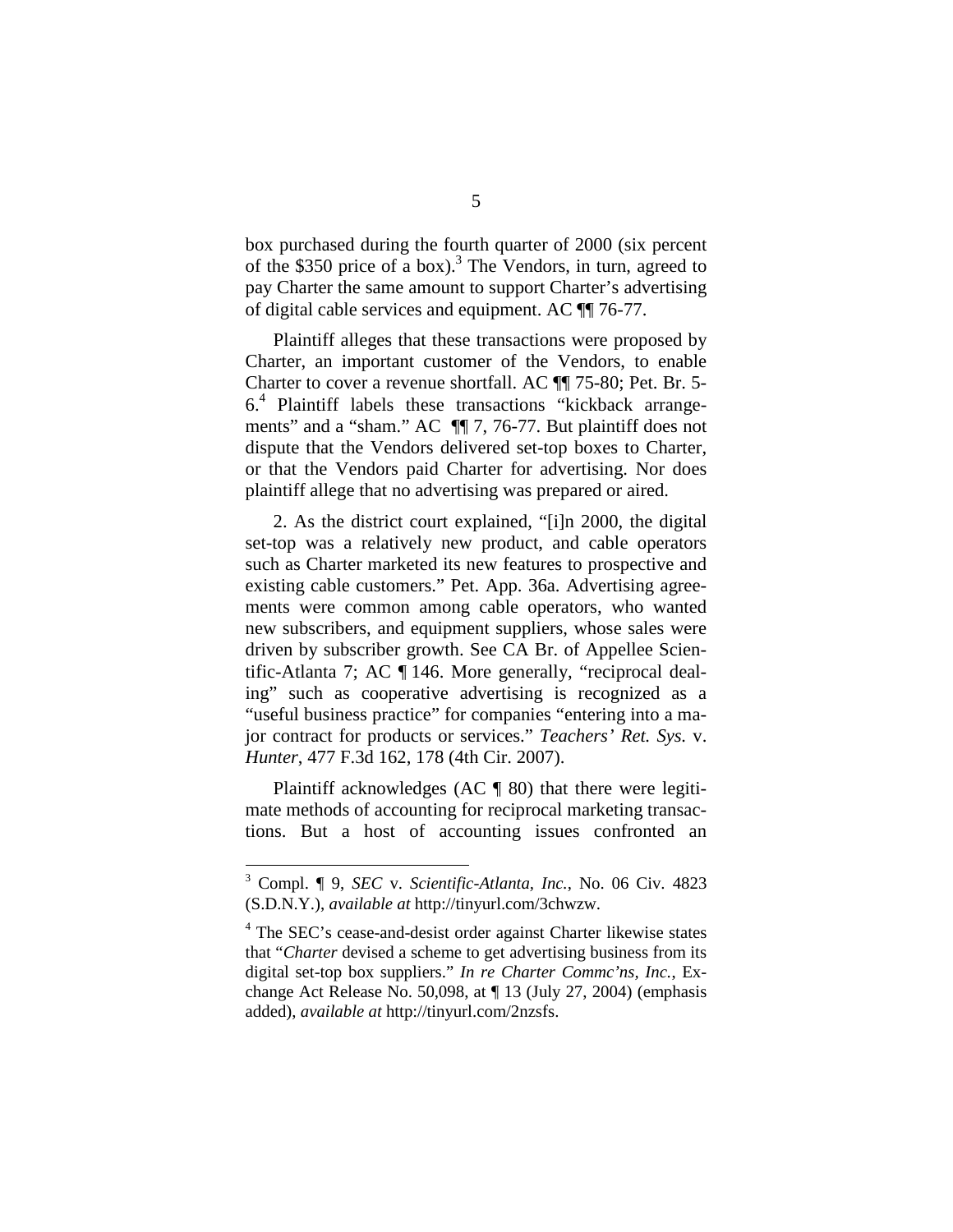equipment buyer engaged in such a transaction. In 2000, the Financial Accounting Standards Board had just begun to consider the complex questions involved. The Board saw the vendor's and the customer's accounting obligations as separate matters—with no suggestion that an equipment seller should be held responsible for the buyer's choice of how to account for the transaction. And it had not yet issued specific guidanceregarding the treatment each party should use[.](#page-21-0)<sup>5</sup>

3. Charter consulted its auditor, Arthur Andersen, regarding how Charter should account for the transactions with the Vendors. AC ¶ 80. Andersen allegedly advised Charter that it should not recognize the Vendors' payments as advertising revenue because "they appeared integrally related to the cost increases being paid by Charter." *Ibid.* Andersen said Charter could recognize the advertising fees as revenues only if the set-top box payments and advertising fees were at fair market value, unrelated, and negotiated at least a month apart. *Ibid.* The complaint alleges that a Charter executive told Andersen "that Charter would fulfill those conditions," but later "falsely told Arthur Andersen that the advertising and supply contracts" had been "negotiated by two separate departments at Charter a month apart." *Ibid.* The complaint thus asserts that *Charter* misled Andersen regarding the relationship between the transactions and overstated its earnings by immediately recognizing the advertising payments as revenue while capitalizing the added cost of the set-top boxes and depreciating it over time. AC ¶¶ 7, 80. The complaint does not allege that the Vendors were aware that Charter was misleading its auditors.

<span id="page-21-0"></span><sup>5</sup> See *Accounting for Consideration Given by a Vendor to a Customer*, Emerging Issues Task Force, Issue No. 01-9 (FASB 2001), *available at* http://tinyurl.com/2qb9x2; *Accounting by a Customer (Including a Reseller) for Certain Consideration Received from a Vendor*, Emerging Issues Task Force, Issue No. 02-16 (FASB 2002), *available at* http://tinyurl.com/2mhej8.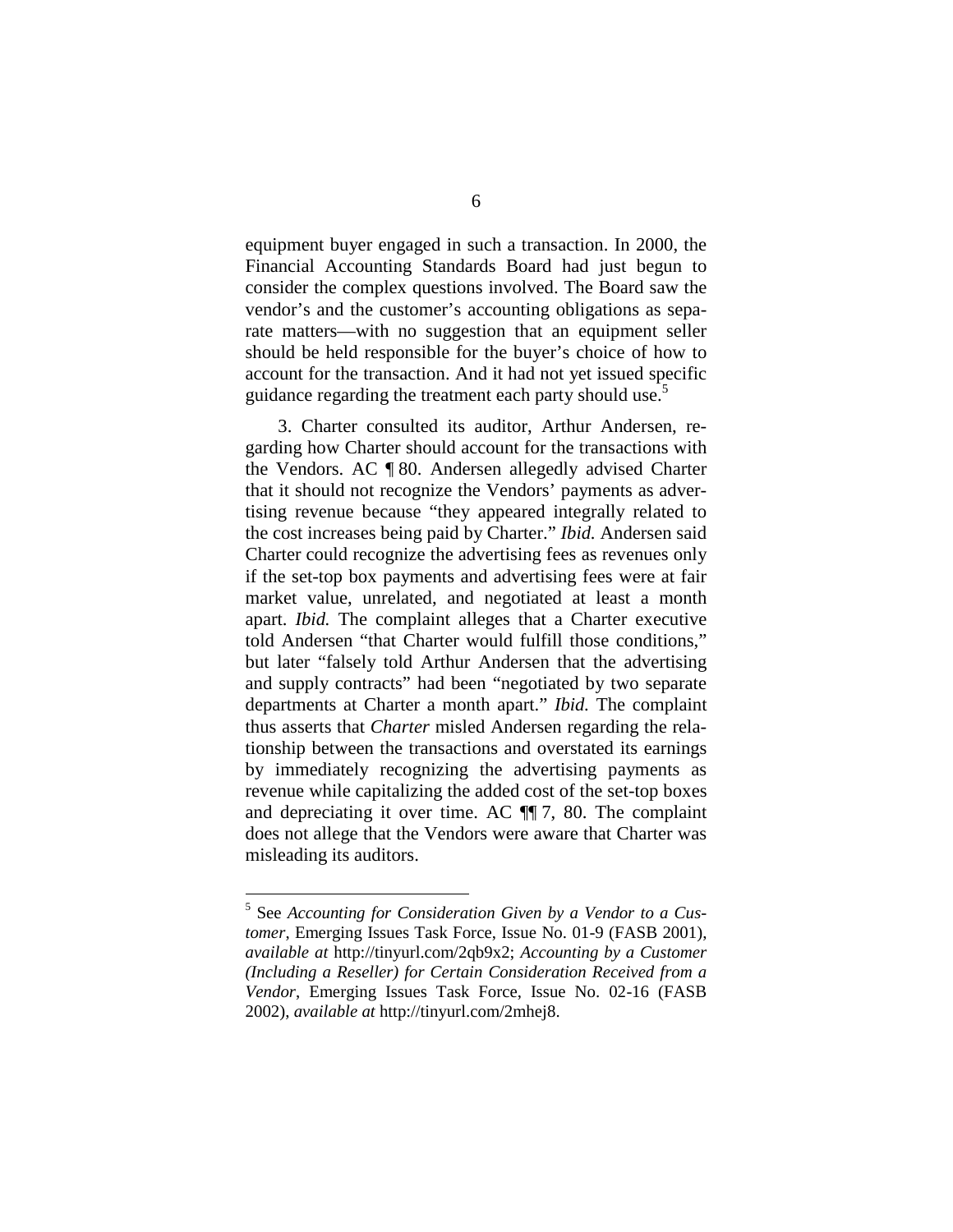Plaintiff does not dispute, moreover, that the Vendors' own accounting for the transactions was proper. The Vendors appropriately booked the sales proceeds as revenue and the advertising payments as an offset to revenue—which had no net impact on their financial statements. See CA Br. of Appellee Scientific-Atlanta 7.

#### **C. Plaintiff Seeks To Hold The Vendors Liable For Charter's Multi-Faceted Scheme To Defraud.**

1. Plaintiff filed a putative class action on behalf of Charter's stockholders, making claims under Section 10(b) against Charter, Charter executives, Arthur Andersen, and the Vendors. Plaintiff's Amended Complaint, at issue here, alleges that from November 1999 to July 2002 Charter engaged in a "multi-prong scheme" to inflate revenues and cash flow. AC ¶¶ 8-9. Plaintiff asserts that Charter misrepresented its financial position to investors by falsely doubling its actual growth rate (AC ¶ 4), improperly capitalizing \$145 million in labor costs (¶¶ 6, 64e), and improperly deferring \$59 million in marketing expenses (¶ 64h), resulting in overstating operating cash flow (¶ 71). A restatement by Charter of its financial reports issued in April 2003 indicated that Charter's operating cash flow had been inflated by \$292 million in 2001 and \$195 million in 2000, for a total of \$487 million. AC ¶ 15.

Plaintiff also alleged that Charter inflated its internal customer growth rate by delaying disconnection for non-paying customers (AC ¶ 5), double-counting and misclassifying subscribers (¶ 53d-e), and making up fictitious subscriber accounts (¶ 55). Plaintiff asserts that Charter's false announcement that it achieved the best customer growth rate in the industry was especially important to analysts and the market. AC ¶¶ 49-51.

Plaintiff states that these practices inflated Charter's stock price to a class-period high of \$26.31 per share. AC ¶ 10. Following disclosure of the initiation of a criminal investigation, Charter's stock price fell to \$3.50 in July 2002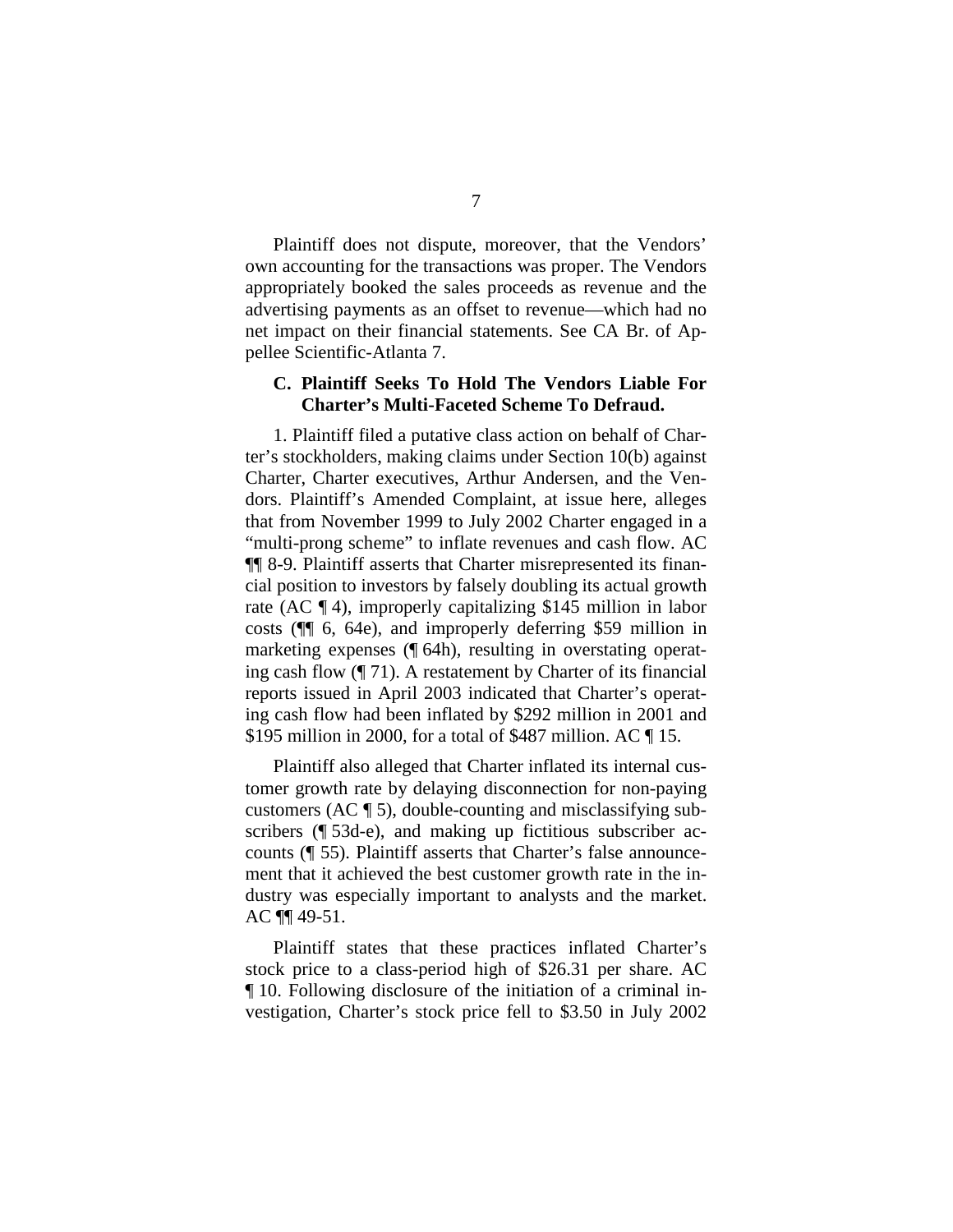and \$0.76 in October 2002. AC ¶ 16, 147. With 295 million shares outstanding, Charter's loss of market value from its stock price high to its October low exceeded \$7 billion. Charter executives ultimately were indicted and convicted for a broad range of misconduct. The SEC also issued a cease-anddesist order against Charter.

In contrast to the massive size and broad scope of Charter's fraud, plaintiff alleges that Charter's improper accounting for *both* Vendors' advertising payments inflated Charter's operating cash flow *for a single quarter by \$17 million, i.e., only 3.5% of the total inflation alleged***.** AC ¶ 79. Yet plaintiff seeks to hold the Vendors liable for Charter's *entire loss of common stock value*. AC ¶¶ 196-197 (alleging that Vendors acted knowingly or recklessly); see 15 U.S.C. § 78u-4(f)(2)(A) (joint and several liability for knowing violations of the securities laws).

2. Charter's fraudulent accounting practices relating to its own financial statements are at the heart of plaintiff's claims. AC ¶¶ 78-80. But plaintiff does not allege that the Vendors had any control over the financial reporting of Charter, an independent company, or that they "played any role in preparing or disseminating the fraudulent financial statements and press releases through which Charter published its deception to analysts and investors." Pet. App. 4a.

Instead, plaintiff baldly asserts that the Vendors knew or recklessly disregarded Charter's intent to use the transactions to inflate its reported revenue. AC ¶ 196. The only allegation offered to support this assertion is that the set-top box contracts "were back dated to August 2000 on the instructions" of Charter executives to give the "appearance that the set-top box price agreements were negotiated a month before the advertising contracts which were dated in late September." AC ¶ 80. But the complaint alleges that it was *Charter* that used inaccurate characterizations of the transactions to satisfy its accountants. *Ibid.* The complaint does not claim that anything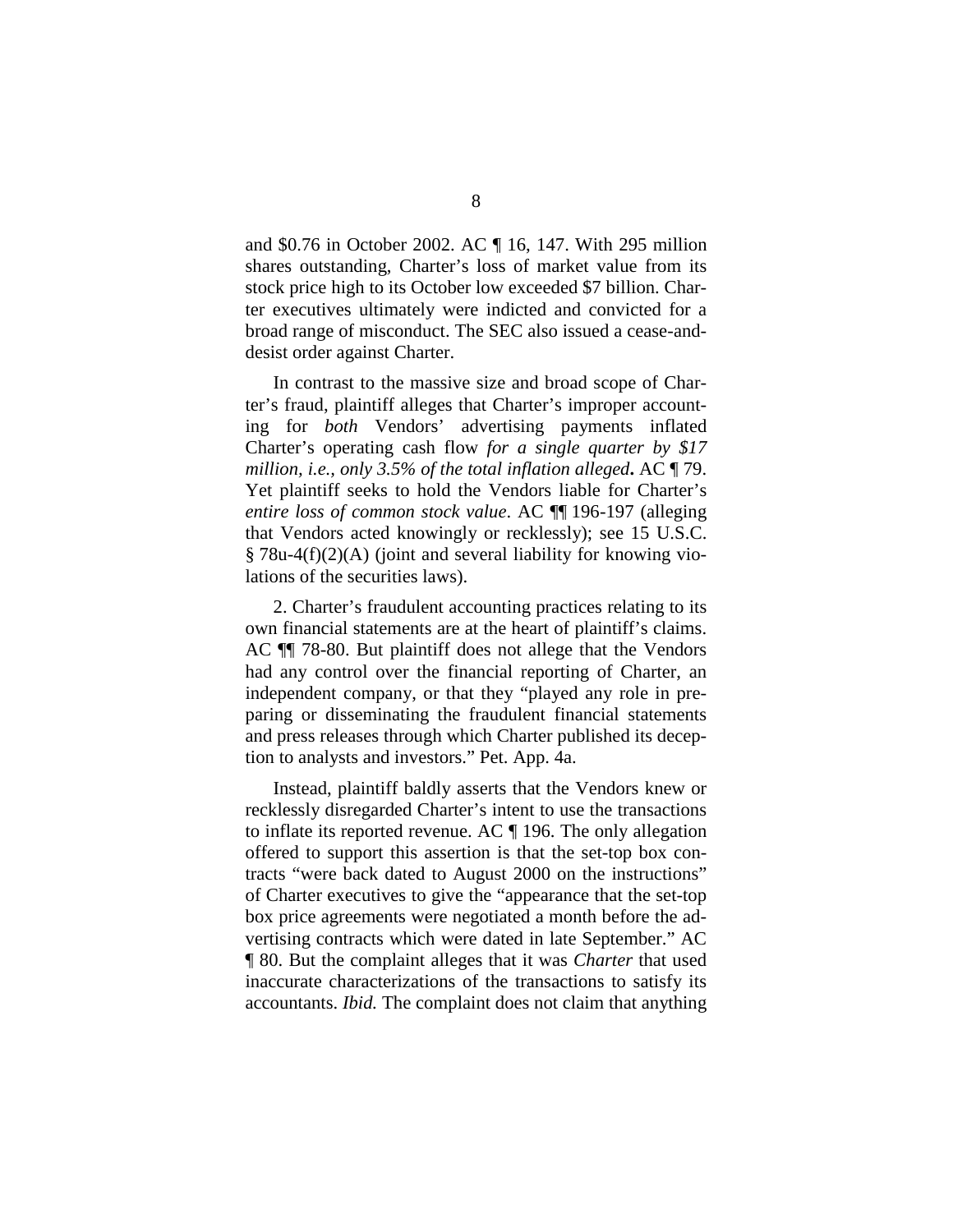the Vendors did deceived their counter-party, Charter, or that the Vendors ever provided information to Charter's accountants or any Charter shareholder.

Moreover, although plaintiff alleges that Charter's fraud inflated total earnings (AC ¶ 79), it does not claim that Charter's financial statements disclosed the transactions, or Charter's accounting treatment of them, or any statements or conduct by the Vendors.<sup>[6](#page-24-0)</sup> Plaintiff pleads no facts showing that it or other investors were even aware of the contracts at issue, still less that their decision to purchase or sell Charter's stock was influenced by the existence of these contracts or the immaterial amount of revenue they generated for Charter.

In its brief to this Court plaintiff now asserts (at 6-9) that the Vendors agreed to help Charter deceive its accountants. But the Amended Complaint alleges no particular facts giving rise to a strong inference that the Vendors had such an intent or any facts suggesting that such an agreement existed. See 15 U.S.C. § 78u-4(b)(2). The extra-record material cited by plaintiff shows the opposite. The indictment of Charter's senior executives states that they falsely told their employee who negotiated with the Vendors "that Arthur Andersen had approved the transaction[s]." The executives told him how to document the transactions and he relayed that instruction to the Vendors.[7](#page-24-1) Plaintiff pleaded no facts showing that the Vendors knew Charter's executives were deceiving Andersen,let alone that the Vendors intended to help them do so.<sup>8</sup>

<span id="page-24-0"></span><sup>6</sup> The Form 10-K cited by amici Ohio *et al.* (at 6 n.5) does *not* mention the transactions. See http://tinyurl.com/yrogg6.

<span id="page-24-1"></span><sup>7</sup> *United States* v. *Barford*, No. 4:03CR00434, ¶¶ 22-23 (E.D. Mo. July 24, 2003), *available at* http://tinyurl.com/2pwrwk.

<span id="page-24-2"></span><sup>&</sup>lt;sup>8</sup> Plaintiff relies (at 11) on SEC proceedings involving a different cable provider, Adelphia. But the SEC in *Adelphia* did not seek to hold the Vendors primarily liable for Adelphia's fraud (as plaintiff does here). Instead, it charged Scientific-Atlanta with aiding and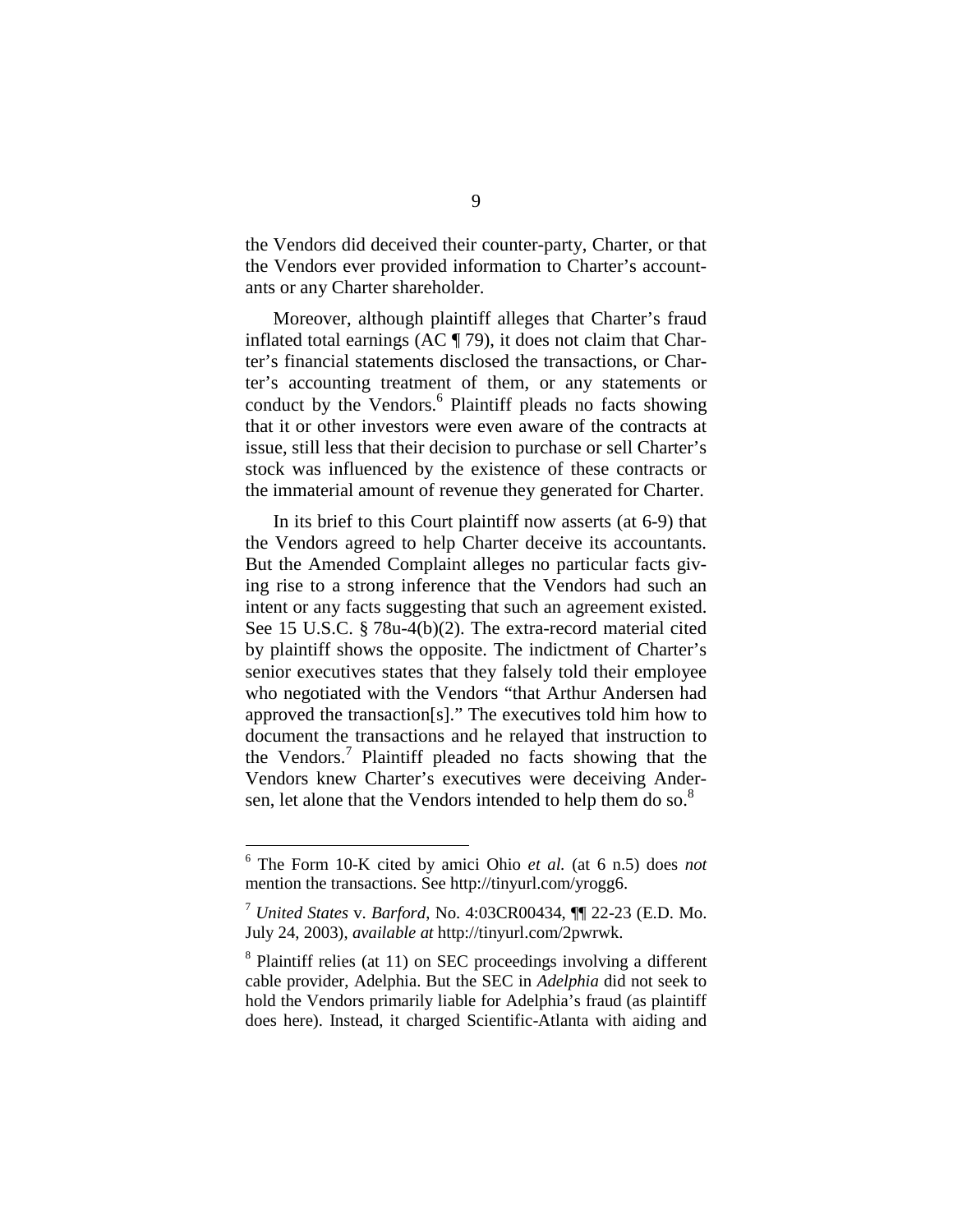#### **D. The District Court Dismissed Plaintiff's Complaint Based On** *Central Bank***.**

The district court granted the Vendors' motions to dismiss. The court held that plaintiff's claims were "for aiding and abetting liability" and thus were "barred by the Supreme Court's decision in *Central Bank*." Pet. App. 39a. The court found that plaintiff's Amended Complaint

- "do[es] not assert that [Vendors] made any statement, omission or action at issue or that plaintiffs relied on any statement, omission or action made by [Vendors]";
- "do[es] not allege that [Vendors] were responsible for" or "involved with the preparation of Charter's allegedly false or misleading financial statements," its "improper internal accounting practices," or the "false or misleading public statements" made by Charter, or that they "even knew of \* \* \* Charter's accounting treatment";
- "do[es] not allege that any of [Charter's false statements] were made, seen, or reviewed by [Vendors]"; and
- "ha[s] not alleged that [Vendors] had any duty to Charter's investors." Pet. App. 41a, 46a.

Instead, plaintiff contended that the Vendors were liable to Charter's investors because "they engaged in a business transaction that Charter purportedly improperly accounted for." Pet. App. 41a. The court found no precedent for that contention and applied the general principle that a plaintiff's "'[r]eliance only on representations made by another cannot itself form the basis of liability'" after *Central Bank*. *Id.* at

abetting Adelphia and sought a cease-and-desist order against Motorola. These charges were settled without admission or denial of the SEC's allegations. See Compl. ¶¶ 45, 49, *SEC* v. *Scientific-Atlanta*, *supra*, *available at* http://tinyurl.com/3chwzw; *In re Motorola, Inc.*, Exchange Act Release No. 55,725 (May 8, 2007), *available at* http://tinyurl.com/2qovcj.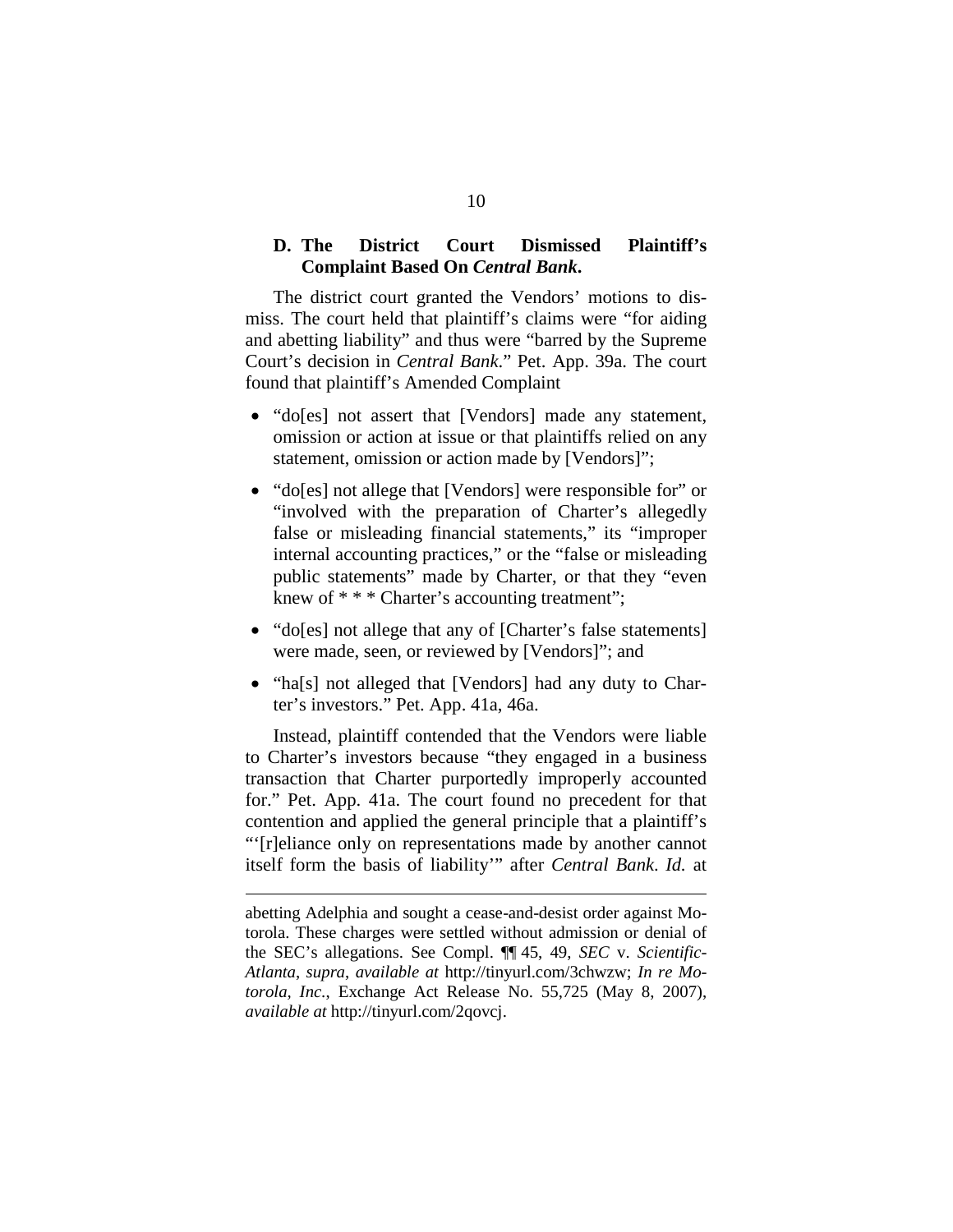40a. In this Court, plaintiff does not take issue with any of the district court's statements concerning the complaint.

#### **E. The District Court Denied Plaintiff's Motion For Leave To File A Second Amended Complaint.**

After dismissal, plaintiff moved for leave to file a Second Amended Complaint (SAC). JA 15a. That complaint, like plaintiff's Amended Complaint, did not allege that the Vendors communicated with Charter's auditors or investors, did not challenge the Vendors' own accounting for the transactions with Charter, and did not allege that no advertising was run (but added allegations that the Vendors paid excessive rates for advertising, SAC ¶ 106).

Plaintiff did more fully allege that the Vendors knew or recklessly disregarded that Charter intended to account for the transactions improperly and to deceive its auditors. The Second Amended Complaint alleged that the Vendors' reckless disregard may be inferred because it is "common knowledge" that equipment purchases are capitalized and that media companies recognize revenue when advertisements are run (SAC ¶¶ 10, 98-100); because Scientific-Atlanta, at Charter's request, sent Charter a letter stating incorrectly that the \$20 per box price increase was due to increased manufacturing costs (SAC ¶ 102); and because the Vendors changed the date of the price increase agreements from September to August, as Charter separately requested of each. SAC ¶ 110.

The district court denied leave to amend the complaint. It held that plaintiff's new allegations did nothing to correct the defects identified in the dismissal order, so amendment would be futile. Pet. App. 27a-28a; see *SEC* v. *U.S. Envt'l, Inc.*, 155 F.3d 107, 111 (2d Cir. 1998) (whether a defendant is "a primary violator rather than an aider and abettor turns on the nature of his acts, not on his state of mind").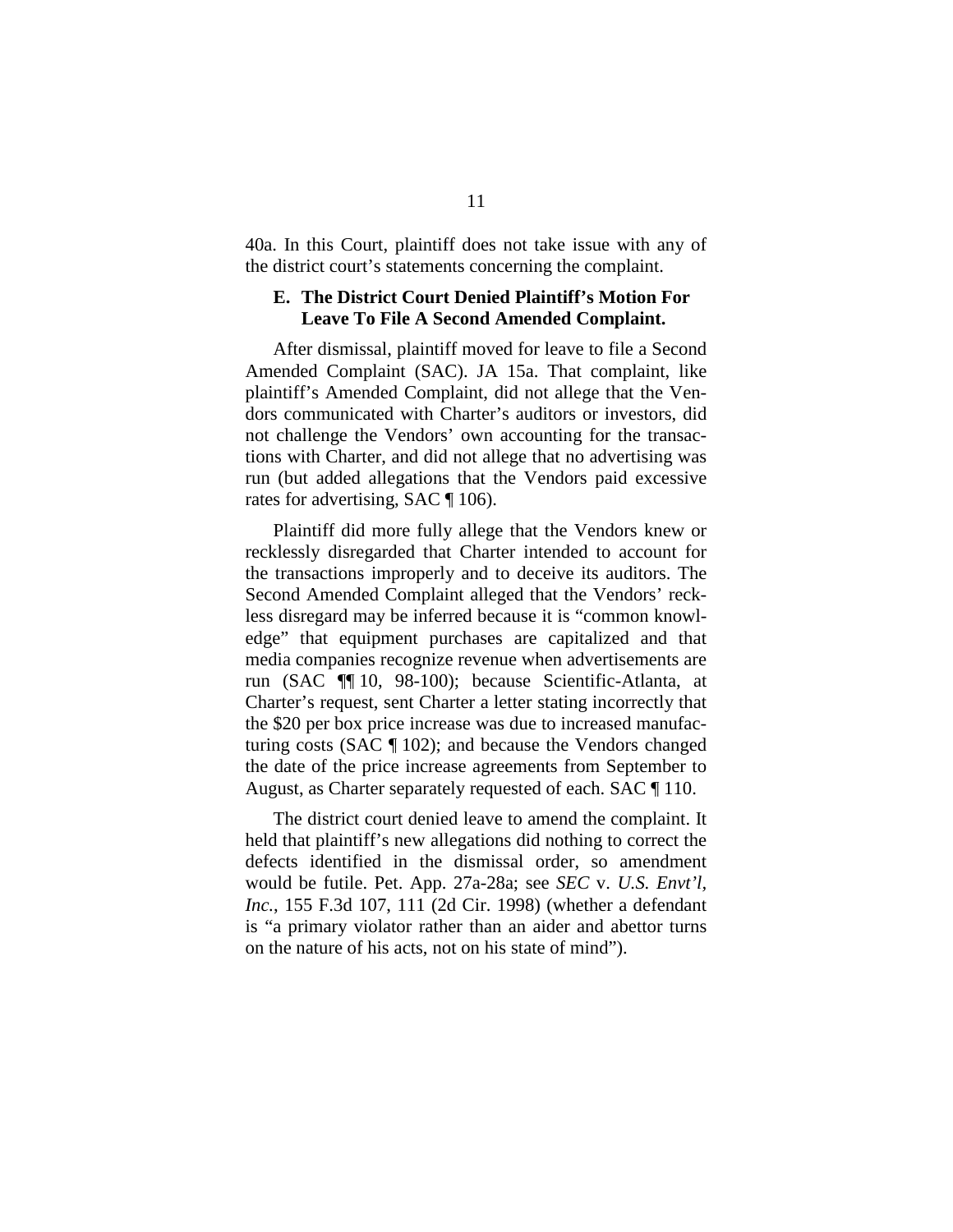#### **F. The Court Of Appeals Unanimously Affirmed.**

The Eighth Circuit affirmed dismissal of the Amended Complaint. Plaintiff sought to evade *Central Bank*—which involved claims brought under Rule 10b-5*(b)*—by arguing that the Vendors could be held liable as primary violators under Rule 10b-5*(a)* and *(c)*. [9](#page-27-0) The Eighth Circuit rejected that tactic, relying on "three governing principles." Pet. App. 8a. First, *Central Bank's* "categorical declaration that a private plaintiff 'may not bring a 10b-5 suit against a defendant for acts not prohibited by the text of  $\S 10(b)$  included claims under Rule 10b-5(a) and (c), as well as Rule 10b-5(b)." Second, "[a] device or contrivance is not 'deceptive,' within the meaning of § 10(b), absent some misstatement or a failure to disclose by one who has a duty to disclose." Third, "[t]he term 'manipulative' in § 10(b) has the limited contextual meaning ascribed in *Santa Fe*," which defined "manipulation" to mean practices "that are intended to mislead investors by artificially affecting market activity." *Ibid.*; *Santa Fe Indus.* v. *Green*, 430 U.S. 462, 476 (1977).

Applying these principles, the Eighth Circuit held that the Vendors could not be liable for "deceptive" conduct because they "did not issue any misstatement relied upon by the investing public, nor were they under a duty to Charter investors and analysts to disclose information useful in evaluating Charter's true financial condition." Pet. App. 10a. Plaintiff thus based its complaint against the Vendors on "nothing more than claims, barred by *Central Bank*, that the Vendors knowingly aided and abetted the Charter defendants in deceiving the investor plaintiffs." *Ibid.* In so holding, the court noted that it was "aware of no case imposing § 10(b) or Rule

<span id="page-27-0"></span><sup>9</sup> On appeal, plaintiff abandoned its claim that "the Vendors' conduct rose to the level of a misstatement." CA Opening Brief of Plaintiff-Appellant 5 n.3; see AC ¶ 197. Plaintiff's question presented to this Court accordingly assumes that the Vendors made no public misstatements. Pet. i.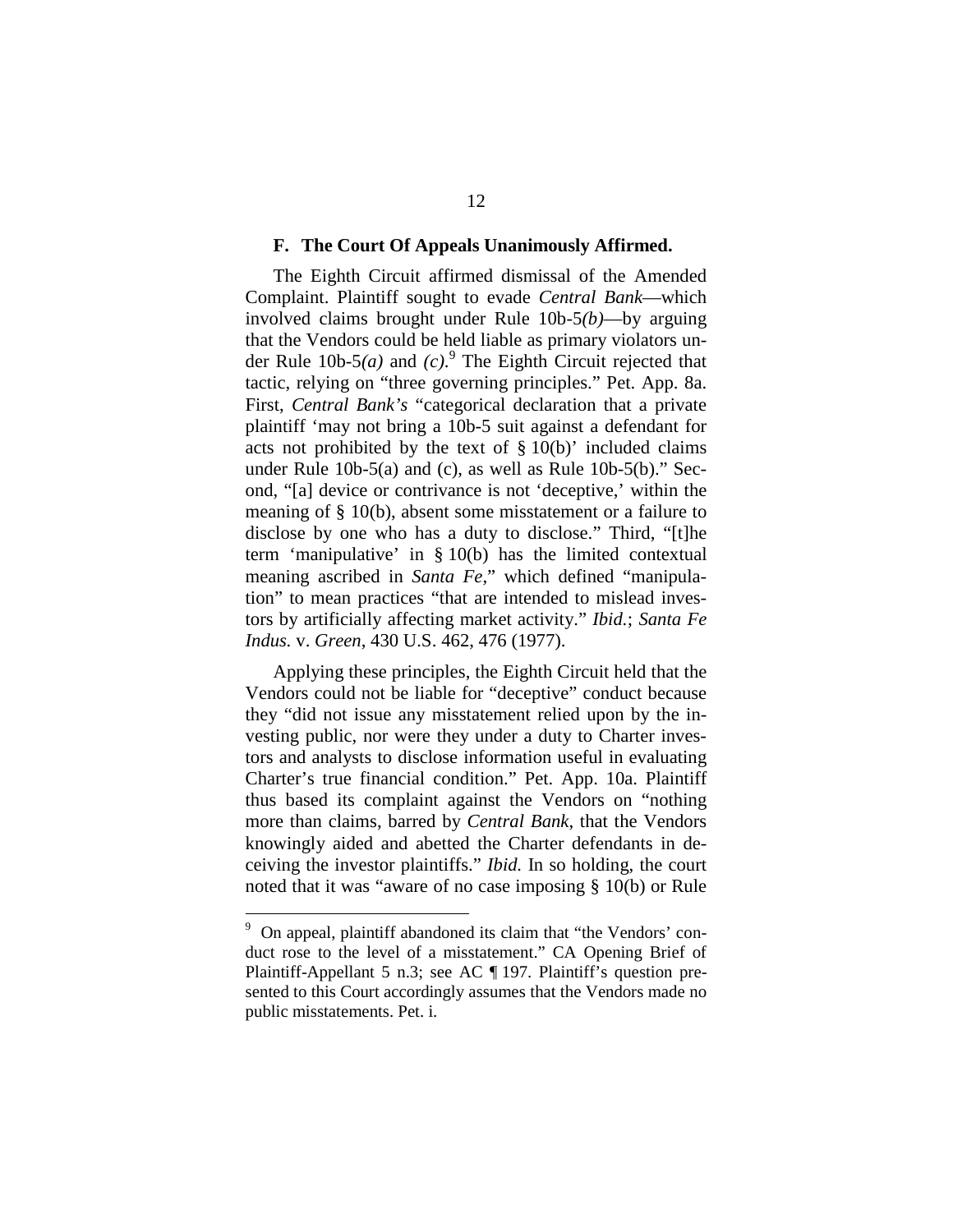10b-5 liability on a business that entered into an arm's length non-securities transaction with an entity that then used the transaction to publish false and misleading statements to its investors and analysts." *Ibid.* The court cautioned that imposing liability under these circumstances "would introduce potentially far-reaching duties and uncertainties for those engaged in day-to-day business dealings," and that such a decision "should be made by Congress." *Ibid*.

Finally, the Eighth Circuit held that the district court did not abuse its discretion in denying plaintiff's motion to amend the complaint. Pet. App. 11a.

#### **INTRODUCTION AND SUMMARY OF ARGUMENT**

Prior to *Central Bank* plaintiffs sought to impose liability on defendants whose conduct allegedly facilitated a public company's fraud—but whose conduct was not relied on by investors—by accusing them of "aiding and abetting." After this Court held that Section 10(b) does not create a private cause of action against aiders and abettors, plaintiffs changed the label of their claim to "scheme liability." As every court of appeals to address this question other than the Ninth Circuit has concluded, this subterfuge is barred by *Central Bank*.

*Central Bank* held that a private damages action for aiding and abetting was precluded for four independent reasons. First, this Court recognized that such an action "would disregard the careful limits on 10b-5 recovery mandated by our earlier cases"—most notably "the reliance requirement." 511 U.S. at 180. Second, aiding and abetting does not fall within "the scope of conduct prohibited by Section 10(b)," as demonstrated by the plain language and structure of the Exchange Act. *Id.* at 172-173. Third, Congress in 1934 "would not have attached aiding and abetting liability to § 10(b) had it provided a private § 10(b) cause of action," as shown by the limitations it imposed on express causes of action it did create. Fourth, "[p]olicy considerations" arising from the uniquely burdensome nature of private securities litigation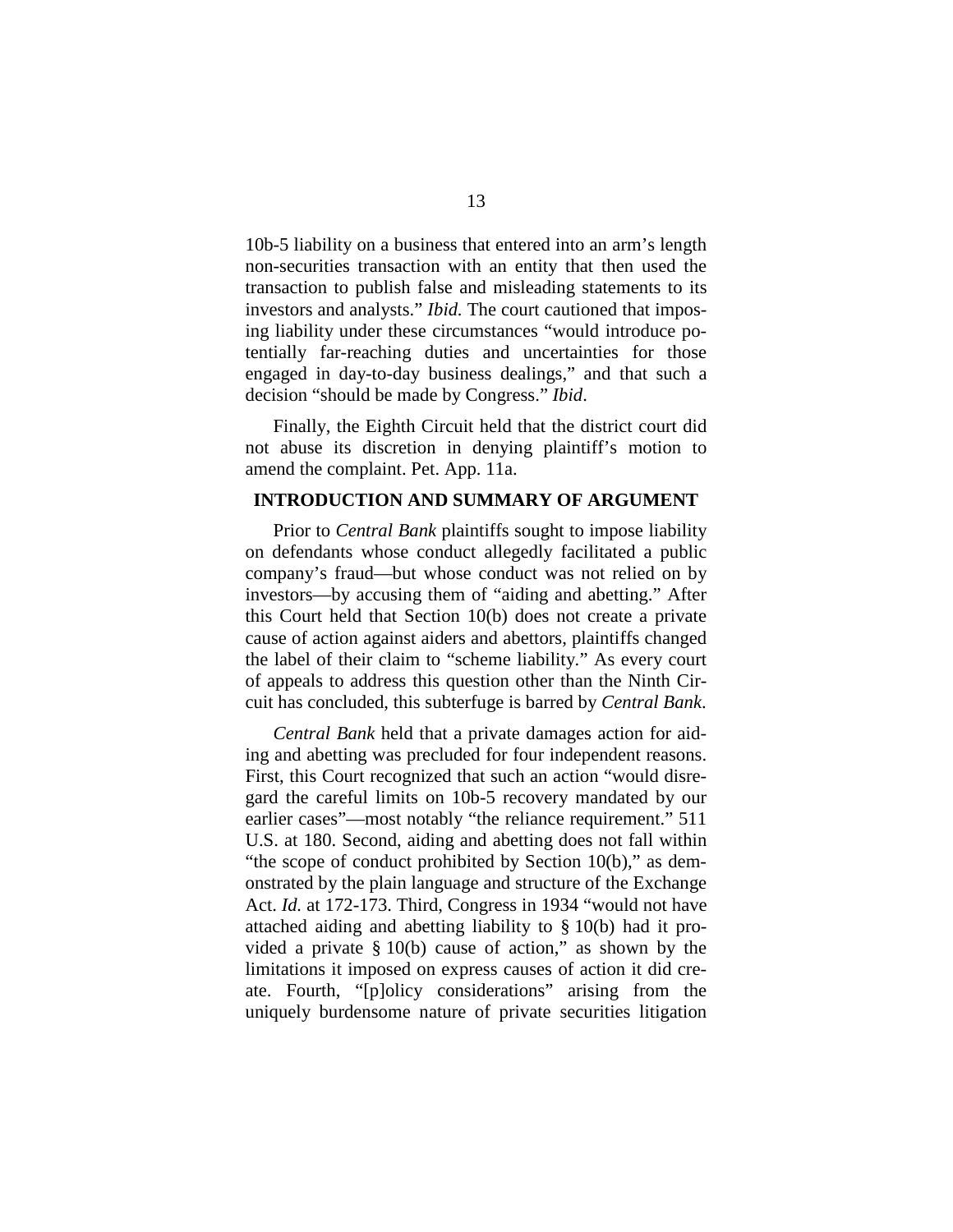confirmed the Court's conclusion. *Id.* at 179, 188-190. Each of these holdings applies equally to scheme liability claims.

*First*, plaintiff's own theory of the case establishes that its "scheme allegations" cannot satisfy the "critical" reliance requirement. *Central Bank*, 511 U.S. at 180. Under *Central Bank* a private Section 10(b) plaintiff must show reliance on each individual defendant's misstatement or omission. *Ibid.* Plaintiff alleges that it relied on *Charter's* false financial statement, but does not claim that the Vendors made any public misstatement, or owed any duty to Charter investors to speak, or that plaintiff was even aware of the Vendors' conduct. Plaintiff's theory that an investor relies on every action that played a role in facilitating a public company's misrepresentation cannot be reconciled with *Central Bank* and would effectively eliminate the reliance requirement.

When it enacted Section 20(e) in response to *Central Bank*, Congress reaffirmed that the implied damages action does not reach secondary actors who make no statements relied on by investors. Congress granted the SEC authority to obtain relief against those who aid and abet false communications but *rejected* the SEC's request that it restore private aiding and abetting liability for defendants who "did not themselves directly make statements that were relied upon by investors." See pp. 3-4, *supra*. Section 20(e) defines aiding and abetting as "provid[ing] substantial assistance" to a primary violator—precisely what the Vendors are accused of here.

*Second*, the language and structure of the 1934 Act confirm that Congress did not intend to turn product suppliers, who do not speak to investors, into watchdogs for the accounting practices of public companies. The conduct alleged does not satisfy the plain language of Section 10(b) because the Vendors did not "use or employ" a "deceptive device" "in connection with" the purchase or sale of a security. Charter, not the Vendors, "used or employed" deception in communi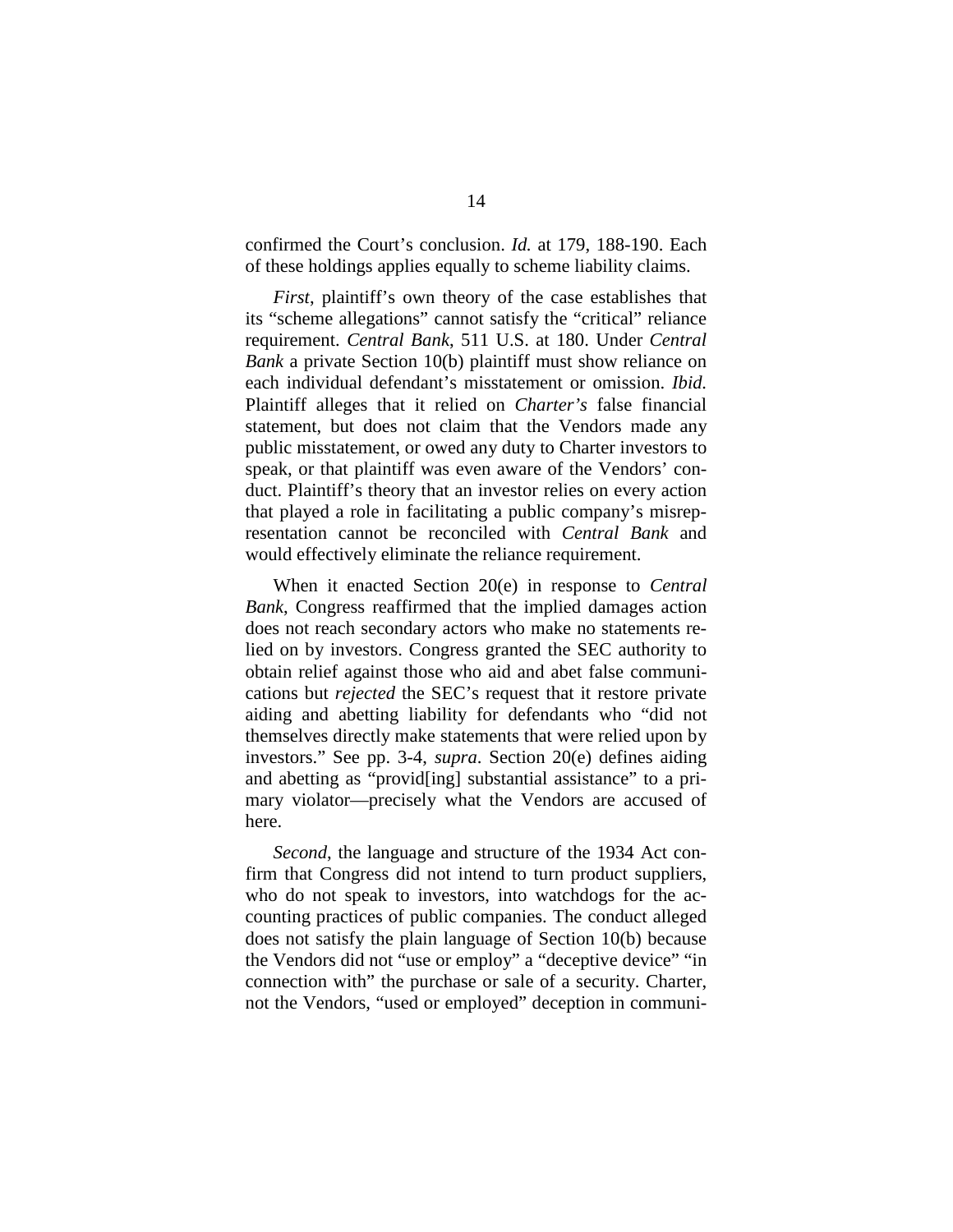cating with investors. And because there was no nexus between the Vendors' alleged conduct and plaintiff's trading in Charter securities, that conduct was not "in connection with" securities trading.

*Third*, the Court's interpretation of private Section 10(b) actions has been guided by the express causes of action in the securities laws. Those express private actions preclude scheme liability, as does Congress's explicit provision for liability for secondary actors, which is limited to "control persons." Extending the implied private right of action to cover secondary actors would not only disregard this express statutory language, but also would necessitate rewriting the requirements of reliance, materiality, and loss causation, forcing courts to engage in extensive lawmaking.

*Finally*, policy considerations regarded by this Court as important in prior Section 10(b) decisions require rejection of scheme liability. Extending liability to secondary actors with a remote connection to the fraud—through a nebulous "purpose and effect" test that makes it impossible to obtain dismissal—would invite abuse. Pressure on secondary actors to settle would be magnified by rules that make knowing violators responsible for the entire fraud. Investors would be harmed as suppliers, lenders, and professionals declined service or increased prices to compensate for increased risk.

Implied private suits are unnecessary to deter secondary actors from participating in a public company's fraud or to compensate investors. Section 20(e) empowers the SEC to punish aiders and abettors with civil penalties and to use disgorgement to compensate investors. Criminal prosecution by the Department of Justice and state officials further deters involvement in fraud. Affirmance here will sustain Congress's policy judgment that private plaintiffs should not be allowed to impose aiding and abetting liability, a judgment they may not evade simply by changing the label of their claim to "scheme liability."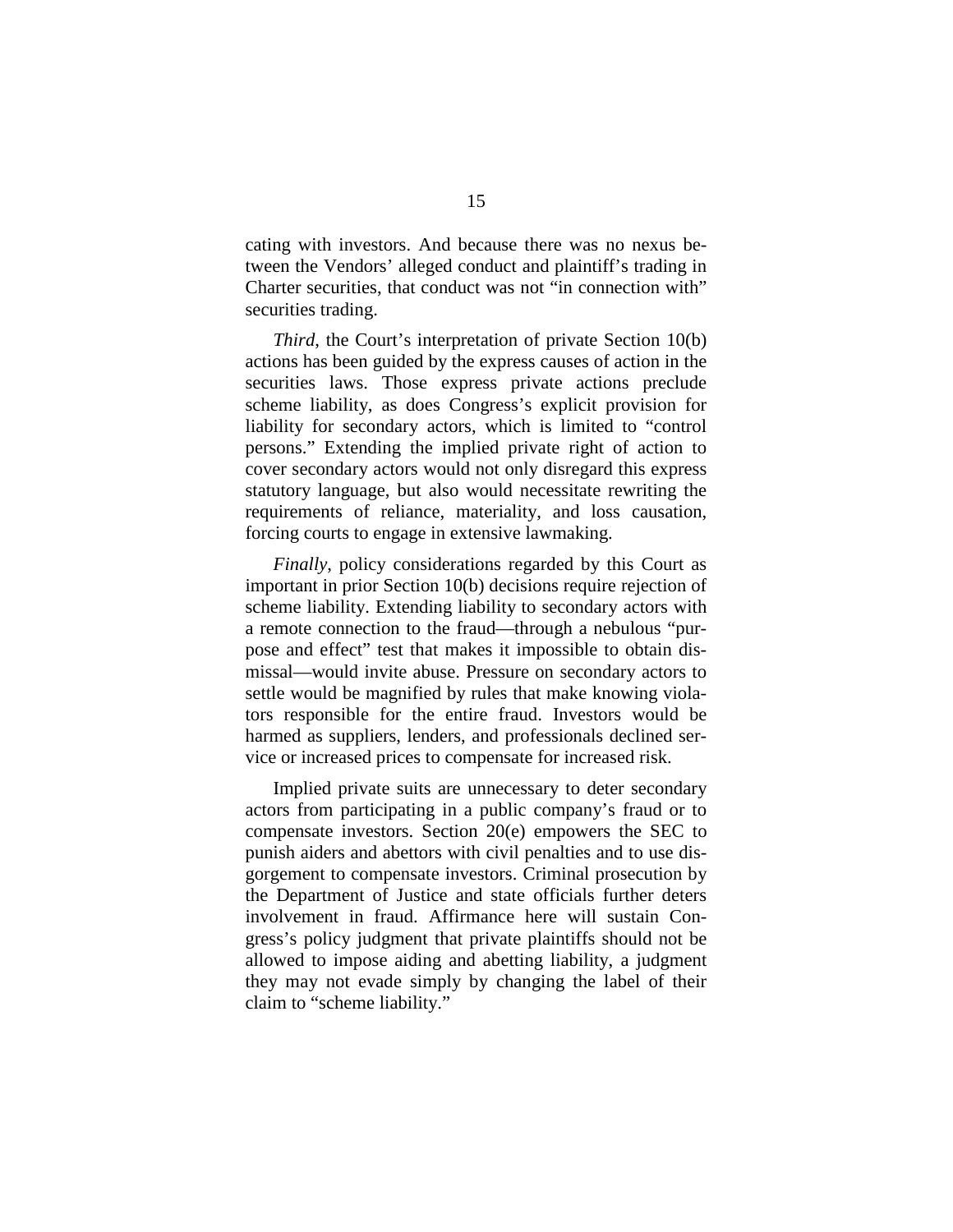#### **ARGUMENT**

#### **I. LIABILITY IS PRECLUDED IN THIS CASE BY** *CENTRAL BANK'S* **RELIANCE REQUIREMENT, THE LANGUAGE OF EXCHANGE ACT SEC-TIONS 10(b) AND 20(e), AND ESTABLISHED LIM-ITS ON JUDICIALLY IMPLIED CAUSES OF ACTION.**

*Central Bank* drew a bright line between "giving aid to a person who commits" a deceptive practice, which is not actionable in a private damages suit under Section 10(b), and committing deceptive practices in connection with the purchase or sale of a security, which does fall within Section 10(b)'s proscription provided *all* the elements of liability are met. 511 U.S. at 177-178. In dismissing plaintiff's complaint the Eighth Circuit properly held that the Vendors could not be liable for using or employing a "deceptive act" in connection with the purchase or sale of a security because they "did not issue any misstatement relied upon by the investing public, nor were they under a duty to Charter investors and analysts to disclose information useful in evaluating Charter's true financial condition." Pet. App. 10a.

Plaintiff acknowledges that the Vendors "made no public statements concerning [the] transactions" at issue. Pet. Br. i; see Pl. C.A. Br. 5 n.3 (abandoning claim that "Vendors' conduct rose to the level of a misstatement"); Pet. App. 10a. Plaintiff has not alleged that Vendors owed a duty of disclosure to Charter shareholders, which would arise only from a "specific relationship" of "trust and confidence" absent here. Pet. App. 41a; *Central Bank*, 511 U.S. at 180; *Chiarella* v. *United States*, 445 U.S. 222, 233 (1980). And plaintiff has not alleged that the Vendors engaged in manipulation—a "term of art" that refers to illegal trading practices such as "wash sales, matched orders, or rigged prices." *Santa Fe*, 430 U.S. at 476-477. Accordingly, the Eighth Circuit was correct in holding that the test for primary liability in *Central Bank* is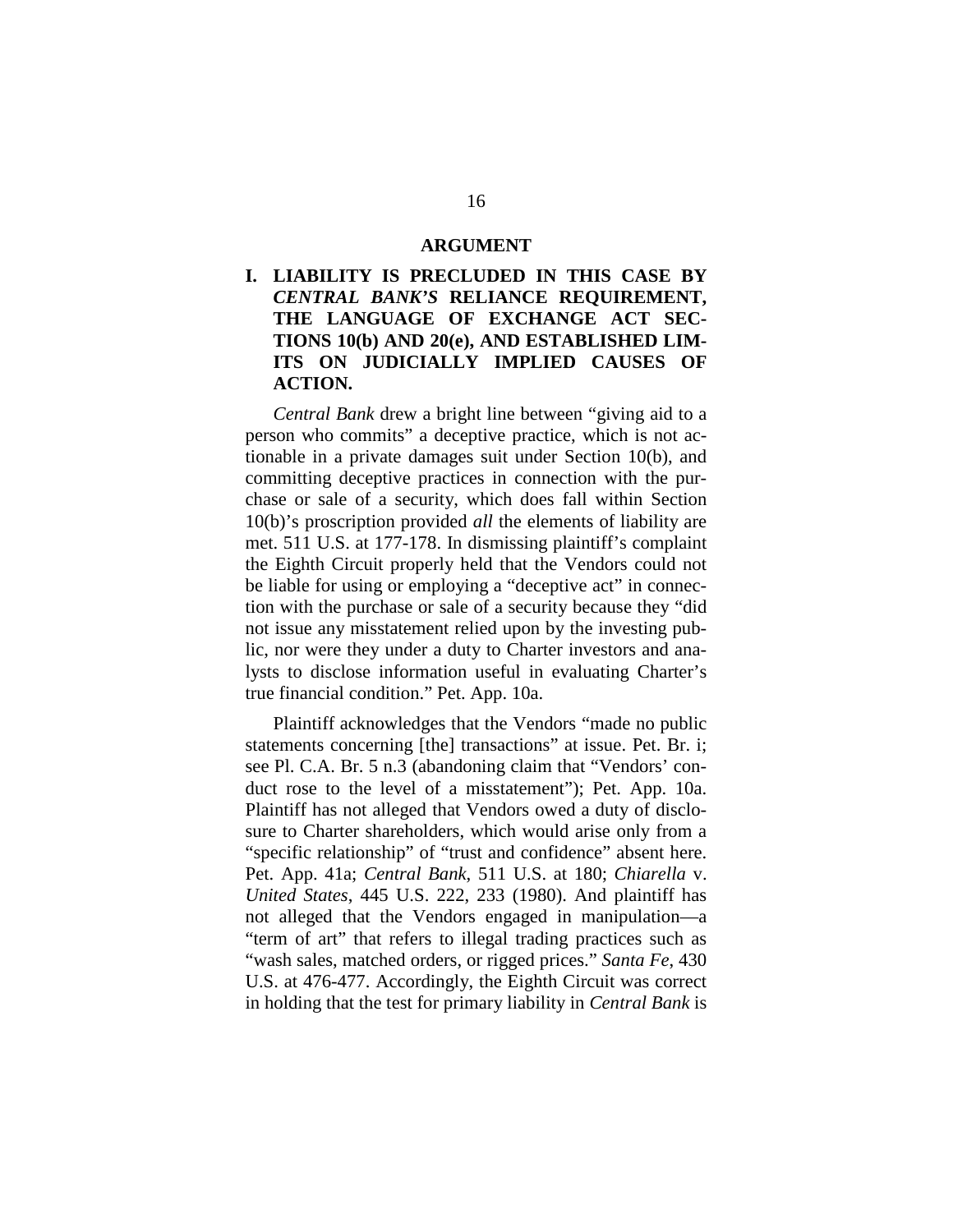not satisfied. The Vendors were at most aiders and abettors of Charter's fraud.

Plaintiff nevertheless asserts that the Vendors are liable because they engaged in transactions that *Charter* subsequently accounted for improperly after misleading its auditors. Plaintiff alleges that the Vendors independently provided documents *to Charter alone*, *at Charter's request*, misstating the reason for the set-top box price increase and the date of that increase. According to plaintiff, because these documents were used by Charter to advance its far-reaching scheme to inflate its financial results, the Vendors should be liable for all of Charter investors' losses, even though the Vendors accounted for the transactions properly and Charter's investors did not rely on—indeed were unaware of—the transactions and documents at issue.

*Central Bank* bars this claim. It makes clear that a private damages action under Section 10(b) is valid only where "*all* of the requirements for primary liability under Rule 10b-5 are met." 511 U.S. at 191. Here, *none* of the requirements for primary liability is satisfied.

#### **A. Scheme Liability Claims Cannot Satisfy Section 10(b)'s Reliance Requirement.**

We begin with the question of reliance because that issue was addressed in *Central Bank* in terms that apply directly here. This Court there held that the reliance requirement precludes aiding and abetting liability in private actions. "Were we to allow the aiding and abetting action proposed in this case," the Court stated, "the defendant could be liable without any showing that the plaintiff relied upon the aider and abettor's statements or actions. \* \* \* Allowing plaintiffs to circumvent the reliance requirement would disregard the careful limits on 10b-5 recovery mandated by our earlier cases." 511 U.S. at 180. The absence of that "critical element for recovery" barred aiding and abetting claims. *Ibid.* See *id.* at 191 (defendant may be liable as a primary violator only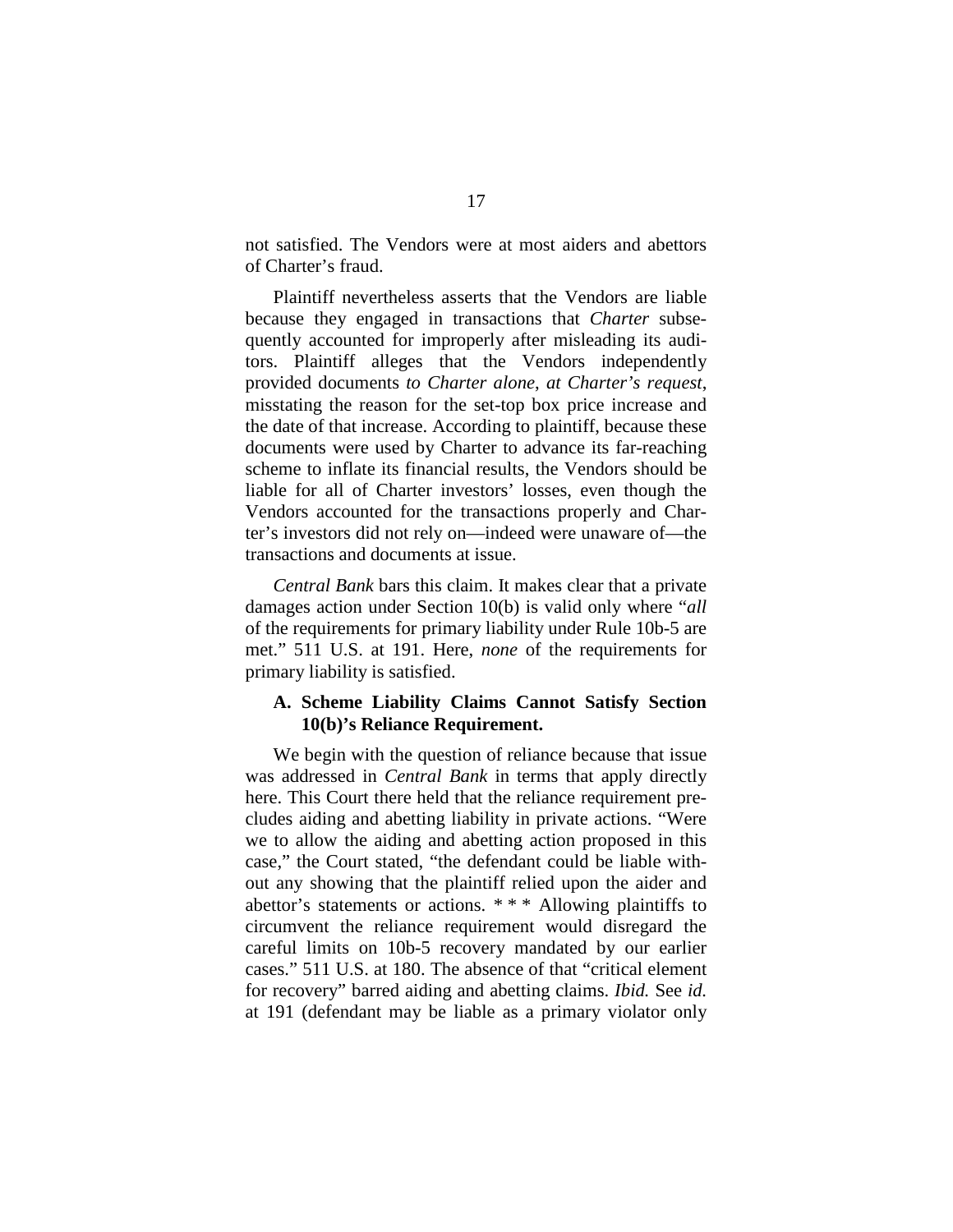when it "makes a material misstatement or omission on which a purchaser or seller of securities relies".

*Central Bank* thus recognized that a plaintiff "must show reliance on *the defendant's* misstatement or omission to recover under 10b-5." 511 U.S. at 180 (emphasis added); see *Wright* v. *Ernst & Young*, 152 F.3d 169, 175 (2d Cir. 1998) ("'reliance only on representations made by others cannot itself form the basis of liability'"). As then-SEC Chairman Levitt explained, under *Central Bank* a plaintiff "must show, *defendant by defendant*, that the plaintiff reasonably relied on the defendant's misstatement or omission." *Abandonment of the Private Right of Action for Aiding and Abetting Securities Fraud*, *supra* p. 4 n.1, 103d Cong. 51 (emphasis added). The direct clash between this Court's application of the reliance requirement in *Central Bank* and plaintiff's scheme theory provides an indisputable basis for dismissal.

Here, plaintiff concedes that the Vendors did not communicate with Charter investors and does not allege that investors knew of the transactions at issue, the documents increasing set-top box prices, or any statement made to Charter of the reason for the price increase. Plaintiff's attempt to plead reliance rests on allegations that *Charter* issued false financial statements that reflected commercial transactions that Charter procured to carry out its fraud. See Pet. Br. 39 (arguing that reliance is satisfied by "a prior deceptive act, from which the making of the false statements [to investors] follows as a natural consequence"; the Vendors' conduct "in-directly induce[d] reliance").<sup>[10](#page-33-0)</sup>

<span id="page-33-0"></span><sup>&</sup>lt;sup>10</sup> There is a presumption of reliance for "misleading statement[s] by the corporation" issuing a security, based upon the securities laws' "philosophy of full disclosure" by public corporations. *Basic Inc.* v. *Levinson*, 485 U.S. 224, 226, 230, 235 n.12 (1988). But that presumption applies only to statements directed to the market. Here, plaintiff has conceded that the Vendors made *no* such public statement. Moreover, while it accords with "common sense and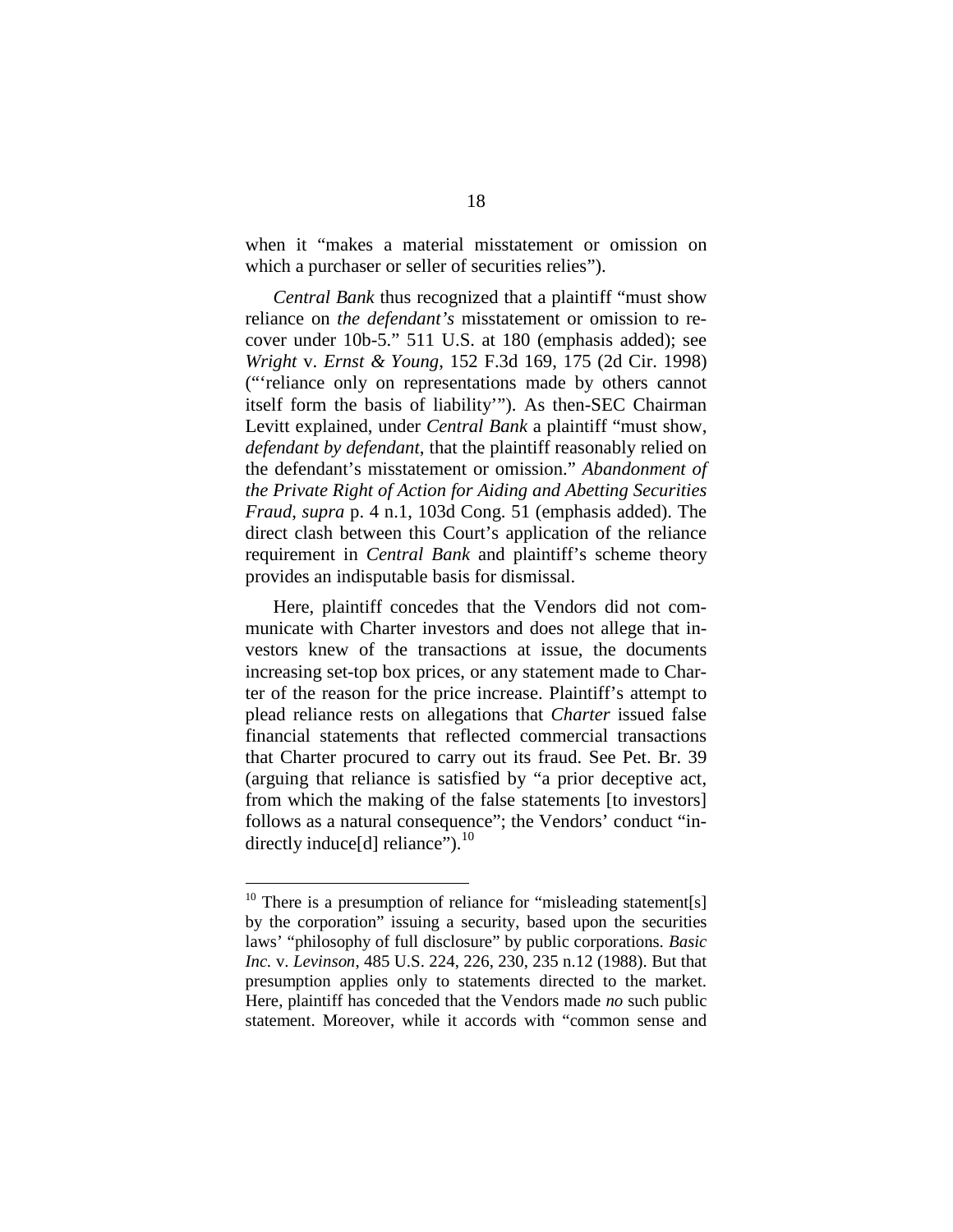The fiction that plaintiffs who rely on a misstatement also rely on the actions of every party alleged to have played some behind-the-scenes role leading up to that misstatement cannot be reconciled with *Central Bank's* holding that plaintiffs must prove they relied on the actions of each individual defendant. Indeed, that fiction would have led to a different result on the facts of *Central Bank* itself. And it would effectively eliminate reliance (or "transaction causation") as a limit on private securities fraud liability, changing it from an inquiry designed to limit liability to those whose actions have caused investors to trade to an open-ended inquiry into whose actions made it possible for a public company to make a misstatement—the very definition of aiding and abetting.

Congress's response to *Central Bank* confirms that Section 10(b) does not authorize private suits against secondary actors who make no statements relied on by investors. The SEC urged Congress to "restore" the aiding and abetting "liability [*Central Bank* had] eliminated," including private liability for damages. S. Rep. No. 104-98, at 48. As we have noted, Chairman Levitt stated that otherwise those who acted "behind the scenes" or "whose assistance or acquiescence may have been necessary to the fraud," but who "did not themselves directly make statements that were relied upon by investors, may escape any liability to private parties." *Supra* p. 4 n.1. Congress rejected the SEC's argument. "[P]rivate aiding and abetting liability actions," the Senate Report explained, "would be contrary to [the PSLRA's] goal of reducing meritless securities litigation." S. Rep. No. 104-98, at 19.

probability" to presume that an issuer's false denial of merger plans in public statements will affect the price of its stock (*id.* at 246), there is no warrant to presume that conduct of other commercial entities will do so, as *Central Bank* recognizes—even less so conduct that is unknown to investors, engaged in by commercial parties who have no duty of disclosure to those investors.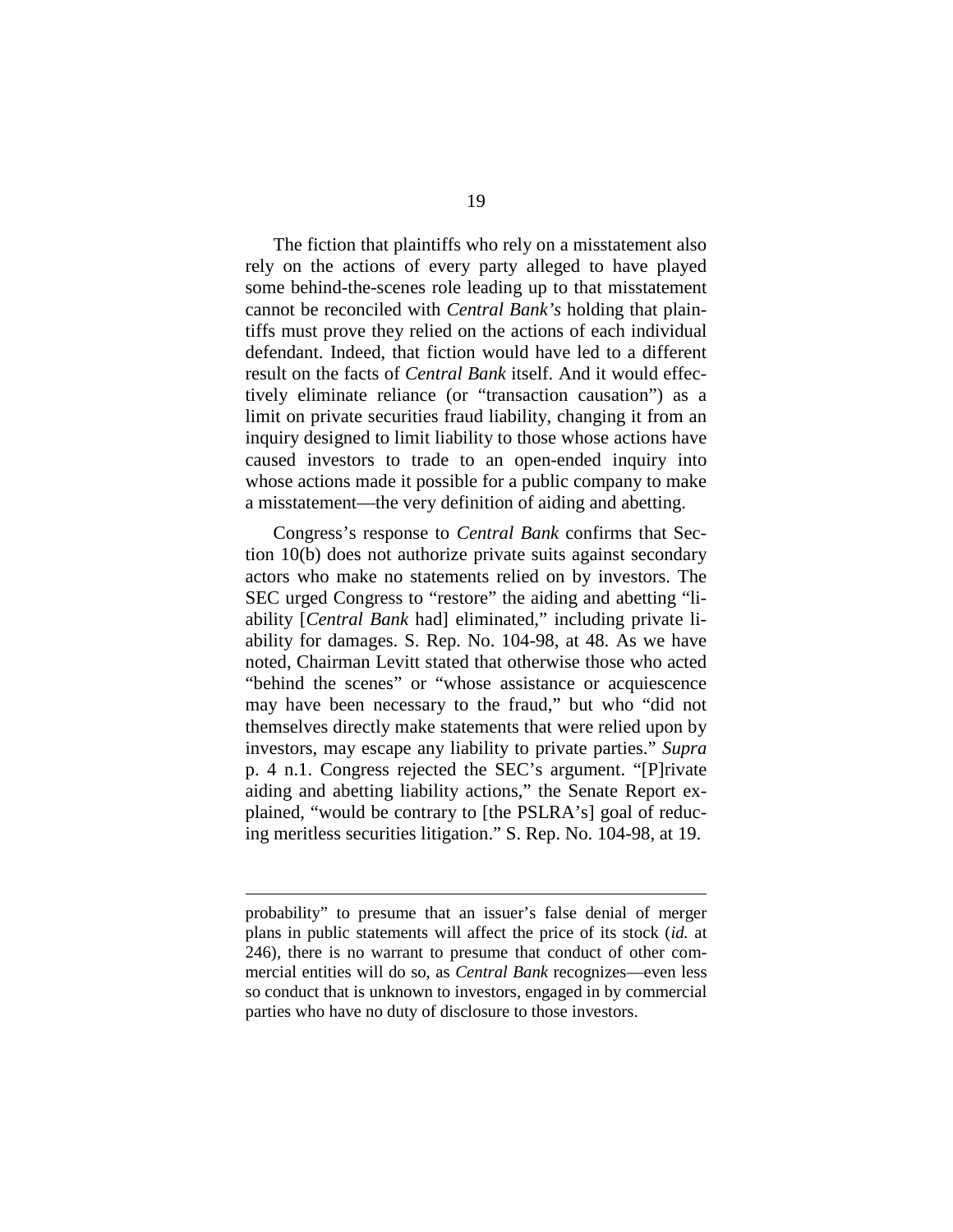In enacting Section 20(e) as part of the PSLRA, Congress chose not to write reliance out of private Rule 10b-5 litigation. Refusing to "restore private actions against aiders and abettors," Congress instead granted "the SEC express authority to bring actions seeking injunctive relief or money damages against persons who knowingly aid and abet primary violators of the securities laws"—enforcement actions in which proof of reliance is not required. 4 BROMBERG & LOWENFELS, SECURITIES FRAUD & COMMODITIES FRAUD § 7:307, at 7-503 (2d ed. 2007). This compromise legislation was designed to *"remov[e] the plaintiffs' class action bar from the equation"* while protecting investors by granting the SEC broad authority over secondary actors. *Id.* § 7:308, at 7- 506 (emphasis added). In the Sarbanes-Oxley Act, Congress again rejected entreaties to restore private aiding and abetting liability. See *supra*, p. 4.

The language Congress used in Section 20(e) is telling. Entitled "[p]rosecution of persons who aid and abet violations," the amendment provides that "any person that knowingly *provides substantial assistance* to another person in violation of a provision of this title \* \* \* shall *be deemed to be in violation of such provision* to the same extent as the person to whom such assistance is provided." 15 U.S.C. § 78t(e) (emphasis added). Congress thus equated "persons who aid and abet violations" of Section 10(b) with those who "provid[e] substantial assistance" to a violator. See *INS* v. *National Ctr. for Immigrants' Rights*, 502 U.S. 183, 189 (1991) (reading text and title of provision together). And in finding it necessary to *deem* substantial assistance of a violation of Section 10(b) to be within the SEC's enforcement powers, Congress reaffirmed that the statute would not otherwise reach those who provide substantial assistance. The connection between *Central Bank* and the language of Section 20(e) is clear: *Central Bank* held that there can be no "showing that the plaintiff relied upon [an] aider and abettor's statements or actions" (511 U.S. at 180), and Congress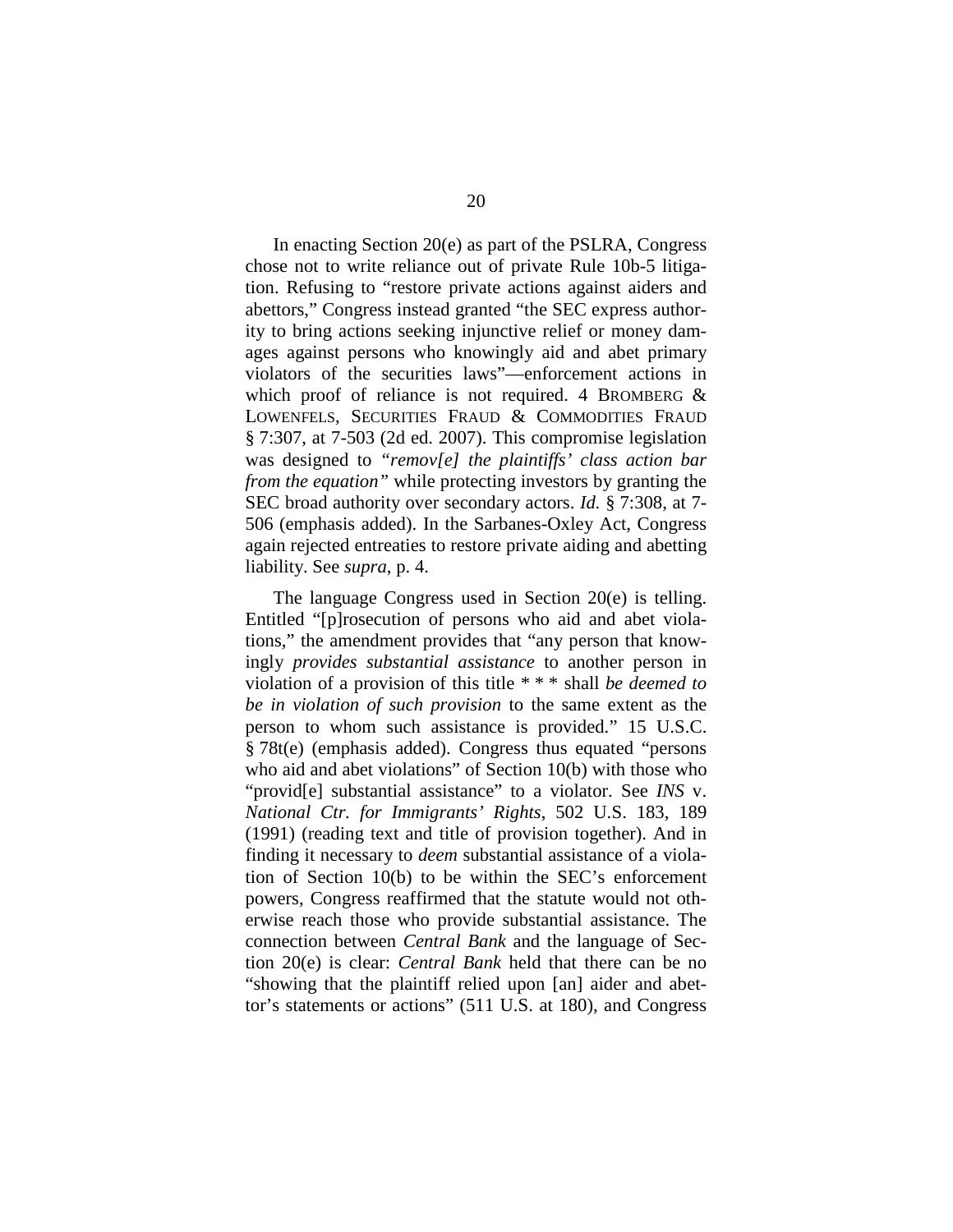responded by permitting actions against "persons who aid and abet violations" to be brought only by the SEC, which is not subject to the reliance requirement.

Plaintiff's scheme theory is inconsistent with the plain language of Section 20(e) and frustrates Congress's considered decision to reject private aiding and abetting liability. Congress provided an express SEC-enforced remedy against those who substantially assist a public company's fraud, and "when Congress enacts a specific remedy when no remedy was previously recognized," as occurred in 1995, "the remedy provided is generally regarded as exclusive." *Hinck* v. *United States*, 127 S. Ct. 2011, 2015 (2007); see *EC Term of Years Trust* v. *United States*, 127 S. Ct. 1763, 1767 (2007) ("'a precisely drawn, detailed statute pre-empts more general remedies'"—here, *implied* private remedies); *Alexander* v. *Sandoval*, 532 U.S. 275, 290 (2001) ("[t]he express provision of one method of enforcing a substantive rule suggests that Congress intended to preclude others").

# **B. Plaintiff's Claim Does Not Fall Within The Scope Of Conduct Prohibited By The Plain Language Of Section 10(b).**

Given the absence of any communication between the Vendors and Charter investors and the complete lack of reliance, it is hardly surprising that plaintiff's scheme claim fails to satisfy the statutory language Congress prescribed to place limits on 10(b) liability. *Central Bank* confirmed that, in "cases considering the scope of conduct prohibited by § 10(b) in private suits," this Court has "emphasized adherence to the statutory language." *Central Bank*, 511 U.S. at 173. Here as in *Central Bank* the text of the statute establishes that plaintiff has no implied private right of action.

*1. The Vendors did not "use or employ" a "deceptive device" "in connection with" a securities transaction.* Plaintiff focuses myopically (at 20-22) on the phrase "deceptive device or contrivance." Its principal argument targets a straw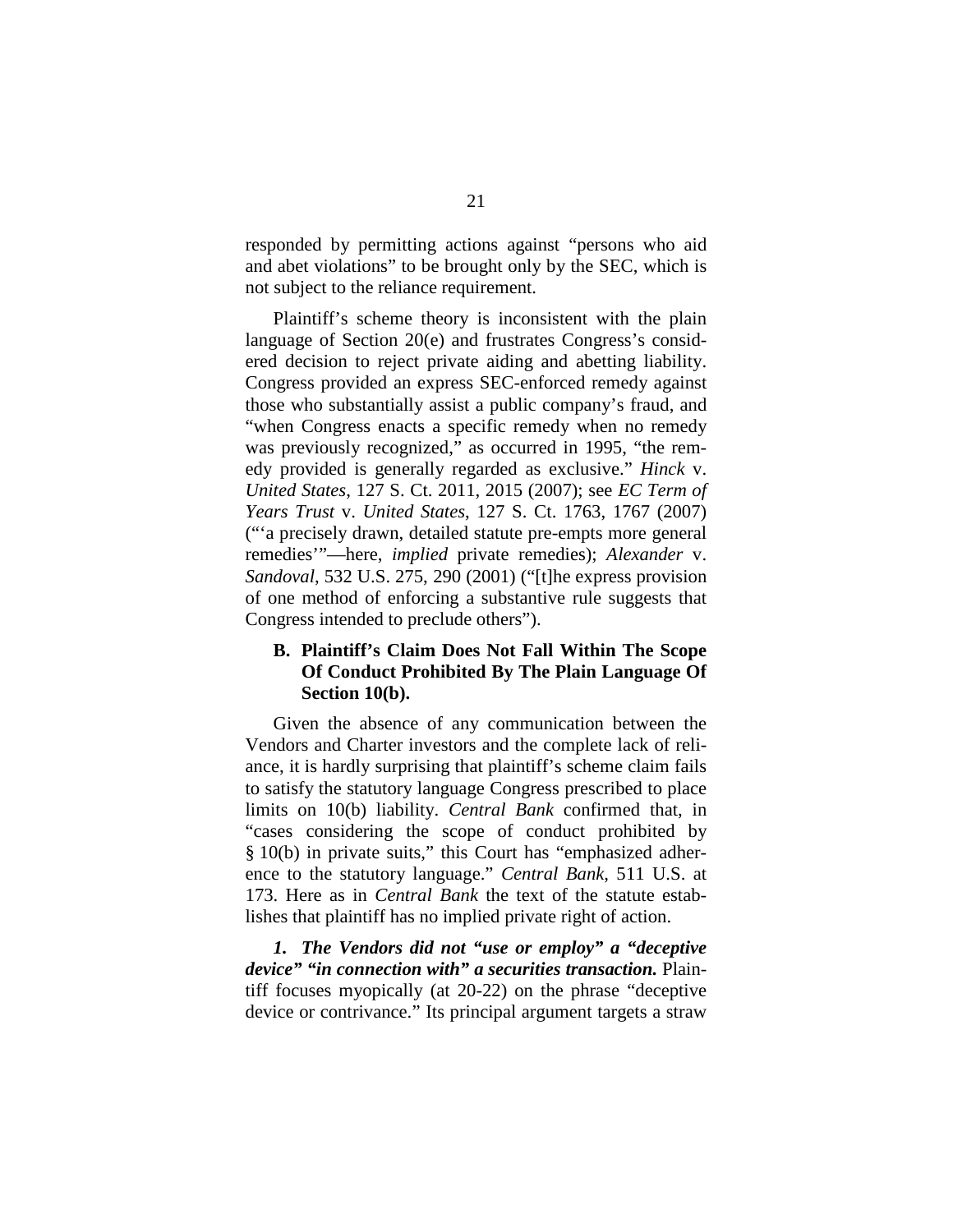man: that our position and the court of appeals' holding rest on the principle that spoken or written words are essential to prove a § 10(b) violation. In fact, we do not dispute that communicative conduct—for example, presenting potential investors with a misleading display that makes nonfunctional factory equipment appear operational—*may* amount to a "de-ceptive device or contrivance."<sup>[11](#page-37-0)</sup>

The particular conduct alleged here—false statements in contracts between the Vendors and Charter—does not qualify as a "deceptive device." See BLACK'S LAW DICTIONARY 528 (3d ed. 1933) ("deceit" is an artifice used "to deceive and trick another, who is ignorant of the true facts"). The alleged scheme to mislead was Charter's, not the Vendors'. The Vendors dealt *only* with Charter, which was not ignorant of the true facts and was not deceived in any way.

The phrase "deceptive device or contrivance," moreover, does not appear in isolation. Section 10(b) does not reach every deceptive device; it prohibits only the use or employment of such devices in connection with the purchase or sale of a security. The Court recently remarked on the importance of statutory terms that, viewed in "context," "limit the reach" of potentially broader phrases. *Dolan* v. *United States Postal Serv.*, 546 U.S. 481, 486-487 (2006); see *Gustafson* v. *Alloyd Co.*, 513 U.S. 561, 575 (1995) ("a word is known by the company it keeps"—a rule that "we rely upon to avoid  $***$ giving 'unintended breadth to the Acts of Congress'").

"Use" and "employ" are active verbs. "Use" signifies "active employment." *Jones* v. *United States*, 529 U.S. 848,

<span id="page-37-0"></span> $11$  References to "misrepresentations," "omissions," and "conduct" in the PSLRA and SLUSA show only that Section 10(b) liability may rest on manipulative conduct or conduct that amounts to an actionable misrepresentation. Contrary to plaintiff's argument (at 21-22), they do not suggest that providing assistance to a primary violator gives rise to a private damages action.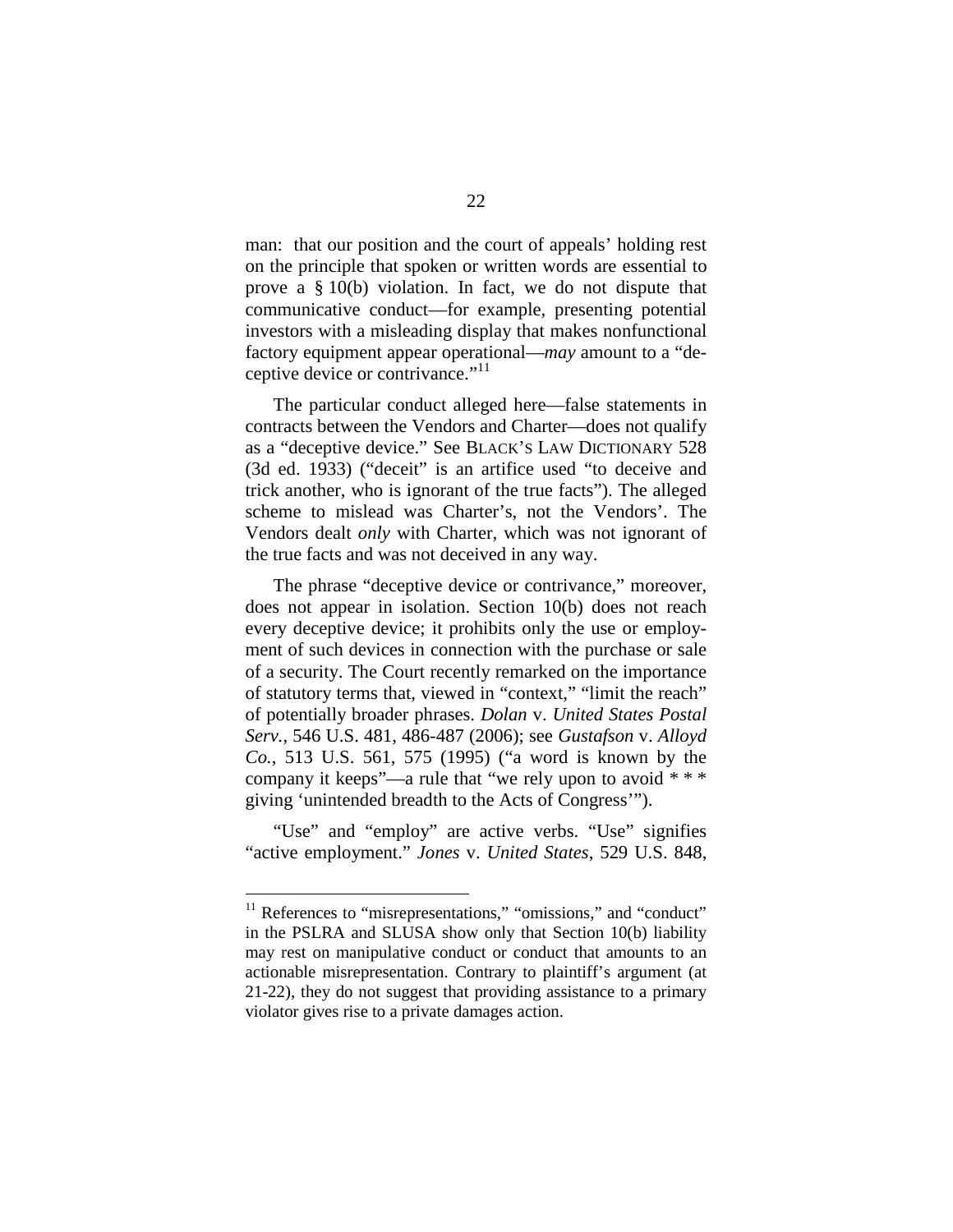855 (2000); see *Bailey* v. *United States*, 516 U.S. 137, 145 (1995) (the "'ordinary or natural' meaning" of "use" is "'to convert to one's service'" or "'to avail oneself of'"); WEB-STER'S NEW INT'L DICTIONARY 839 (2d ed. 1934) ("employ" is to "make use of, as an instrument, means, or material"). The phrase "use or employ  $***$  any  $***$  deceptive device" thus confirms that a party's liability may *not* rest on a deceptive device used or employed by another. Rather, a defendant is liable only if it engaged in the prohibited conduct of using or employing a device to deceive investors.

In ordinary parlance, it cannot be said that A "uses" or "employs" a deceptive device in dealings with B when B is aware of the true facts—as was the case with the transactions here. And if A agrees to assist B in deceiving a third person, C, A still is not using or employing a deceptive device. A's actions can only be understood as facilitating the deception practiced by B—facilitative conduct that *Central Bank* held is not actionable under Section 10(b). See 511 U.S. at 177 (Section 10(b) does not proscribe "giving aid to a person who commits a manipulative or deceptive act").

Section 10(b) also requires that each defendant use or employ a deceptive device "in connection with the purchase or sale" of a security. To find that requirement satisfied here would strip it of any practical meaning and improperly extend the scope of Section 10(b) to "cover the corporate universe." *Santa Fe*, 430 U.S. at 480; see *Blue Chip Stamps* v. *Manor Drug Stores*, 421 U.S. 723, 733-734 & n.5 (1975) (the "in connection with" requirement is "badly strained" when construed to cover "the world at large").

In *United States* v. *O'Hagan*, 521 U.S. 642, 652-655 (1997), the Court held that a lawyer violated Section 10(b) by trading securities based on information misappropriated from his client in violation of a duty of trust, deceiving the client by nondisclosure. In holding the "in connection with" requirement satisfied, the Court stressed that the "securities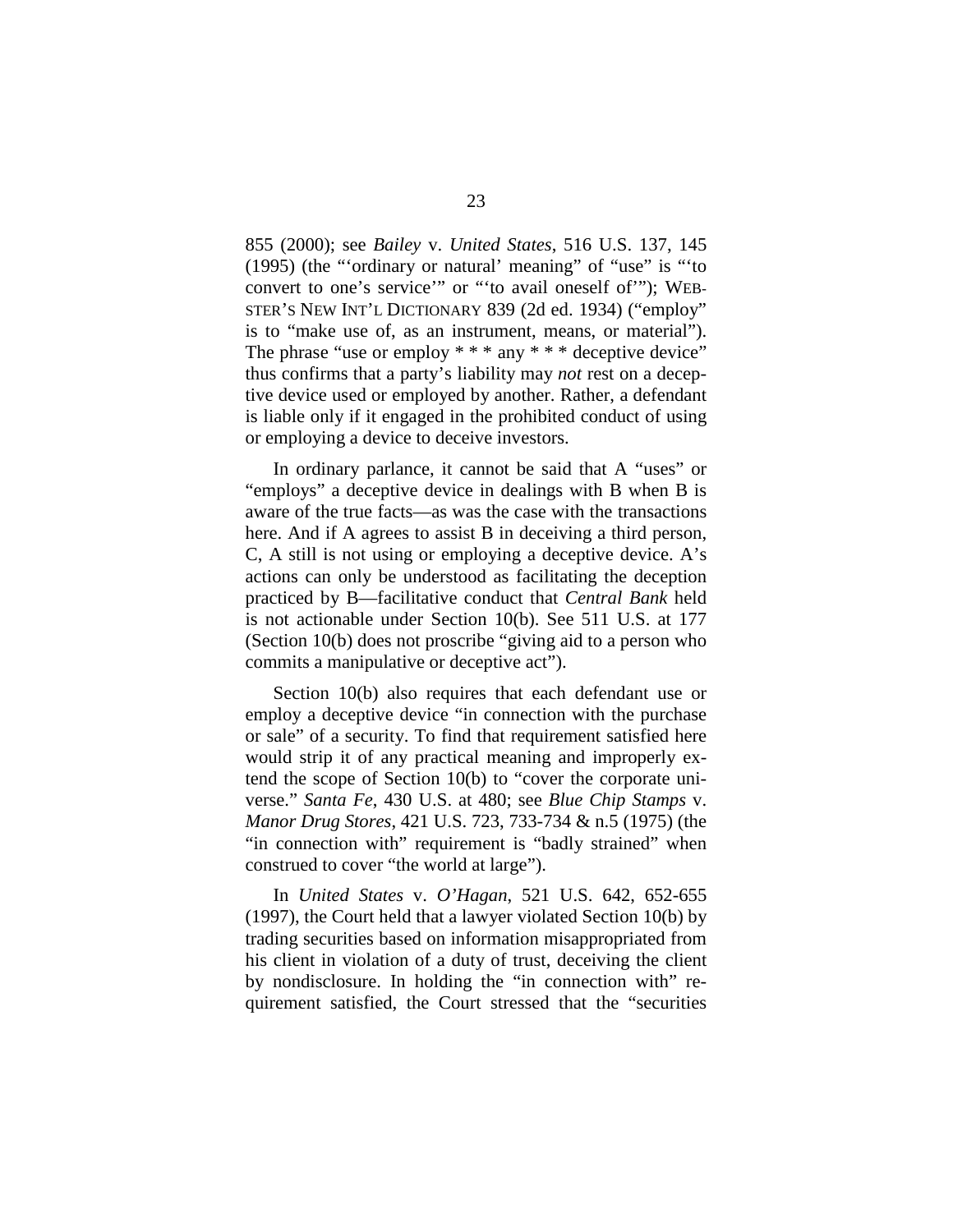transaction and the breach of duty \* \* \* coincide": the defendant "use[d] the [misappropriated] information to purchase or sell securities." *Id.* at 656.

In contrast to that inseverable connection, the Court gave an example of a deception that is too "detached from a subsequent securities transaction" to satisfy Section 10(b): when "'a person defrauded a bank into giving him a loan or embezzled cash from another, and then used the proceeds of the misdeed to purchase securities.'" 521 U.S. at 656-657. In those circumstances the "in connection with" requirement "would not be met." *Id.* at 657. The dissenting Justices in *O'Hagan* would have required a closer connection still between the deception and the purchase or sale of a security. 521 U.S. at 679 (Scalia, J., dissenting); *id.* at 685-686 (Thomas, J., and Rehnquist, C.J., dissenting).

Similarly, in *SEC* v. *Zandford*, 535 U.S. 813 (2002), the defendant broker sold a customer's securities in order to convert the proceeds. These sales and fraudulent conversions were not "independent events." *Id.* at 820. Even though there was no "misrepresentation about the value of a particular security," the "in connection with" requirement was satisfied by a failure to disclose where there was a duty to speak that "coincided with the [securities] sales themselves." *Ibid.* The requirement would not, however, be satisfied if, "after a lawful transaction had been consummated, a broker decided to steal the proceeds," or "a thief simply invested the proceeds of a routine conversion in the stock market." *Ibid.* Accord *Merrill Lynch* v. *Dabit*, 547 U.S. 71, 85 (2006) (insisting that "the fraud alleged 'coincide' with a securities transaction whether by the plaintiff or by someone else").

In each of these cases the trading was integral to the fraud or there was a direct nexus between the deceptive conduct and the trading of securities. The defendant traded on misappropriated information, traded to convert the proceeds to his own use, or disseminated misstatements to investors. But the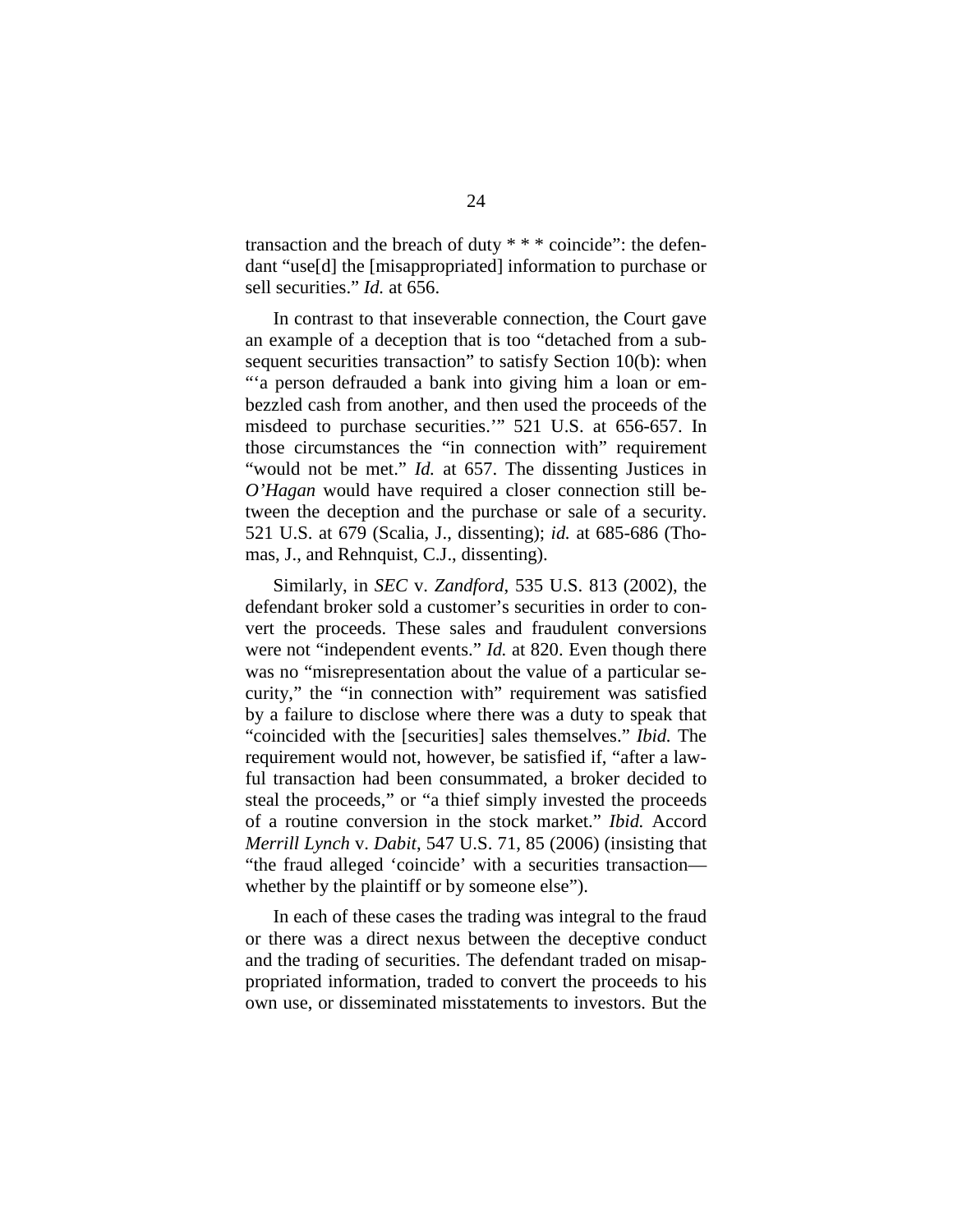standards adopted in these cases make clear that the "in connection with" requirement is *not* met when a defendant's conduct is as remote from securities trading as that alleged here. See *Zoelsch* v. *Arthur Andersen*, 824 F.2d 27, 34-35 (D.C. Cir. 1987) (Bork, J.) (accountant's misleading statements to a foreign affiliate, which used them in preparing a prospectus distributed to investors, were not made "in connection with" securities purchases; the accountant's answers to private inquiries did not "establis[h] any particular relationship with the investing public," and knowledge that its statements "might be used in some later prospectus" was not enough); *Chemical Bank* v. *Arthur Andersen*, 726 F.2d 930, 943-945 (2d Cir. 1984) (Friendly, J.) ("in connection with" not satisfied by accountant's misrepresentations regarding public company that led banks to make loans, even though the banks also obtained stock as security; "'but-for' causation is not enough"); *Rand* v. *Anaconda-Ericsson, Inc.*, 794 F.2d 843, 847-848 (2d Cir. 1986) (Winter, J.) (extending Section 10(b) to conduct "remote from transactions in the market for capital," such as misrepresentations about "a competitor's goods," would produce "a virtually limitless legal theory"); *Taylor* v. *First Union Corp.*, 857 F.2d 240, 245-246 (4th Cir. 1988) (Wilkinson, J.) (rejecting claim where fraud was "tangentially and incidentally related to the sale of plaintiff's stock").

By juxtaposing the active verbs "use or employ" with the "in connection with" requirement, Congress made clear that the defendant's active employment of a deceptive device must be connected to the plaintiff's securities transactions. There is no such coincidence between the Vendors' alleged deceptive acts and plaintiff's trading in Charter securities. Once the Vendors independently supplied Charter with the documents plaintiff says were deceptive, their alleged misconduct was "complete." *O'Hagan*, 521 U.S. at 656. The Vendors accounted for the transactions properly, had no control over Charter's accounting for them, had no contact with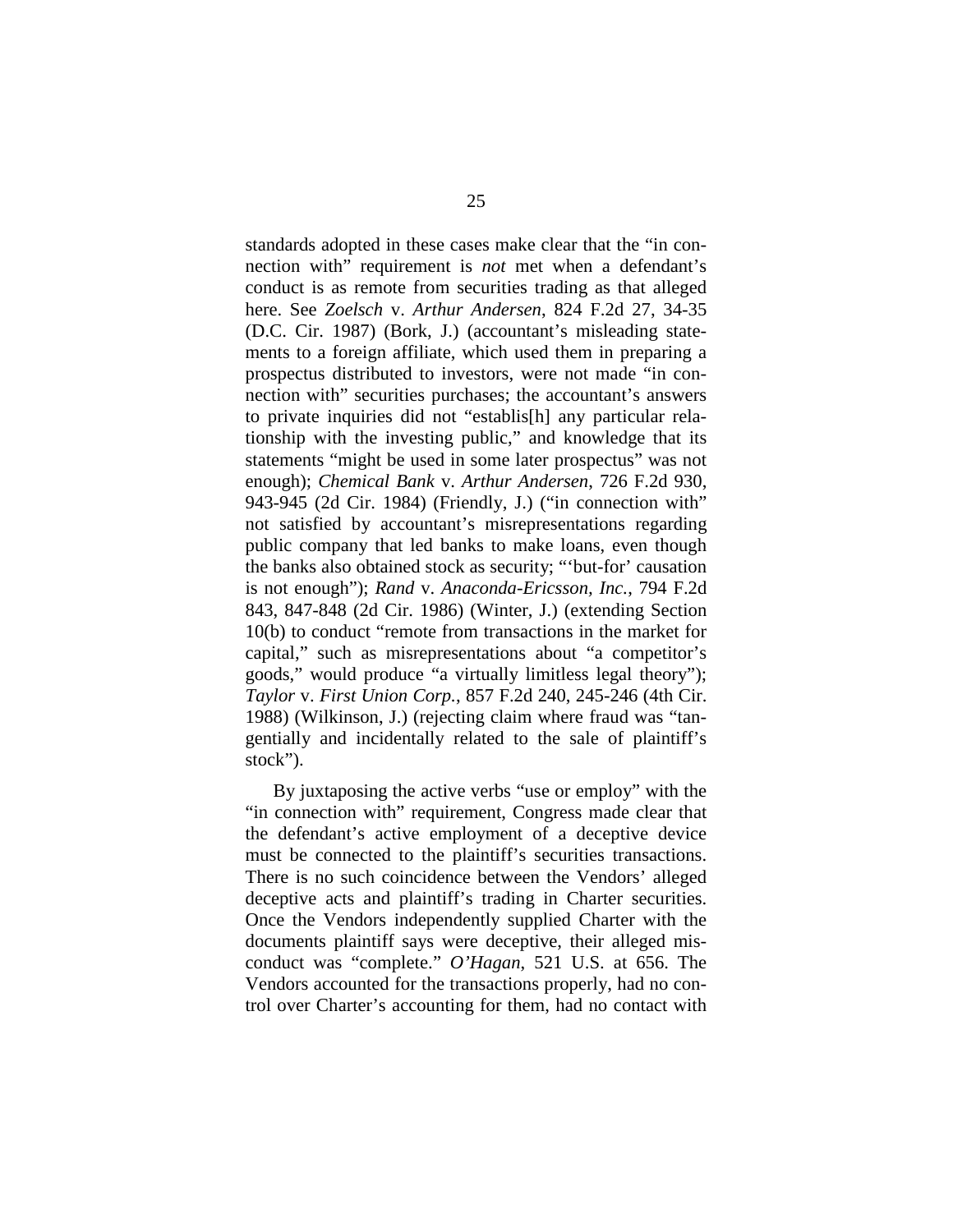Charter's auditors, made no statements to Charter's investors, and owed those investors no duty of disclosure.

The Vendors' alleged conduct is thus as "detached" from the alleged fraud as any of the examples of inadequate nexus this Court gave in *O'Hagan* and *Zandford*. Plaintiff's bare assertion that the Vendors should have known that their transactions would facilitate Charter's ultimate false statements does not cure this defect. The Court in *O'Hagan* and *Zandford* did not suggest that the outcome of its examples of fraud not "in connection with" buying or selling securities would have been different if there were proof that the defendant planned to use the proceeds to buy stock.

Plaintiff's scheme theory departs radically from settled law. On that theory *any* transaction ultimately taken into account in a public company's financial statements would satisfy the "in connection with" requirement—however many stages and whatever independent conduct intervened. To stretch this statutory requirement to reach vendor conduct so far removed from investors' decisions to trade securities would by "judicial extension" enlarge Section 10(b) "to 'cover the corporate universe,'" contrary to Congress's intent. *Santa Fe*, 430 U.S. 480; see *Marine Bank* v. *Weaver*, 455 U.S. 551, 556 (1982) ("Congress, in enacting the securities laws, did not intend to provide a broad federal remedy for all fraud"); see also *Conrail* v. *Gottshall*, 512 U.S. 532, 552-553 (1994) ("Conditioning liability on foreseeability" is "hardly a condition at all").

*2. Section 10(b)'s jurisdictional language does not extend liability to secondary actors.* Plaintiff makes much (at 19-20) of Section 10(b)'s language providing that it is unlawful, "directly or indirectly, by the use of any means or instrumentality of interstate commerce or of the mails," to use or employ a deceptive device in connection with a securities transaction. But this Court in *Central Bank* squarely rejected the contention that the term "indirectly" broadens the scope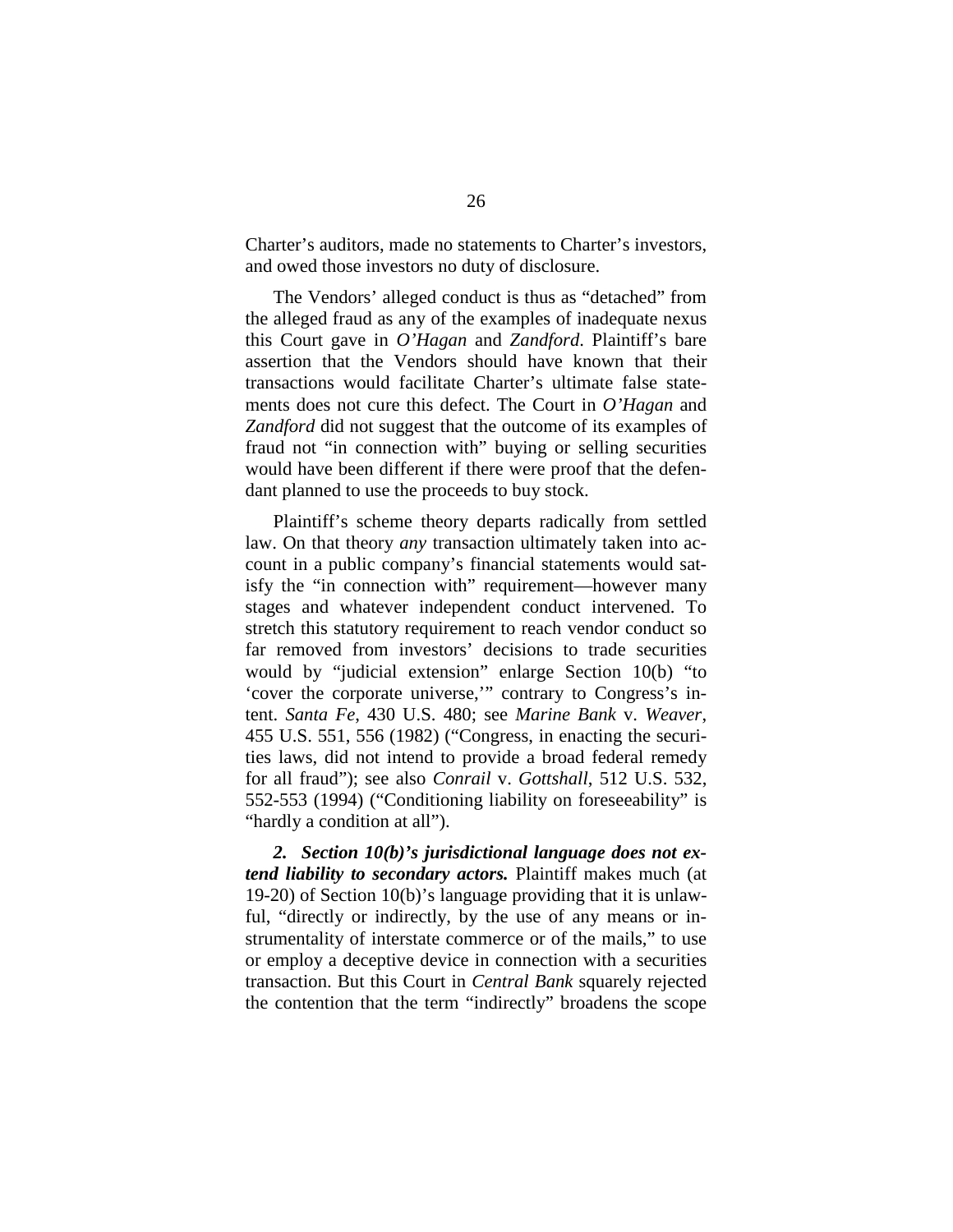of section 10(b) liability. 511 U.S. at 176. "[T]here is no support for the proposition that Congress intended the 'directly or indirectly' language to encompass secondary liability." Daniel Fischel, *Secondary Liability Under Section 10(b) of the Securities Act of 1934*, 69 CAL. L. REV. 80, 94 n.83 (1981). Rather, "[t]he statutory scheme suggests the opposite." *Ibid.* Dean Fischel, whose views this Court relied on in *Central Bank*, explained that the "directly or indirectly" language is part of Section 10(b)'s jurisdictional clause and "allows liability to be imposed upon a defendant" who "does not himself use the jurisdictional means (*i.e.*, mail a letter in interstate commerce)." *Ibid.*; see also 5B ARNOLD JACOBS, DISCLOSURE AND REMEDIES UNDER THE SECURITIES LAWS § 8:2, at 8-15 & n.90 (2007) (a defendant "need not personally make use of the mails or interstate commerce; because [of] 10b-5's words 'directly or indirectly,' \* \* \* any use by one defendant is sufficient to implicate others" in "the use of jurisdictional means") (citing cases).

At the time the Exchange Act was passed there was considerable debate regarding the scope of Commerce Clause regulation of securities activity and "prevailing skepticism about the constitutional warrant for federal regulation of stock exchanges." John Hanna, *The Securities Exchange Act of 1934*, 23 CAL. L. REV. 1, 23 (1934). Congress's use of the term "indirectly" sought to reach those who would evade federal regulation by using other persons to perform jurisdictional acts. That intent is confirmed by the placement of the phrase "directly or indirectly" immediately before the clause "by use of any means or instrumentality of interstate commerce." See also 15 U.S.C. §§ 77e(a)-(c), 77q, 78e, 78i(a), 78dd(a). In contrast, the phrase that plaintiff says "indirectly" relates to—"use or employ" a "deceptive device"—occurs two subparts and some 80 words later. See *Jama* v. *Immigration & Customs*, 543 U.S. 335, 343 (2005) (a "'limiting clause or phrase'" modifies "'only'" the phrase it "'immediately follows'").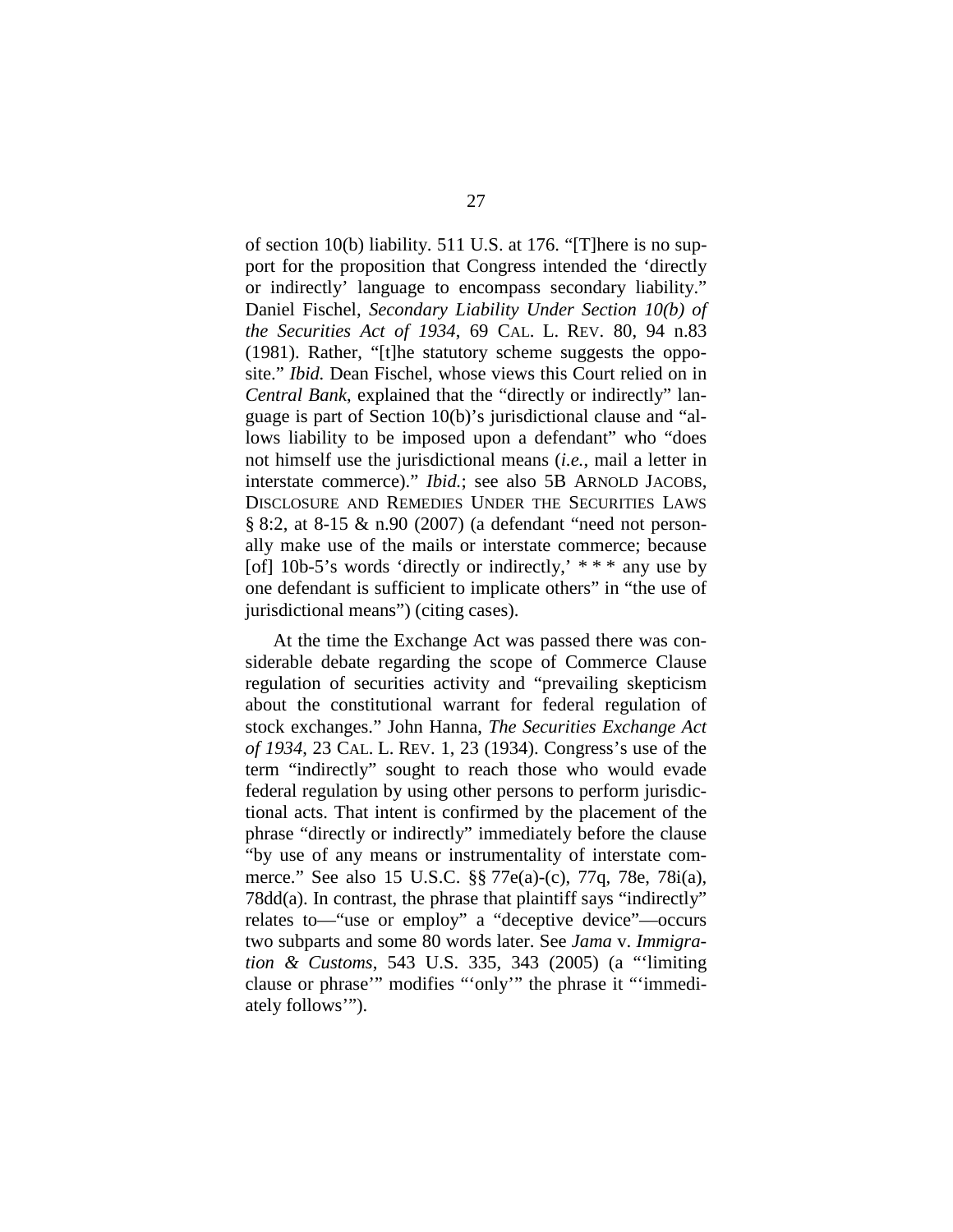Where Congress meant the phrase "directly or indirectly" to modify the language prohibiting certain conduct it knew how to say so by placing that phrase immediately before the prohibition. *E.g.*, 15 U.S.C. §§ 78d(a), 78g(c), 78h, 78i(c), 78p(c), 78t(a). For example, the term "directly or indirectly" appears *twice* in Section 9(a)(5)—once before the jurisdictional clause, as in Section 10(b), and again before the prohibition (direct or indirect receipt of consideration to induce purchase of a security at a manipulated price); 15 U.S.C. § 78i(a)(5); see also S. 2693, 73d Cong., § 8(a)(6) (1934).

Because the term "indirectly" modifies only Section 10(b)'s jurisdictional phrase, it cannot be construed to extend liability to secondary actors who engage in a transaction later used by another to defraud investors. That broad reading of "indirectly" would in any event be impermissible, because it would effectively eliminate the "in connection with" and reliance requirements as meaningful constraints on liability. See *United Sav. Ass'n* v. *Timbers of Inwood Forest*, 484 U.S. 365, 375 (1988) (one provision may not be construed to make "a practical nullity" of another).

# **C. The Structure Of The Securities Laws Confirms That Congress Would Not Have Permitted Private Damages Actions Under Section 10(b) Based On Scheme Liability Claims.**

Even if the terms Congress used were not so clear and the incompatibility between scheme liability and the reliance requirement not so obvious, the same result would be required by the structure of the federal securities laws. In interpreting the scope of the *implied* private right of action under Section 10(b), this Court has paid particular attention to both subsequent legislative enactments and the *express* causes of action created in the 1933 and 1934 Acts. See *Central Bank*, 511 U.S. at 178 ("we use the express causes of action in the securities Acts as the primary model for the § 10(b) action").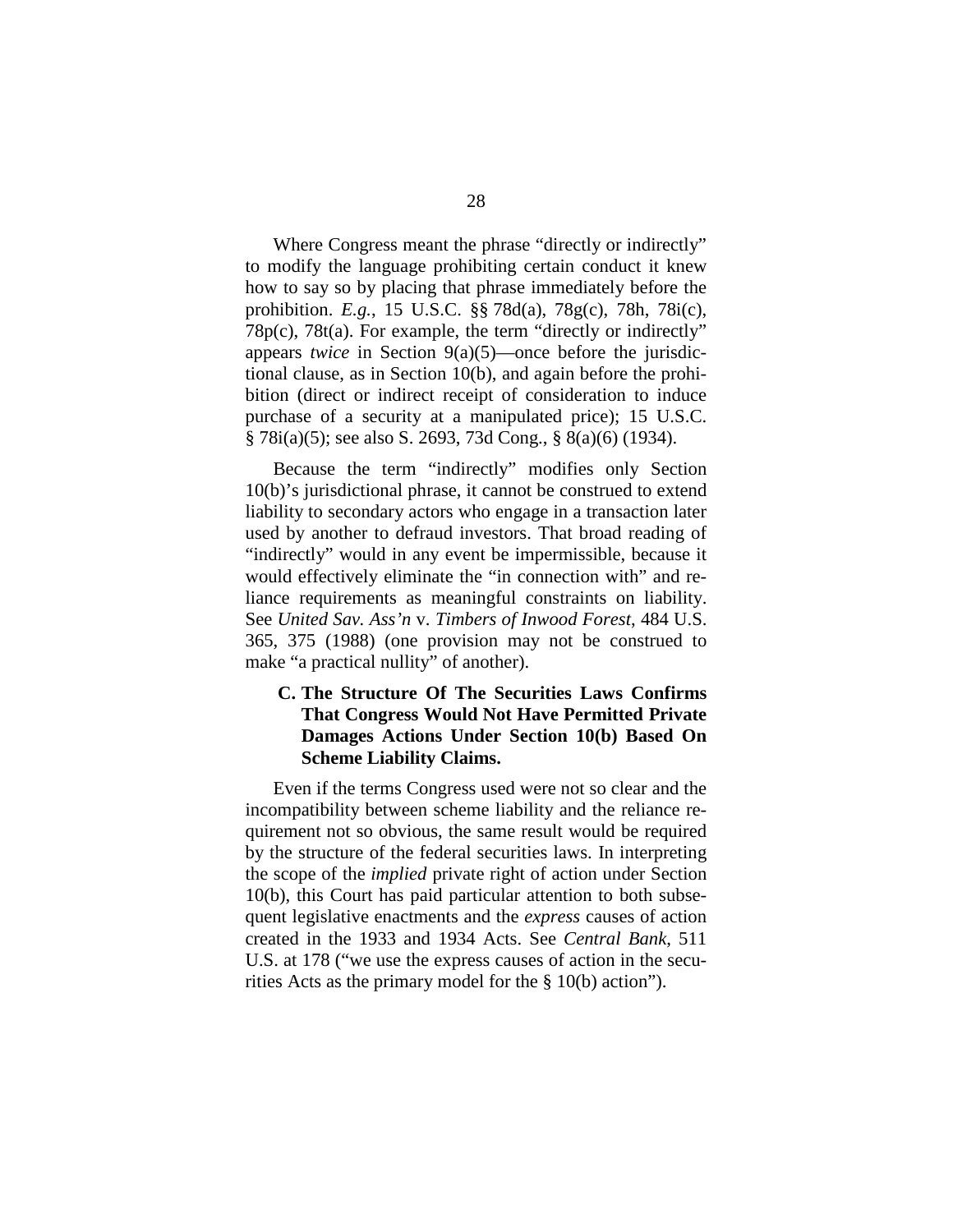*1. The express private causes of action demonstrate that damages liability does not extend to remote secondary actors.* The extraordinarily broad scope of plaintiff's scheme liability theory is starkly inconsistent with Congress's approach in crafting the express causes of action. The scope of each express cause of action is strictly cabined through precise description of the class of persons subject to liability, narrow delineation of the conduct that can give rise to private liability, or both. See *Central Bank*, 511 U.S. at 179. Thus, Section 11(a) of the 1933 Act imposes liability for false registration statements on a limited group of persons who communicate with investors as directors or underwriters, who sign the registration statement, or who express expert opinions in it. 15 U.S.C. § 77k(a). Section 9(e) of the 1934 Act confers a narrow right of action on persons who establish the price impact of carefully defined manipulative practices in stock market trading. *Id.* § 78i(e).

Two express private causes of action are particularly instructive. Section 12 of the 1933 Act reaches any person who "offers or sells a security" by means of a false or misleading prospectus. 15 U.S.C. § 77*l*. This Court in *Pinter* v. *Dahl*, 486 U.S. 622, 642 (1988), recognized that this language imposed liability on "the owner who passed title, or other interest in the security, to the buyer for value." Relying on the statute's definition of the term "offer" to include "solicitation of an offer to buy" (15 U.S.C.  $\S 77b(a)(3)$ ), the Court concluded that Section 12 also reached one "who successfully solicits the purchase." 486 U.S. at 647. But the Court rejected plaintiff's contention, "grounded in tort doctrine," that liability reached anyone "'whose participation in the buy-sell transaction is a substantial factor in causing the transaction to take place.'" *Id.* at 649. The Court found no basis for that sweeping approach in the statute and "no congressional intent to incorporate tort law doctrines." *Id.* at 652. The Court also rejected the SEC's argument that those "who 'participate in soliciting the purchase'" should be liable. *Id.* at 651 n.27.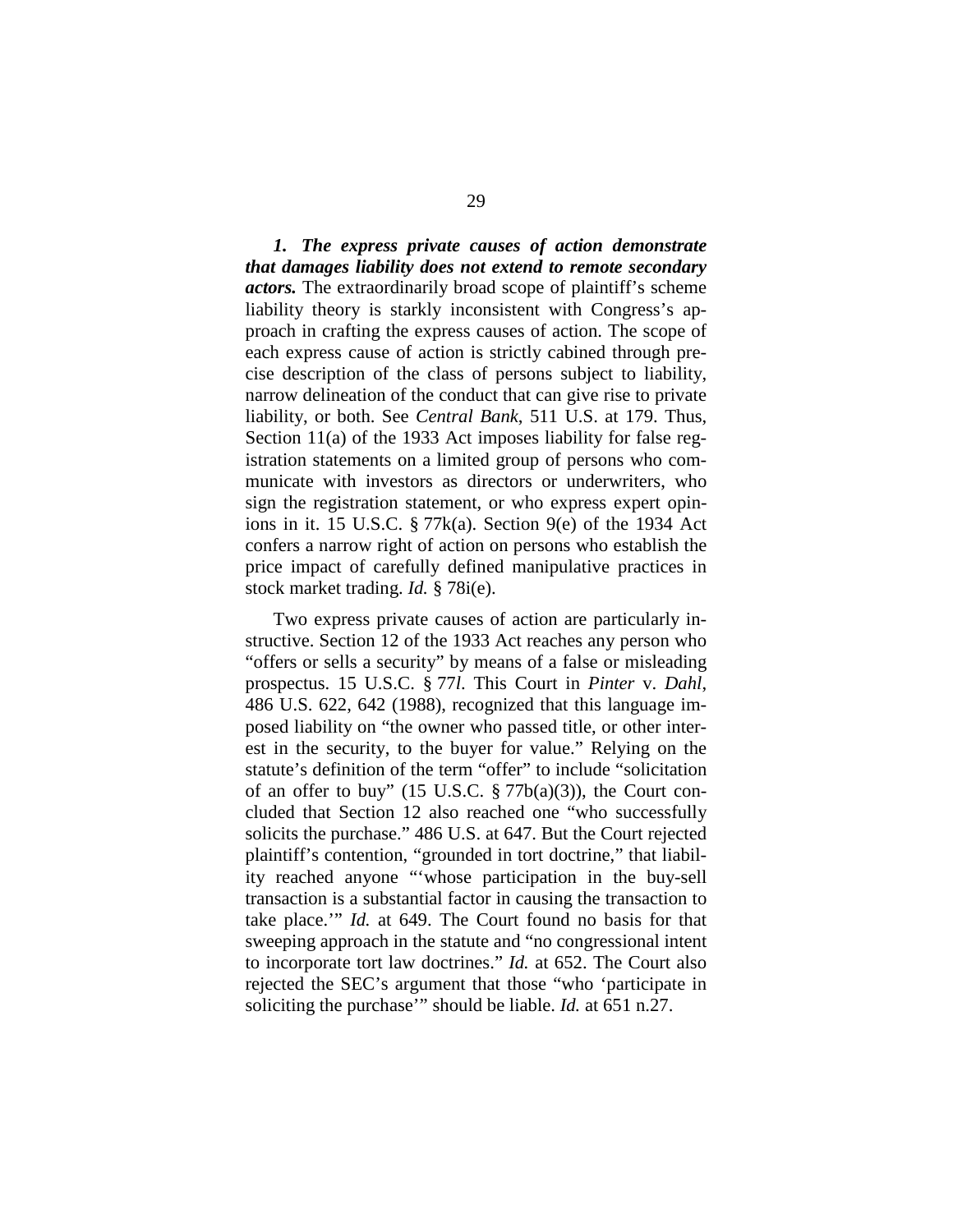Section 18 of the 1934 Act likewise creates a narrowly drawn claim against any person "who shall make or cause to be made" a false or misleading statement in an SEC filing. To trigger this liability a plaintiff must individually prove that he bought or sold a security "in reliance upon such statement." 15 U.S.C. § 78r(a). The fraud on the market presumption does not apply. *Heit* v. *Weitzen*, 402 F.2d 909, 916 (2d Cir. 1968); *In re Adelphia Commc'ns Corp. Sec. Litig.*, 2005 U.S. Dist. Lexis 43300, at \*31 (S.D.N.Y. 2005).

The *Central Bank* bright line rule, applied by the Eighth Circuit here, is consistent with the approach Congress took in creating these express causes of action—closely cabining the scope of liability. By contrast, plaintiff's theory, in which a "purpose and effect" to further an issuer's fraudulent scheme is enough to expose any secondary actor to potentially massive liability, is the same as the "participation" standard rejected in *Pinter*. It would impose liability on an open-ended class of persons for a nebulous category of conduct, an approach Congress did not take *anywhere* in the securities laws. This Court has repeatedly declined to expand implied rights of action under the securities laws beyond the scope of the express remedies. *Central Bank*, 511 U.S. at 180 (it would be "anomalous to impute to Congress an intention in effect to expand the defendant class for 10b-5 actions beyond the bounds delineated for comparable express causes of action"); *Ernst & Ernst* v. *Hochfelder*, 425 U.S. 185, 200-201 (1976); *Lampf, Pleva* v. *Gilbertson*, 501 U.S. 350, 359-360 (1991). It should decline to do so again here.

*2. Congress did not mean to reach secondary actors who are not "control persons."* Plaintiff's broad "scheme liability" approach also conflicts with Congress's carefully limited criteria for imposing secondary liability. Congress expressly dealt with secondary actors in both the 1933 and 1934 Acts and made them liable only to the extent that they "control" the issuer—control that the Vendors lacked over Charter. See 15 U.S.C. §§ 77b(a)(11), 78t(a); 17 C.F.R.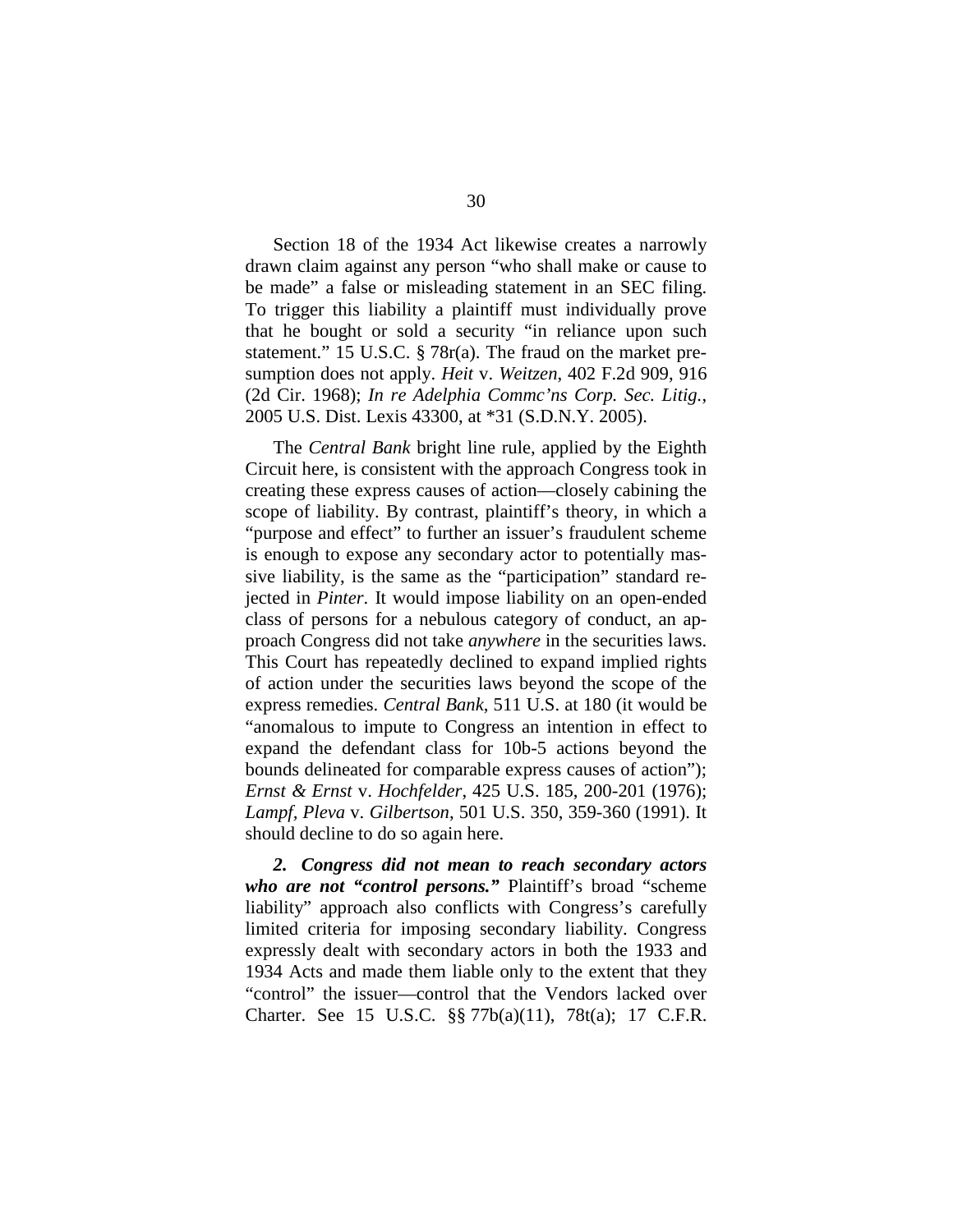§ 240.12b-2 ("control" means possession of "power to direct or cause the direction of the management and policies of a person, whether through the ownership of voting securities, by contract, or otherwise"). When Congress in Section 20(e) expanded secondary liability to cover aiders and abettors, it did so only for SEC actions, leaving the control person provisions to govern private actions.

"Control person" provisions are the touchstone for analyzing the scope of liability under Section 10(b) for persons other than those who "use or employ" misstatements "in connection with" the purchase or sale of a security. See *In re Miller*, 276 F.3d 424, 429 (8th Cir. 2002) (control person provisions "exten[d] liability well beyond traditional doctrines" of agency and respondeat superior). Courts have routinely applied these provisions to impose liability on corporations and individuals. *E.g.*, *In re Scholastic Corp. Sec. Litig.*, 252 F.3d 63, 70, 74-76 (2d Cir. 2001). Extending liability beyond the line Congress carefully drew would be inconsistent with its intent, as this Court recognized in *Central Bank*. See 511 U.S. at 184 ("[t]he fact that Congress chose to impose some forms of secondary liability, but not others, indicates a deliberate congressional choice with which the courts should not interfere"); Fischel, *supra*, 69 CAL. L. REV. at 94 n.83 (broader theories of secondary liability would make control person provisions "surplusage").

# **D. Extensive Judicial Lawmaking Would Be Needed To Address The Clear Incompatibility Between Scheme Liability And Existing Standards For Section 10(b) Damages Actions.**

Plaintiff's claim—and private scheme liability in general —do not "fit" existing Section 10(b) requirements of materiality or loss causation any more than they fit reliance standards. Each of these elements would have to be recast before it could be satisfied in "scheme" suits, necessitating the sort of judicial lawmaking this Court eschews.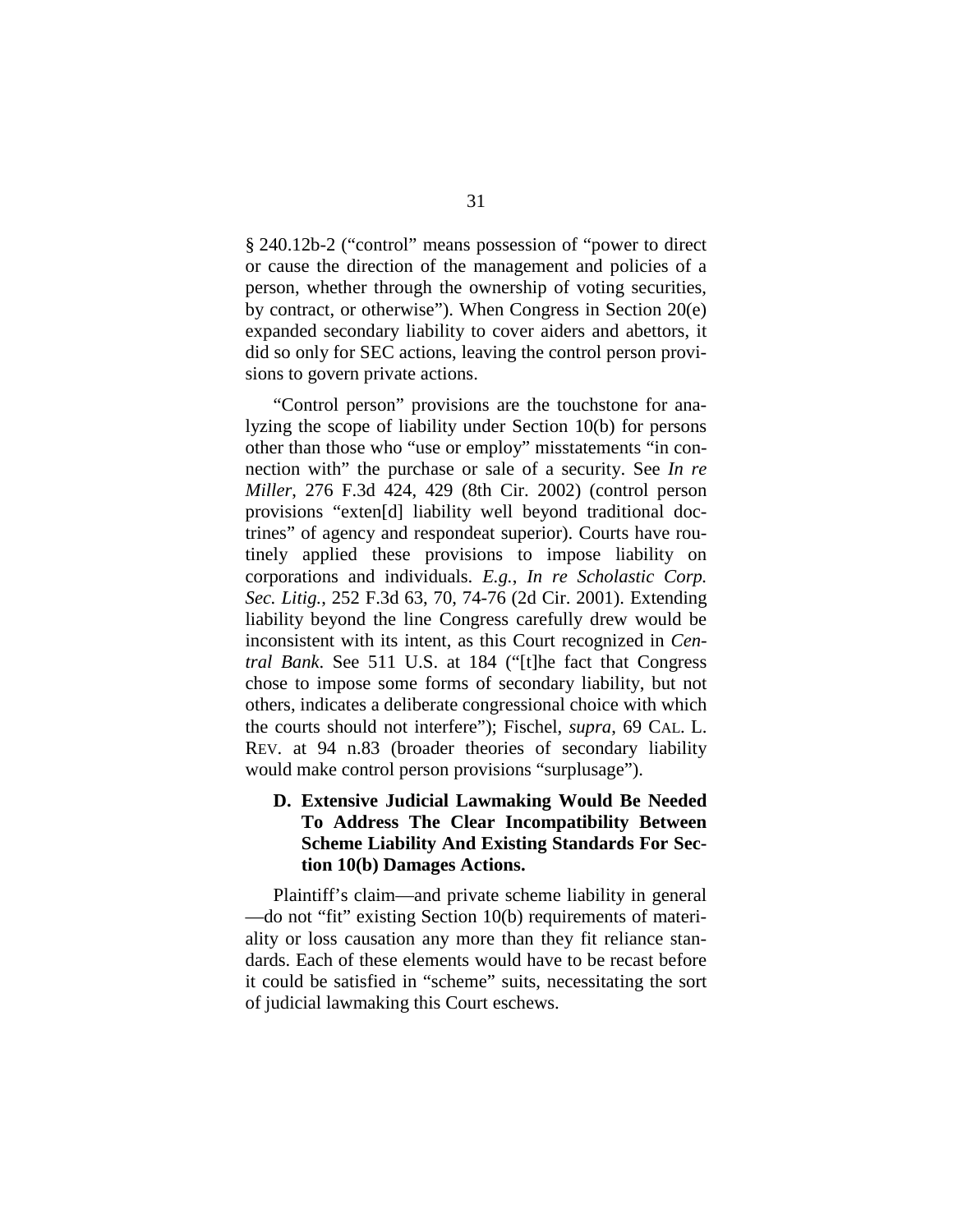**Materiality.** A Section 10(b) plaintiff must prove that the defendant's misstatement concerned facts material to the plaintiff's decision to purchase or sell securities. *TSC Indus.* v. *Northway, Inc.*, 426 U.S. 438 (1976). The materiality test thus looks to the importance of the alleged false information communicated to the plaintiff or the market. In the scheme liability context, where the alleged misstatement is not communicated to either, there is a mismatch between the alleged wrongdoing and materiality analysis. Indeed, the only allegations of materiality here relate to *Charter's* misstatements (*e.g.*, AC ¶ 8, SAC ¶ 127), and plaintiff did not allege that the Vendors' alleged deceptive conduct was material.

The absence of such an allegation is understandable. In contrast to the \$487 million inflation of cash flow for 2000 and 2001 alleged by plaintiff to have resulted from Charter's fraud (AC ¶ 15) and to Charter's \$7 billion loss of market value upon revelation of its fraud, plaintiff claims that Charter's improper accounting for the transactions with the Vendors inflated operating cash flow for one quarter by only \$17 million, *i.e.*, 3.5% of the total inflation alleged. *Supra*, p. 8. Plaintiff does not allege that the Vendors acted in concert, so the alleged impact of each of their individual transactions was considerably less. As a "rule of thumb" a deviation of less than 5% "is unlikely to be material." *SEC Staff Accounting Bulletin No. 99—Materiality* 2 n.2 (Aug. 12, 1999); see *Higginbotham* v. *Baxter Int'l*, 2007 WL 2142298, at \*5 & n. (7th Cir. July 27, 2007) (Easterbrook, J.).

If the Court recognized scheme liability, it would have to determine how materiality would be assessed with respect to such claims. Would the Court adopt a new standard under which the secondary actor's liability turns upon the materiality of the issuer's statement, no matter how small the scheme liability defendant's contribution to the issuer's misstatement? Or would liability turn on the materiality of the scheme liability defendant's misstatements? That too would require creation of a new standard—breaking the link be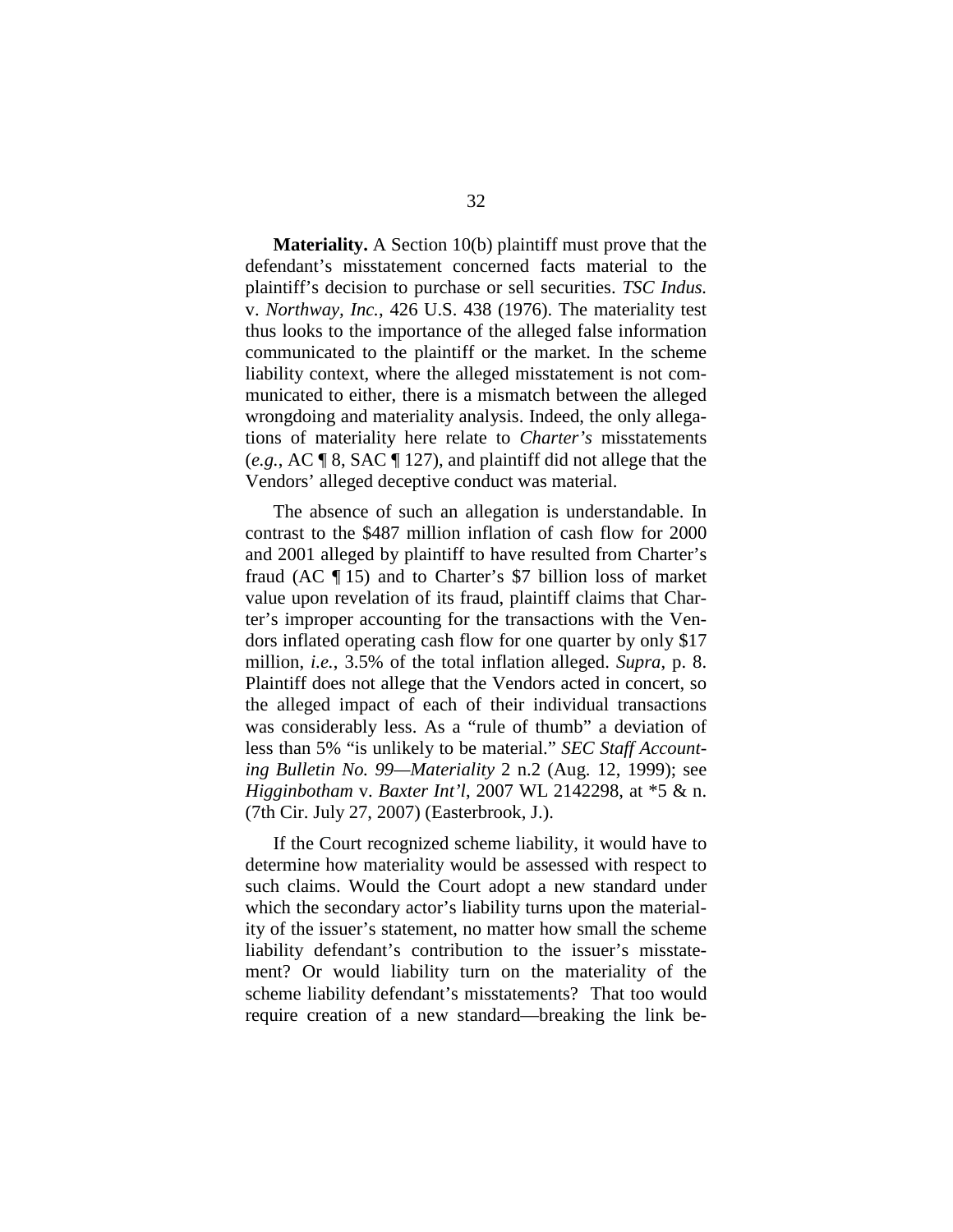tween the materiality assessment and the statement communicated to investors. Under this approach, materiality would turn on a statement *not* communicated to investors. And a defendant in the position of the Vendors would not know whether its statement was material in light of the issuer's financial situation. Either way, materiality law would have to be revised totally if scheme claims were to be viable.

**Loss causation.** A private plaintiff must also plead that "the act or omission of the defendant" "caused the plaintiff's economic loss." 15 U.S.C. § 78u-4(b)(4); *Dura Pharms.* v. *Broudo*, 544 U.S. 336, 346 (2005). In *Dura*, this Court held the complaint insufficient because it did not allege "what the causal connection might be between [plaintiff's] loss and the misrepresentation[s]." *Id.* at 347. Plaintiff here could not establish any such causal connection. To do so it would have to demonstrate the effect of each Vendor's alleged conduct on the market—separate from the effect of myriad false statements in Charter's financial reports. See *Lentell* v. *Merrill Lynch & Co.*, 396 F.3d 161, 174-177 (2d Cir. 2005). Because Charter's financial statements falsely described a multitude of facts of far greater magnitude, and did not separately inform the market of the Vendor transactions, there is no method for segregating the impact of Charter's accounting for the Vendor transactions from "the tangle of factors affecting price." *Dura*, 544 U.S. at 343. If "scheme" liability were created, the judiciary would also have to create entirely new standards for loss causation.

**Reliance.** As we have discussed, existing reliance requirements do not fit scheme liability because the defendant's statements are not communicated to the market or to individual investors. To the extent that incompatibility does not preclude scheme liability claims, it would require courts to invent new reliance standards to apply to such claims.

The content of all of these new standards would be highly controversial because class action claimants could impose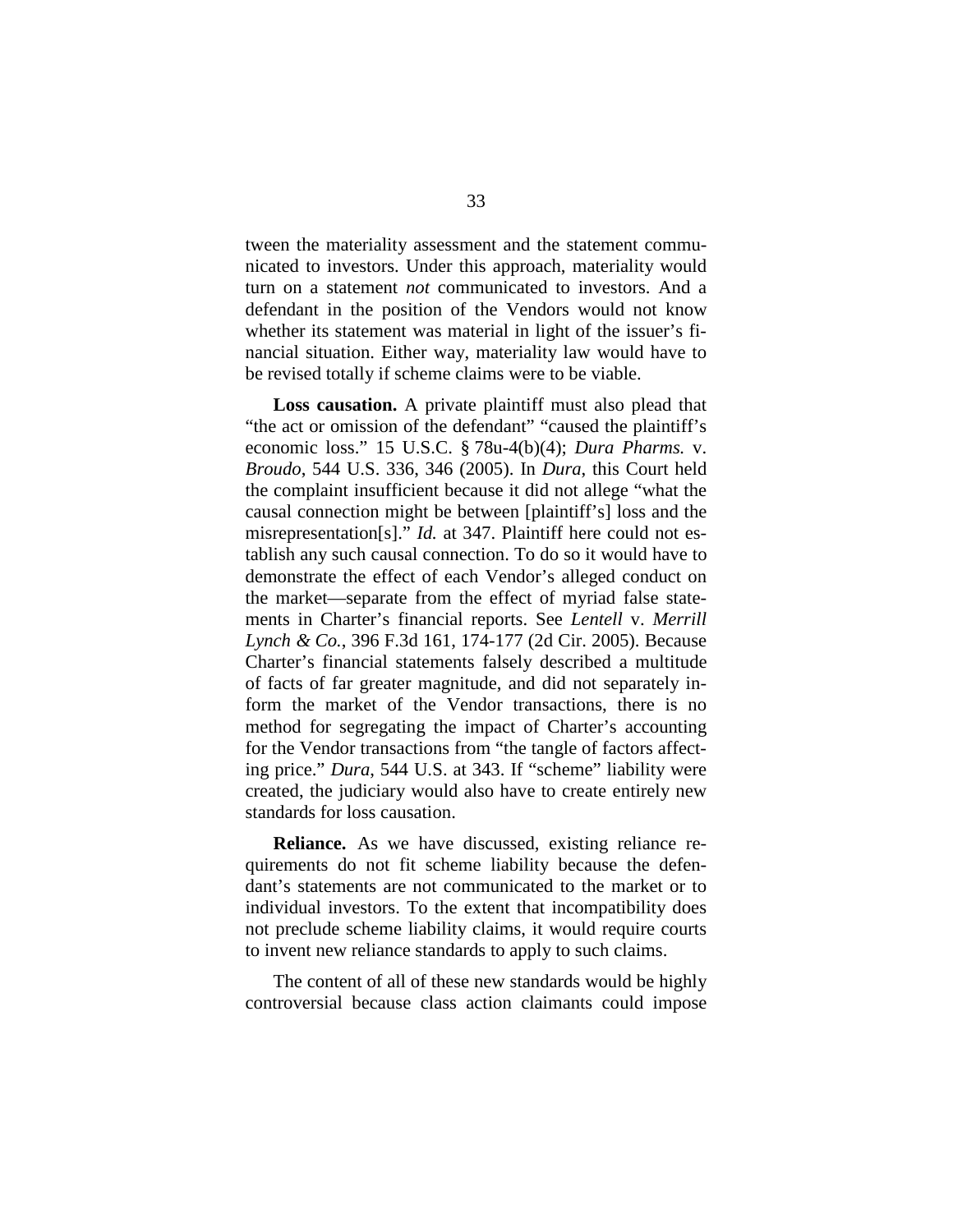enormous damages against suppliers of goods, services, or financing that had only minor roles in an alleged scheme. Under Exchange Act  $\S$  21D(f)(2) a defendant found to have "knowingly committed a violation of the securities laws" may potentially be held jointly and severally liable for the entire loss resulting from the fraud. Secondary actors could face billions of dollars in damages if they were found liable on a scheme theory. See p. 8, *supra*; *In re Fannie Mae Sec. Litig.*, MDL No. 1668 (D.D.C. Aug. 12, 2006), 2d Am. Consol. Class Action Compl. (seeking to hold bank jointly and severally liable for alleged loss of \$12 billion resulting from Fannie Mae's false financial statement, where bank allegedly participated in only two transactions that Fannie Mae misused to shift \$107 million in revenue to future quarters).  $12$ 

**Creating new standards would require extensive judicial lawmaking.** If the Court today confronted the question whether to imply a private cause of action under Section 10(b), it would decline to do so. See *Alexander*, 532 U.S. at 289 (statutes like Section 10(b) that "focus on the person regulated rather than the individuals protected" imply no intent to create a private right of action); *Transamerica Mortgage* v. *Lewis*, 444 U.S. 11, 19-20 (1979) (declining to imply private right of action to enforce the antifraud provision of

<span id="page-49-0"></span><sup>&</sup>lt;sup>12</sup> Plaintiff contends that the PSLRA's proportionate liability provision shows Congress contemplated broad secondary liability. Pet. Br. 22; 15 U.S.C. § 78u-4(f). But Congress's goal in that provision was to address "the chilling effect of unlimited [damages] exposure" on defendants subject to primary liability, such as auditors, underwriters, and directors. H.R. Conf. Rep. No. 104-369, at 38 (1995). Having refused to overturn *Central Bank*, Congress had no reason to contemplate secondary liability in private actions. The scheme liability theory had not yet been invented. Under plaintiff's new "purpose and effect" standard a secondary actor found liable would always have the "knowledge" needed to trigger joint and several liability, guaranteeing grossly disproportionate damages in virtually all cases.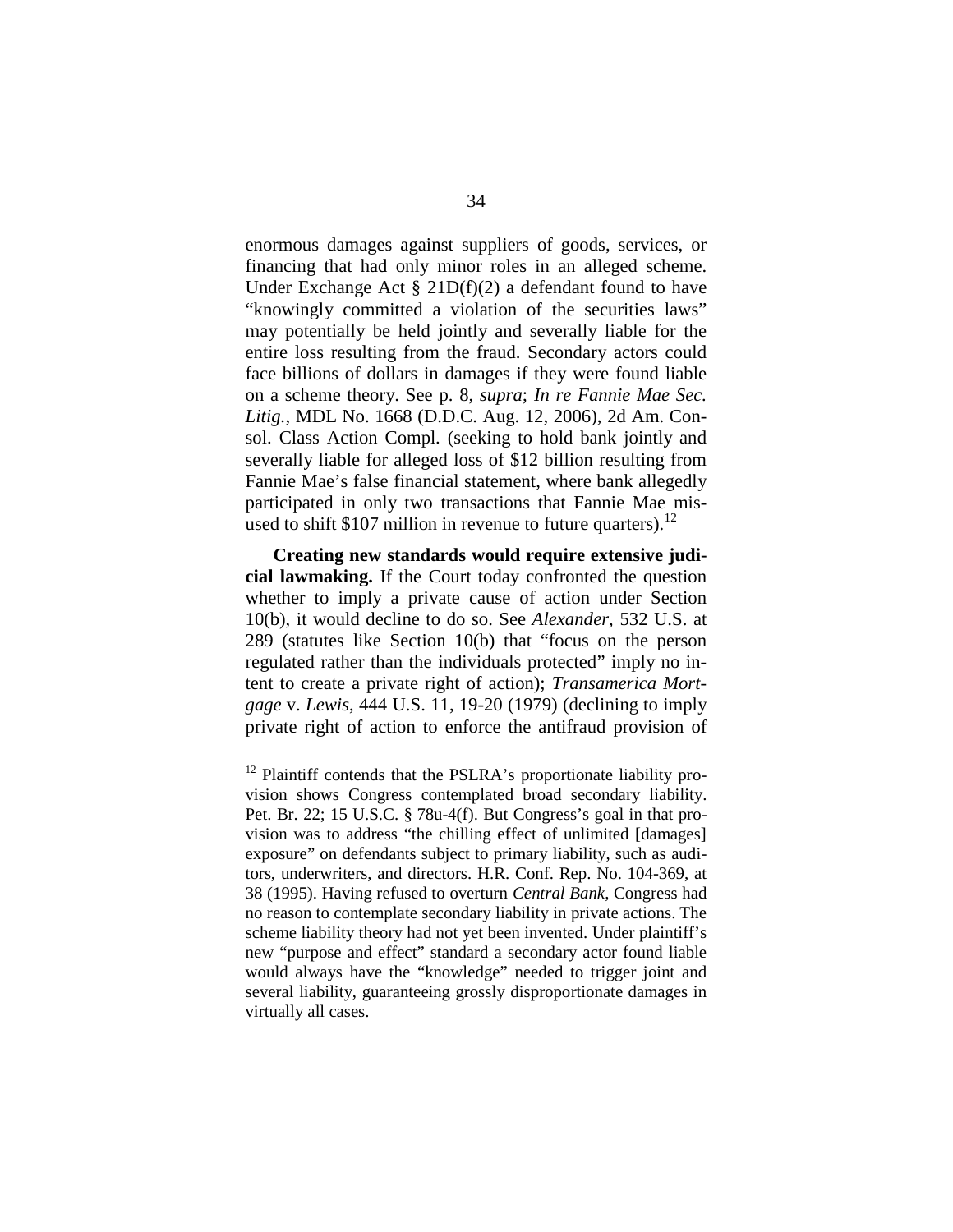the Investment Advisers Act because that provision "simply proscribes certain conduct, and does not in terms create or alter any civil liabilities," and Congress had provided for enforcement by the SEC—both also true of Section 10(b)).

The fact that a private cause of action would not now be implied strongly suggests that "a court must be chary of reading" it expansively by inventing a broad new theory of scheme liability. *Transamerica*, 444 U.S.at19.<sup>13</sup> The Court recently has recognized that the very concerns about the judicial role that preclude creation by courts of new causes of action also weigh strongly against judicial resolution of complex and contentious policy choices involved in broadly extending an implied cause of action. *Wilkie* v. *Robbins*, 127 S. Ct. 2588, 2597, 2601, 2604 (2007) (declining to imply "a new *Bivens* damages action"; the "difficulty in defining a workable cause of action" meant an implied "cure would be worse than the disease"); see also *id.* at 2608 ("'the heady days in which this Court assumed common-law powers to create causes of action'" are over; existing implied actions should be limited "'to the precise circumstances that they involved'") (Thomas & Scalia, JJ., concurring); *Virginia Bankshares* v. *Sandberg*, 501 U.S. 1083, 1103-1106 (1991); *id.* at 1110 (Scalia, J., concurring).

Determining how the Section 10(b) action should be revised to fit a scheme liability claim is a quintessentially legislative task—one Congress would resolve through trade-offs and compromises—and is unsuited to federal courts "that have not been vested with open-ended lawmaking powers." *Northwest Airlines* v. *Transport Workers*, 451 U.S. 77, 95 (1981); see also *Touche Ross & Co.* v. *Redington*, 442 U.S. 560, 579 (1979) (refusing to "legislate" an implied cause of

<span id="page-50-0"></span> $13$  The Court does not defer to the SEC's views on "whether a cause of action should be implied by judicial interpretation." *Piper* v. *Chris-Craft Indus.*, 430 U.S. 1, 41 n.27 (1977). See also *Central Bank*, 511 U.S. at 188-191; *Lampf*, 501 U.S. at 361.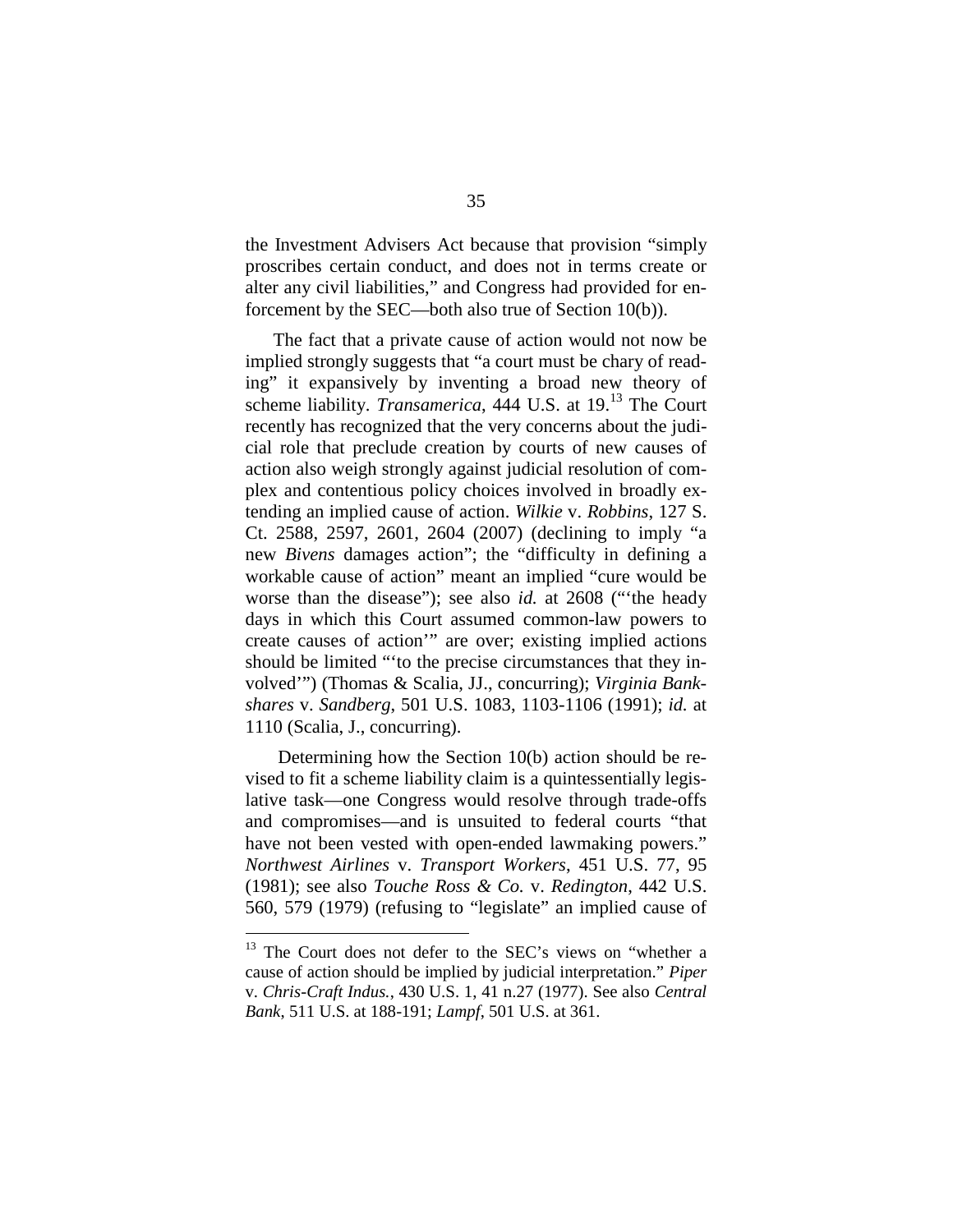action under Exchange Act § 17(a); "'[I]t is not for us to fill any *hiatus* Congress has left in this area'").<sup>[14](#page-51-0)</sup>

#### **E. Scheme Liability Would Overturn** *Central Bank***.**

Theories of Section 10(b) liability closely resembling plaintiff's scheme theory were routinely invoked to challenge conduct *as aiding and abetting* before *Central Bank*. *E.g.*, *Feldman* v. *Pioneer Petroleum*, 813 F.2d 296, 301 (10th Cir. 1987) (bank "aided and abetted in a conspiracy to promote the scheme" by engaging in a "deceptive transaction to create the false appearance to prospective investors" that a company would obtain loans from the bank); *SEC* v. *Coffey*, 493 F.2d 1304, 1316 (6th Cir. 1974) (an "aider and abettor" has "general awareness that his role was part of an overall activity that is improper" and "knowingly and substantially assisted the violation"). Scheme liability was a subspecies of aiding and abetting, not an alternative theory of primary liability.

*Central Bank* would have been decided differently if involvement in a "scheme" were a proper basis for liability. See 511 U.S. at 200 n.12 (Stevens, J., dissenting) ("conspiracy" claims are now barred). Central Bank was the indenture trustee for a bond issue. It was obliged to ensure compliance with a covenant that the land securing the bonds had an appraised value exceeding the outstanding principal and interest. An indenture trustee (unlike the Vendors here) is a "watchdog" responsible for the protection of the issuer's pub-

<span id="page-51-0"></span><sup>14</sup> These issues did not arise in pre-*Central Bank* aiding and abetting cases because aiding and abetting liability is by definition derivative of the primary violator's liability. But *Central Bank* requires plaintiff to argue that scheme liability is a form of primary violation; in that context, relying on another violator's conduct to satisfy these elements of the cause of action makes no sense. Indeed, such an approach would confirm that scheme liability is simply another label for aiding and abetting. Courts therefore would have to craft new rules to identify when a scheme liability defendant's actions satisfy each element.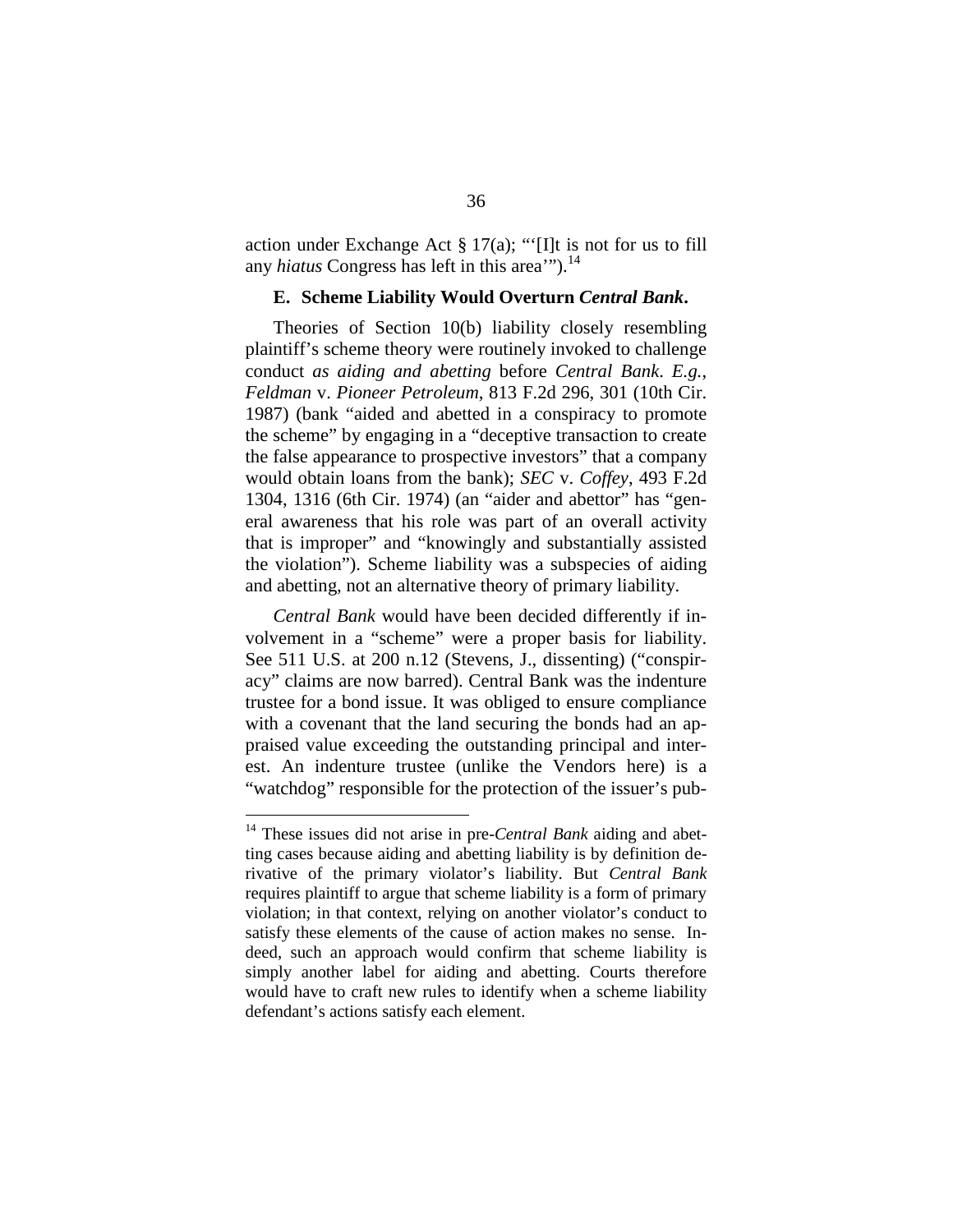lic investors and its identity is known to investors. See Brief for the U.S., No. 92-854, at 2-3 (May 12, 1992). Central Bank was informed that the issuer's appraisal was grossly inflated. *Id.* at 2. Initially, it ordered a new appraisal, but after meeting with the issuer it secretly "agreed to defer the review" until after the bonds were sold. *Ibid.* The bonds were then "marketed through a fraudulently false and misleading disclosure document" that represented the "appraisal as being correct," and they were soon in default. *Id.* at 3.

As described by the district court in *Central Bank*, plaintiff bond purchasers alleged that the trustee "took affirmative steps to postpone review of the \* \* \* appraisal, a key element in the alleged scheme to defraud." Pet. for Cert., *Central Bank*, No. 92-854, Pet. App. A33. By the trustee's "affirmative action" in agreeing to the delay, it "provided 'substantial assistance' to the fraudulent scheme." Brief for the U.S., *supra*, at 4, 5 n.2; see 511 U.S. at 168-169. There is no doubt that by knowingly accepting a flawed appraisal and certification and halting a new appraisal that would have revealed the inadequacy of the collateral, the trustee would have satisfied plaintiff's test for a primary violation of Section 10(b). The trustee's acts could readily be characterized as a deceptive device that had the "purpose and effect" of creating a false appearance that the appraisal was reliable, which was the *sine qua non* of the fraudulent scheme to sell the bonds.

A test that would convert the aider and abettor in *Central Bank* into a primary violator cannot be correct. Plaintiff's scheme liability theory would make *Central Bank* a dead letter: every peripheral participant would be a primary violator and no one an aider and abettor. Because Congress has ratified *Central Bank* in Section 20(e), that result would frustrate and subvert Congress's informed policy decision.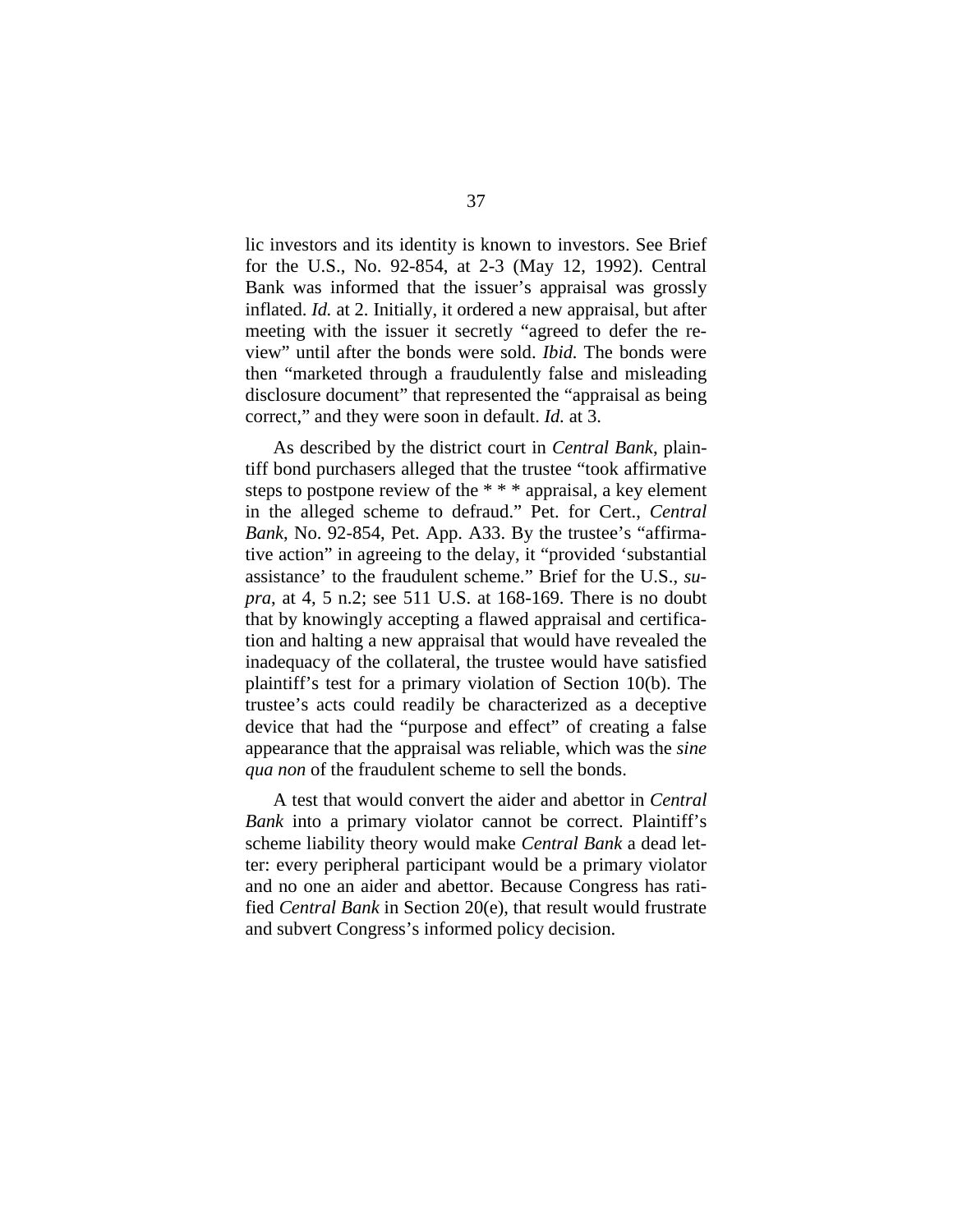## **II. PLAINTIFF'S ARGUMENTS IN FAVOR OF SCHEME LIABILITY ARE MERITLESS.**

#### **A. The Vendors Would Not Be Liable At Common Law.**

Plaintiff's scheme liability theory receives no support from the common law of deceit. This Court has repeatedly declined to use common law tort standards to define the scope of the implied private action. See *Central Bank*, 511 U.S. at 178, 184 ("[e]ven assuming" a "deeply rooted background of aiding and abetting tort liability, it does not follow that Congress intended to apply that kind of liability to the private causes of action in the securities Acts"); *Blue Chip Stamps*, 421 U.S. at 744-745 (tort law is "light years away from the world of commercial transactions to which Rule 10b-5 is applicable").

Beyond this, the Vendors would not have been liable for deceit in 1934 when Section 10(b) was passed. To be sure, the common law did reach misrepresentations by conduct amounting to an assertion—such as turning back a car's odometer. But key elements of a deceit action are missing here. The complaint does not allege that the Vendors made a misrepresentation to plaintiff, or intended a misrepresentation to reach plaintiff, or owed a duty to disclose to plaintiff, or that plaintiff relied on or was even aware of a misrepresentation by the Vendors.

*First*, the complaint does not allege that the Vendors who dealt only with Charter—addressed a misrepresentation to plaintiff. At common law, a corporate insider who issued a fraudulent prospectus to initial stock purchasers was not liable to investors in the secondary market who obtained and relied upon the prospectus.<sup>[15](#page-53-0)</sup> The Restatement adopted this

<span id="page-53-0"></span><sup>15</sup> *Peek* v. *Gurney*, (1873) L.R. 6 H.L. 377; see *Van Swall* v. *Derschug*, 257 N.Y.S. 206, 207 (App. Div. 1932) (scheme allegations irrelevant because misrepresentations were not addressed to plaintiff); *Greenville Nat'l Bank* v. *National Hardwood Co.*, 217 N.W.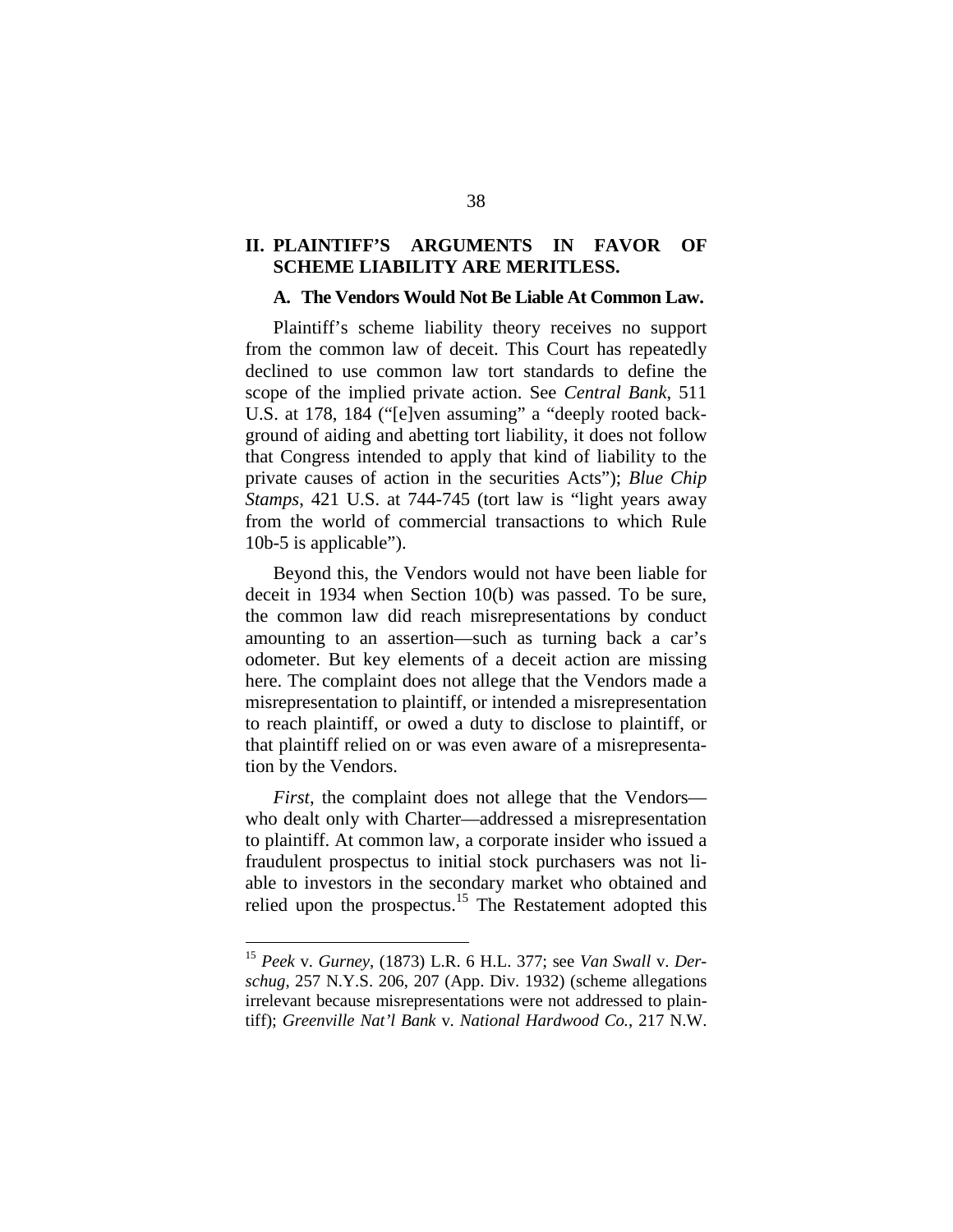rule, confining liability "to the class to whom the representations are addressed." RESTATEMENT OF TORTS § 531 cmt. d (1938) ("RESTATEMENT"). Plaintiff does not allege that the Vendors addressed any representations to Charter investors.

*Second*, plaintiff does not allege that the Vendors intended to have Charter convey misrepresentations to investors in order to cause them to buy Charter stock. See RESTATEMENT § 533; compare AC ¶ 196; SAC ¶¶ 10-11, 109, 221. Common law cases required that a misrepresentation be made for the *purpose* of inducing reliance, not merely with *knowledge* that reliance was likely.<sup>[16](#page-54-0)</sup> The Restatement provided that knowledge could support deceit liability generally (§ 531 cmt. a), but it preserved the higher "purpose" standard to limit the scope of liability when—as here—the alleged misrepresentation is relayed to third parties (§ 533). Thus, the maker of a misrepresentation is not liable if he merely "knows that its recipient \* \* \* will to a substantial certainty, repeat it to a third person for the purpose of influencing his conduct" (§ 533 cmt. b).

*Finally*, the complaint does not allege reliance. The common law required plaintiffs to show "justifiable reliance upon the misrepresentation" in the "type of transaction in which the maker intended to influence their conduct." RE-STATEMENT §§ 525, 531. But plaintiff has not alleged that it even knew about the Vendors' advertising transactions with

<sup>786, 786 (</sup>Mich. 1928) (no "direct connection between those who claim to have been deceived and those who made the false representations"); Harry Shulman, *Civil Liability and the Securities Act*, 43 YALE L.J. 227, 239 & n.46 (1933) (citing cases).

<span id="page-54-0"></span><sup>16</sup> *E.g.*, *Dinsmore* v. *National Hardwood Co.*, 208 N.W. 701 (Mich. 1926) (citing cases); *Gillespie* v. *Hunt*, 119 A. 815, 817 (Pa. 1923); *Webb* v. *Rockefeller*, 93 S.W. 772, 776 (Mo. 1906); *Hunnewell* v. *Duxbury*, 28 N.E. 267, 268 (Mass. 1891); W. Page Keeton, *The Ambit of a Fraudulent Representor's Responsibility*, 17 TEX. L. REV. 1, 9 (1938).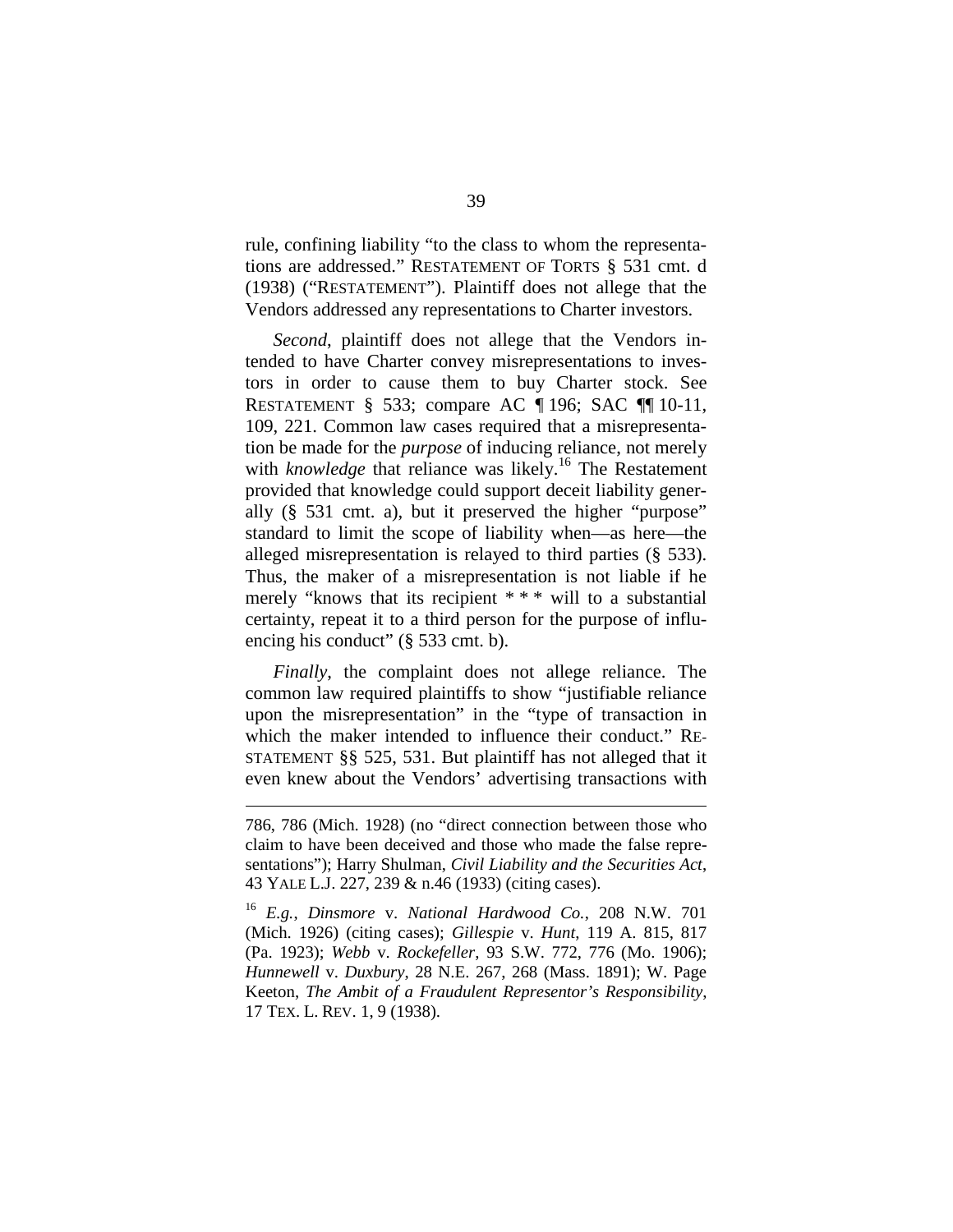Charter, much less that it relied on the Vendors' alleged acts when it traded Charter stock. See *supra*, pp. [17](#page-55-0)-18.<sup>17</sup>

# **B. Rule 10b-5(a) And (c) Do Not Expand The Scope Of The Section 10(b) Cause Of Action.**

Plaintiff argues (at 24) that Section 10(b) must be read to prohibit conduct beyond the making of false statements or misleading omissions in order to give meaning to clauses (a) and (c) of Rule 10b-5. This Court has made clear, however, that Rule 10b-5 does not expand the coverage of Section 10(b). See *Central Bank*, 511 U.S. at 173 (a "private plaintiff may not bring a 10b-5 suit against a defendant for acts not prohibited by the text of § 10(b)"); *Hochfelder*, 425 U.S. at 214 (the "scope [of Rule 10b-5] cannot exceed the power granted the Commission by Congress under § 10(b)").

This Court's decisions concluding that clauses (a) and (c) cover frauds not involving statements do not help plaintiff. Those subsections reach silence and deceptive conduct when there is a violation of a duty truthfully to disclose. *Zandford*, 535 U.S. at 819, 821, 823; *Chiarella*, 445 U.S. at 225 n.5, 230; *Affiliated Ute Citizens* v. *United States*, 406 U.S. 128, 153 (1972). They also reach market manipulation. But plaintiff's scheme allegations do not fit these categories.

Nor does plaintiff's claim bear any resemblance to the situation Rule 10b-5 was intended to address. In 1942, the SEC learned that a corporation's president falsely told shareholders that the corporation was losing money and purchased their shares based on the resulting depressed prices. *Hochfelder*, 425 U.S. at 212 n.32. Existing rules against fraud in purchasing securities applied only to brokers and dealers. To close this loophole, the SEC copied a prohibition on fraud in Section 17(a) of the 1933 Act, modified it to in-

<span id="page-55-0"></span><sup>&</sup>lt;sup>17</sup> See *Dinsmore*, 208 N.W. at 702 (unless prospective purchaser "knows and relies upon [misrepresentations] when he purchases, it cannot be advanced that he was in any way influenced by them").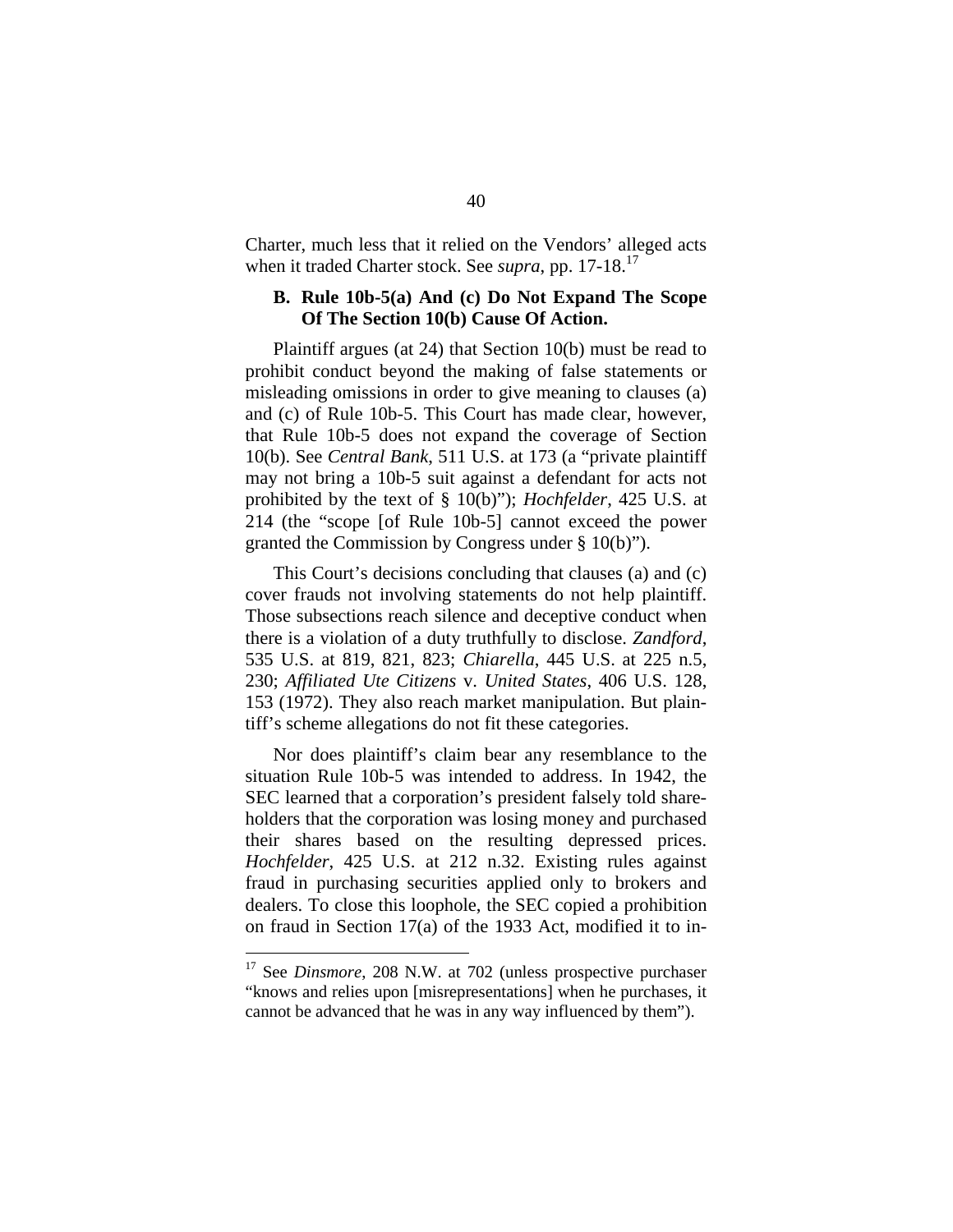clude purchases, and adopted it as a rule pursuant to Section 10(b). *Ibid.*; see 15 U.S.C. § 77q(a). The rule was never intended to police commercial sales agreements.

Plaintiff nevertheless contends that the rule's "scheme" reference drawn from Section 17(a) should be read broadly to cover the Vendors' alleged conduct. But Section 17(a) does not create a private cause of action for fraudulent schemes, and its language differs from that of Section 10(b). As this Court has held repeatedly, "[l]iability under Rule 10b-5 \* \* \* does not extend beyond conduct encompassed by § 10(b)'s prohibition." *O'Hagan*, 521 U.S. at 651. Because plaintiff's allegations do not satisfy the requirements for Section 10(b) liability (*supra*, Part I), Rule 10b-5's scheme language cannot provide a basis for liability here.

## **C. This Court Has Rejected Broad Interpretations Of Section 10(b) That Exceed Its Language.**

Plaintiff cites (Br. 29-31) decisions stating that Section 10(b) and Rule 10b-5 should be construed broadly and flexibly to further their remedial purposes. But this Court has rejected such justifications for reading the securities laws expansively, focusing instead on the statutory text and refusing to broaden the implied private action. See *Central Bank*, 511 U.S. at 188 ("[p]olicy considerations cannot override our interpretation of the text and structure of the Act"); *Hochfelder*, 425 U.S. at 198-200, 218 n.33; *Blue Chip Stamps*, 421 U.S. at 739-744, 747-749; see also *Board of Governors* v. *Dimension Fin. Corp.*, 474 U.S. 361, 373-374 (1986) (discussing problems with applying broad legislative purposes at expense of specific provisions).

Plaintiff also misreads this Court's decisions. In *Superintendent of Insurance* v. *Bankers Life*, 404 U.S. 6, 7-12 (1971), the Court held that the plaintiff company stated a claim against new controlling stockholders and directors who allegedly "duped" the company by liquidating securities and stealing the proceeds without disclosure. The Court did not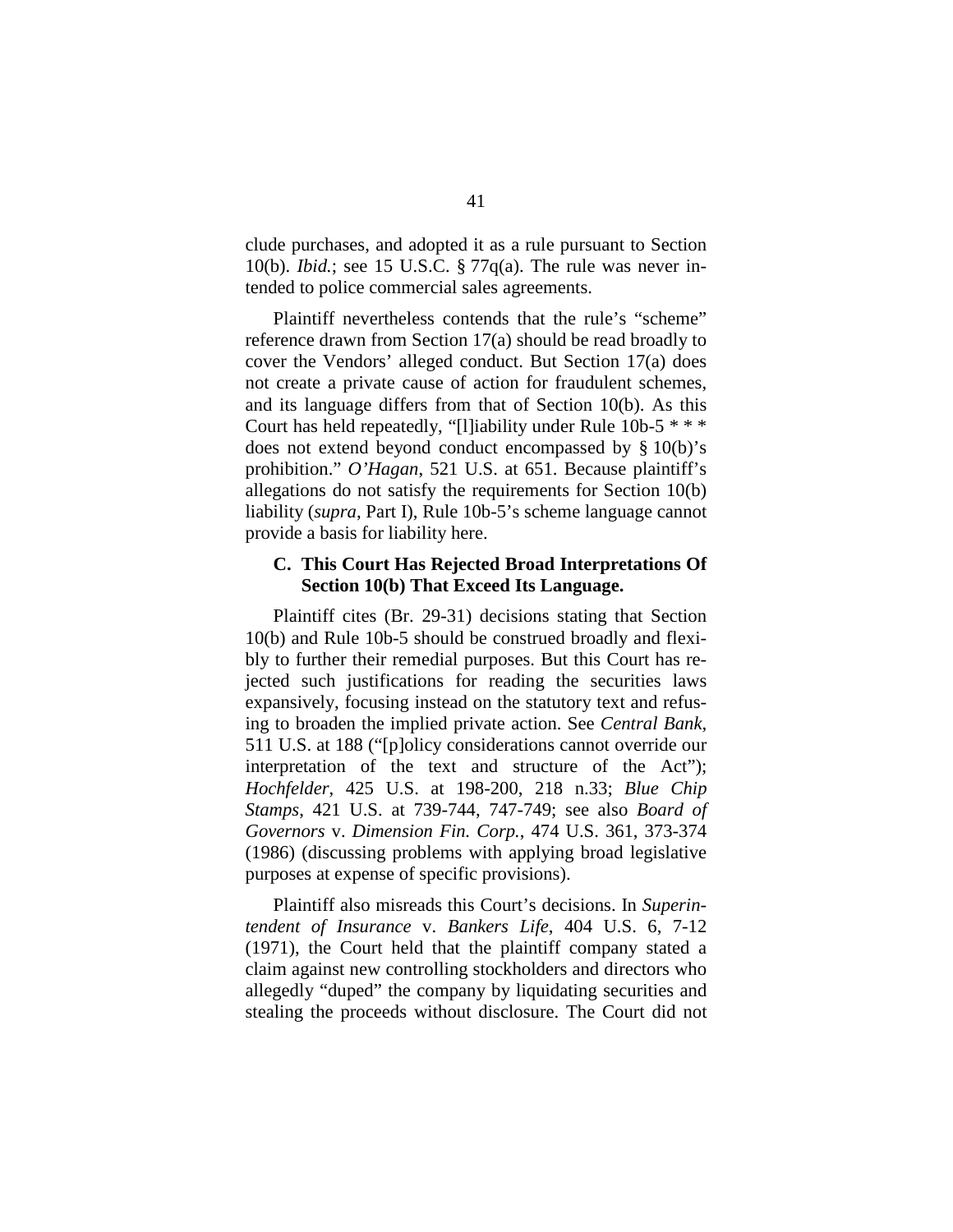rule on whether "outside collaborators," including banks that had handled the transactions and the company's former owner, could be liable for the fraud. *Id.* at 10, 13.

*Herman & MacLean* v. *Huddleston*, 459 U.S. 375 (1983), does not extend Section 10(b) to reach a person who causes a misrepresentation to be made that is not attributed to that person. The passage plaintiff cites (at 30) simply points out that an accountant could not be sued under Section 11 for a misrepresentation in a registration statement that it had not "prepared or certified," while "any person" who "participat[ed] in the registration statement" and met the other statutory requirements might be sued under Section 10(b). *Id.* at 386 n.22. Plaintiff has not alleged that the Vendors participated in preparing Charter's financial statements, and its claim does not meet the essential requirements of Section 10(b).

In *Wharf (Holdings) Ltd.* v. *United Int'l Holdings, Inc.*, 532 U.S. 588 (2001) (cited by plaintiff at 30-31), this Court held that Wharf's secret intent not to honor an option it sold to an investor was a misrepresentation, because "a promise necessarily carries with it the implied assertion of an intention to perform." *Id.* at 596 (quoting RESTATEMENT (SECOND) OF TORTS § 530 cmt. c (1976)). In this case, the Vendors made no assertions whatsoever to plaintiff. Accordingly, this Court's precedents do not support plaintiff's claim.

# **III. BROAD SCHEME LIABILITY FOR SECONDARY ACTORS WOULD HARM U.S. SECURITIES MARKETS AND IS UNNECESSARY TO DETER MISCONDUCT OR COMPENSATE INVESTORS.**

Ultimately, plaintiff and its *amici* maintain that scheme liability is necessary to deter fraud and protect the integrity of the capital markets. Even if correct, that contention could not carry the day; "[p]olicy considerations cannot override" the "text and structure of the Act." *Central Bank*, 511 U.S. at 188. But plaintiff's argument is wrong on its own terms: scheme liability would *undermine* securities markets, *dam-*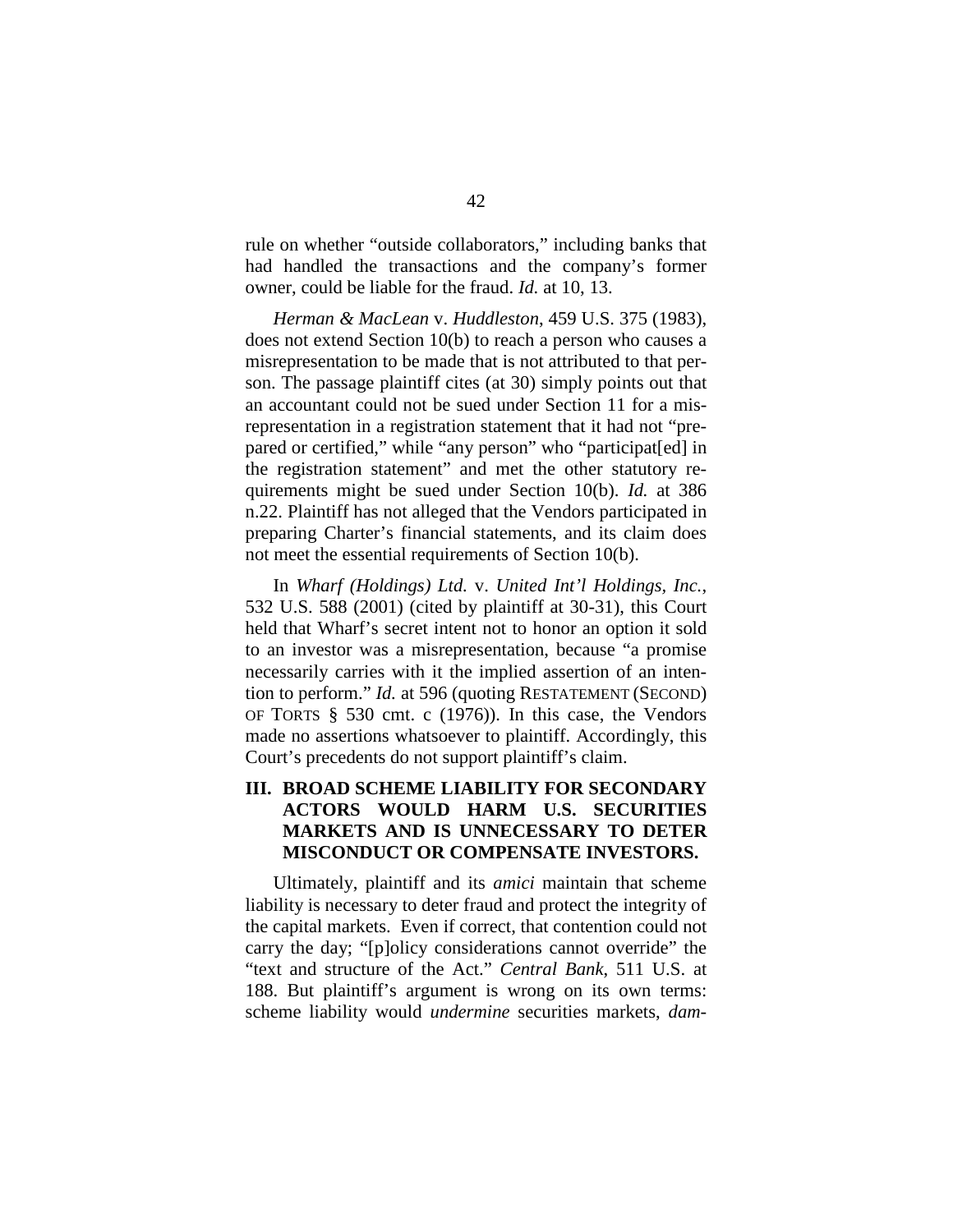*age* the economy, and *injure* investors, while doing nothing to deter fraud. Insofar as "practical factors" are relevant (*Blue Chip Stamps*, 421 U.S. at 749), "the inexorable broadening" of liability would "result in more harm than good." *Id*. at 747-748. These practical considerations show, as in *Central Bank*, that any decision to expand liability to new classes of defendants should be left to Congress.

## **A. Scheme Liability Would Encourage Wasteful And Meritless Litigation, Damaging The Economy.**

1. There is no doubt that "[p]rivate securities fraud actions, \* \* \* if not adequately contained, can be employed abusively to impose substantial costs on companies and individuals whose conduct conforms to the law." *Tellabs, Inc.* v. *Makor Issues & Rights, Ltd.*, 127 S. Ct. 2499, 2504 (2007). The Court has noted "that 'litigation under Rule 10b-5 presents a danger of vexatiousness different in degree and in kind from that which accompanies litigation in general. \*\*\* Even weak cases brought under the Rule may have substantial settlement value'" because "'[t]he very pendency of the lawsuit may frustrate or delay normal business activity.'" *Dabit*, 547 U.S. at 80. Opportunities for abusive discovery, often described as a kind of "financial blood letting" (Kassis, *The Private Securities Litigation Reform Act*, 26 SETON HALL LEGIS. J. 119, 124 (2001)), "may likewise exist in this type of case to a greater extent than they do in other litigation." *Blue Chip Stamps*, 421 U.S. at 741.

The costly disruption caused by a securities fraud suit thus "represent[s] an *in terrorem* increment of the settlement value" that gives even an insubstantial complaint "a settlement value to the plaintiff out of any proportion to its prospect of success at trial." *Blue Chip Stamps*, 421 U.S. at 740- 741. This effect is so pronounced that defendants settle virtually *every* securities fraud claim that survives a motion to dismiss. See Br. for the United States as Amicus Curiae at 22, *Tellabs, Inc.* v. *Makor Issues & Rights*, No. 06-484 (Feb.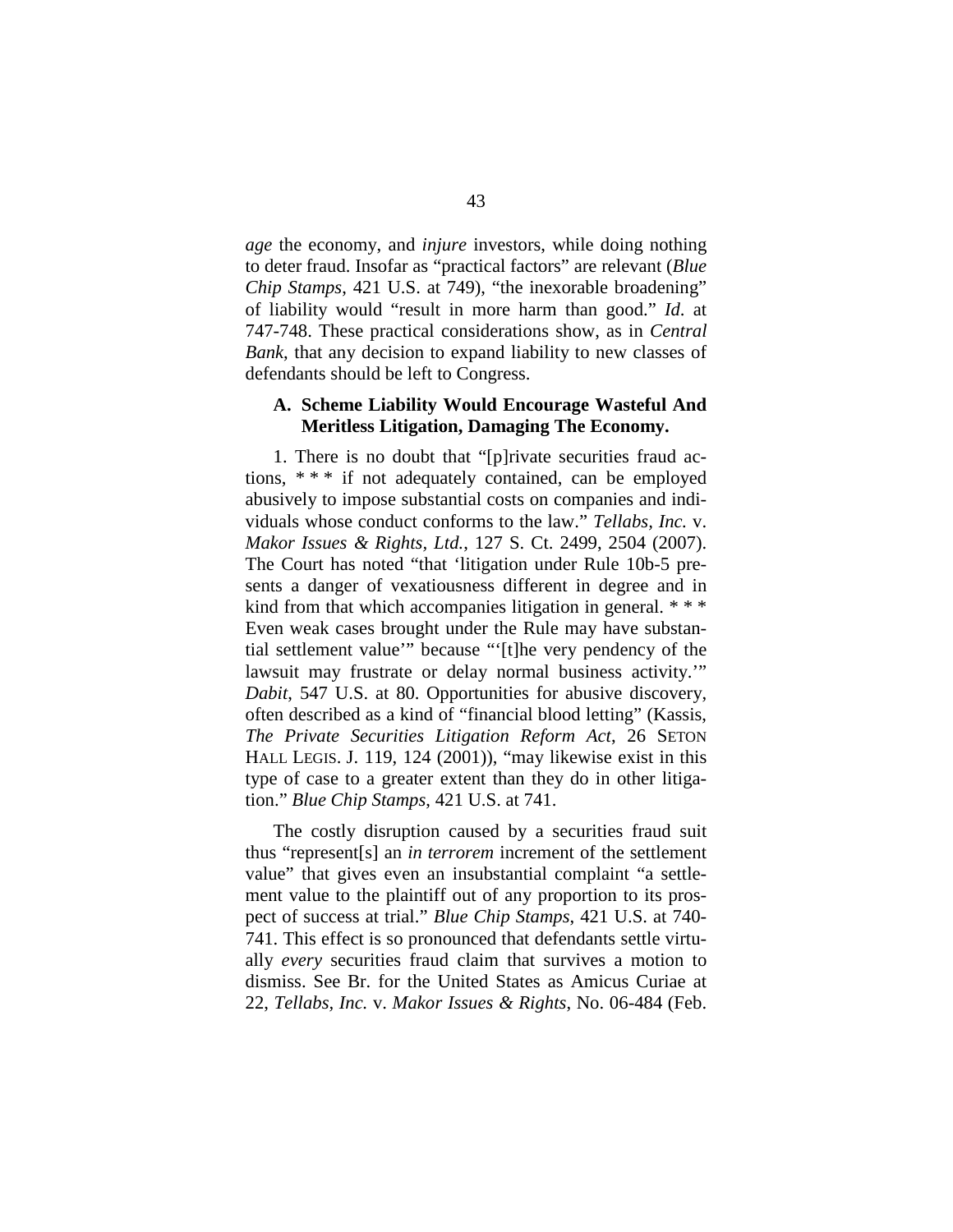9, 2007) ("practical reality" is that if a securities case is not dismissed it "will never reach an adjudication on the merits"). That reality denies defendants an opportunity to contest the merits and encourages plaintiffs to bring meritless suits.

2. These harms to the economy would be aggravated by scheme liability. Scheme litigation would greatly expand the categories of targeted defendants, permitting suit against limitless numbers of counter-parties with no direct connection to market activity. Such defendants would be "prime targets of abusive securities lawsuits" because "[t]he deeper the pocket, the greater the likelihood that a marginal party will be named as a defendant." S. Rep. No. 104-98, at 9 (1995). To protect themselves, defendants would be forced to plead in all other potential secondary actors, even if plaintiffs did not.

Recognizing scheme liability would also greatly expand the range of transactions that could give rise to suit. Innumerable legitimate business arrangements—for example, those involving derivatives, swaps, or barter exchanges—are governed by complex and sometimes ambiguous accounting rules. See p. 6 & n.5, *supra.* Plaintiffs would have little difficulty drafting complaints that portray them as improper.

The problem is compounded by the characteristics of scheme litigation. A rule that hinges liability on "purpose and effect" would raise factual disputes in every case, making it uniquely difficult for innocent defendants to obtain an early dismissal—and thus to escape coerced settlement. The availability of joint and several liability, meanwhile, would place scheme defendants at risk of enormous damages out of proportion to the actor's involvement in the alleged wrongdoing. This combination of dismissal-proof allegations and disproportionate liability means that, when "peripheral defendants are sued, the pressure to settle [will be] overwhelming." S. Rep. No. 104-98, at 21. See *Central Bank*, 511 U.S. at 189.

If history and common sense are guides, these factors—a vast array of new defendants, astronomical potential liability,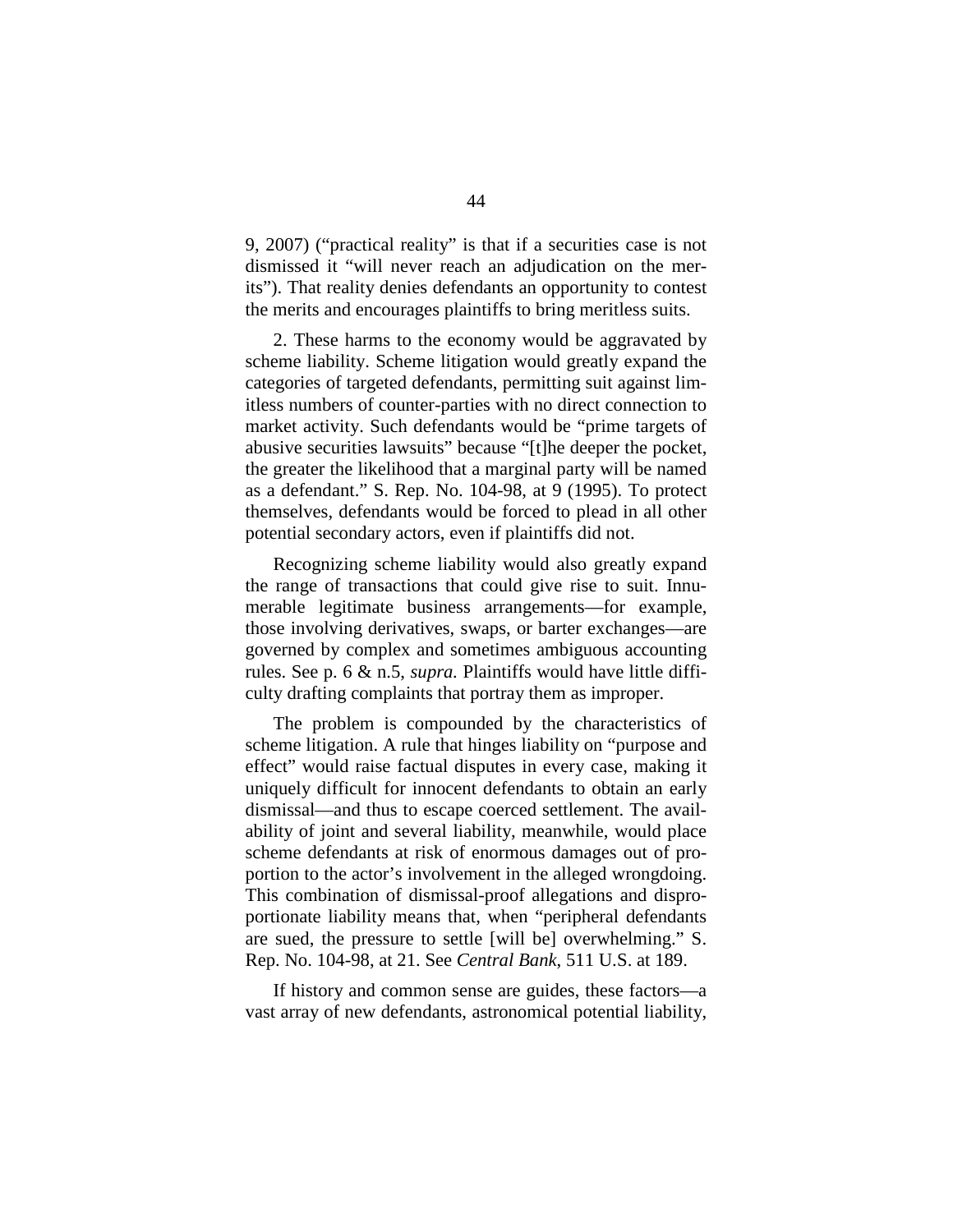and a nebulous liability standard—mean scheme liability would "'allow a relatively high proportion'" of "'bad'" cases into court. "'The risk of strike suits is particularly high in such cases.'" *Blue Chip Stamps*, 421 U.S. at 742. As Justice Powell noted in similar circumstances, "[a] rule allowing this type of open-ended litigation would itself be an invitation to fraud." *Id*. at 761 (Powell, J., concurring). "'The hazards of a business conducted on these terms are so extreme as to enkindle doubt whether a flaw may not exist in the implication of a duty that exposes to these consequences.'" *Id*. at 748.

3. Scheme liability would harm investors. One obvious component of this injury would be the direct costs of litigation imposed upon shareholders of companies that are swept up in scheme allegations. The "enormous size of [coerced] settlement values" is well known. INTERIM REPORT OF THE COMMITTEE ON CAPITAL MARKETS REGULATION 74 (rev. Dec. 5, 2006) ("INTERIM REPORT"), *available at* [http://tinyurl](http://tinyurl .com/yqdy8n) [.com/yqdy8n.](http://tinyurl .com/yqdy8n) Other direct costs could be even more substantial. The best empirical data, studying settlements in almost 500 post-PSLRA suits, found that the mere filing of securities fraud litigation caused \$25 billion in shareholder wealth to be "wiped out just due to litigation" in the actions studied. THAKOR, THE UNINTENDED CONSEQUENCES OF SECURITIES LITIGATION 14 (U.S. Chamber of Commerce Institute for Legal Reform 2005), *available at* [http://tinyurl.](http://tinyurl/)com/2vz397.

These direct costs are only the tip of the iceberg. The litigation risks posed by scheme liability would have "ripple effects" throughout the economy. *Central Bank*, 511 U.S. at 189. A rule that threatens to impose staggering liability on a supplier whose transactions are misstated by an issuer would make it less attractive to do business with the most innovative and entrepreneurial companies, whose volatile share prices invite litigation; would make small deals with large companies unattractive because (as in this case) the tradeoff for a small profit could be liability for huge market losses; and would lead suppliers to build a risk premium into their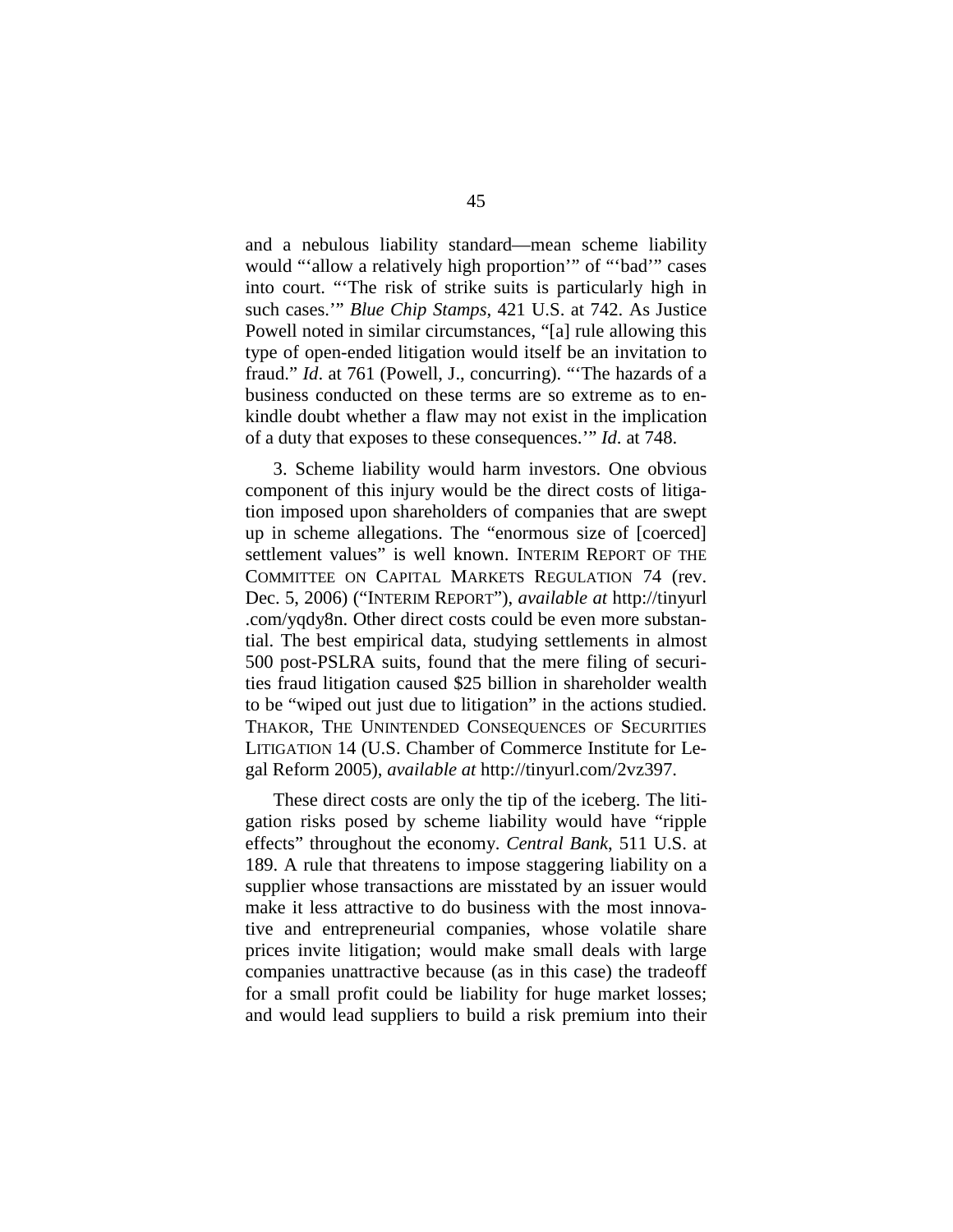prices, to the ultimate detriment of investors and consumers and to the benefit of foreign competitors.

Scheme liability also would threaten the professionals whose services are essential to capital formation, causing all to raise prices and some to decline higher-risk engagements. See S. Rep. No. 104-98, at 9, 21-22. The difficulty of obtaining high-quality professional services would fall on "newer and smaller companies," as "business failure would generate securities litigation against the professional, among others." *Central Bank*, 511 U.S. at 189. This would "ad[d] significantly to the cost of raising capital" (S. Rep. No. 104-98, at 9), causing injury to "'the entire U.S. economy.'" *Dabit*, 547 U.S. at 81.

Vague liability rules also worsen the competitive position of American markets. Bipartisan studies have found that "the United States is losing its leading competitive position" compared to markets abroad, in large part due to escalating "liability risks." INTERIM REPORT at ix-x, 2-3, 29-34; accord BLOOMBERG & SCHUMER, SUSTAINING NEW YORK'S AND THE US' GLOBAL FINANCIAL SERVICES LEADERSHIP ii, 5, 12 (Dec. 2006), *available at* [http://](http:///)tinyurl.com/2fhyuf. "Foreign companies commonly cite the U.S. class action enforcement system as the most important reason why they do not want to list in the U.S. market." INTERIM REPORT at 11, 71. Insurance costs for Fortune 500 companies are six times higher here than in Europe. *Id.* at 71. Given the importance of "certainty and predictability" in this area (*Central Bank*, 511 U.S. at 188), vague theories of scheme liability could only exacerbate these disparities. See *Hearing of the House Financial Services Committee on the State of the International Financial Services System* (June 20, 2007) (the lack of "clear lines" for "primary liability" is "a risk to our economy, to our competitiveness, to jobs") (testimony of Treasury Secretary Henry Paulson).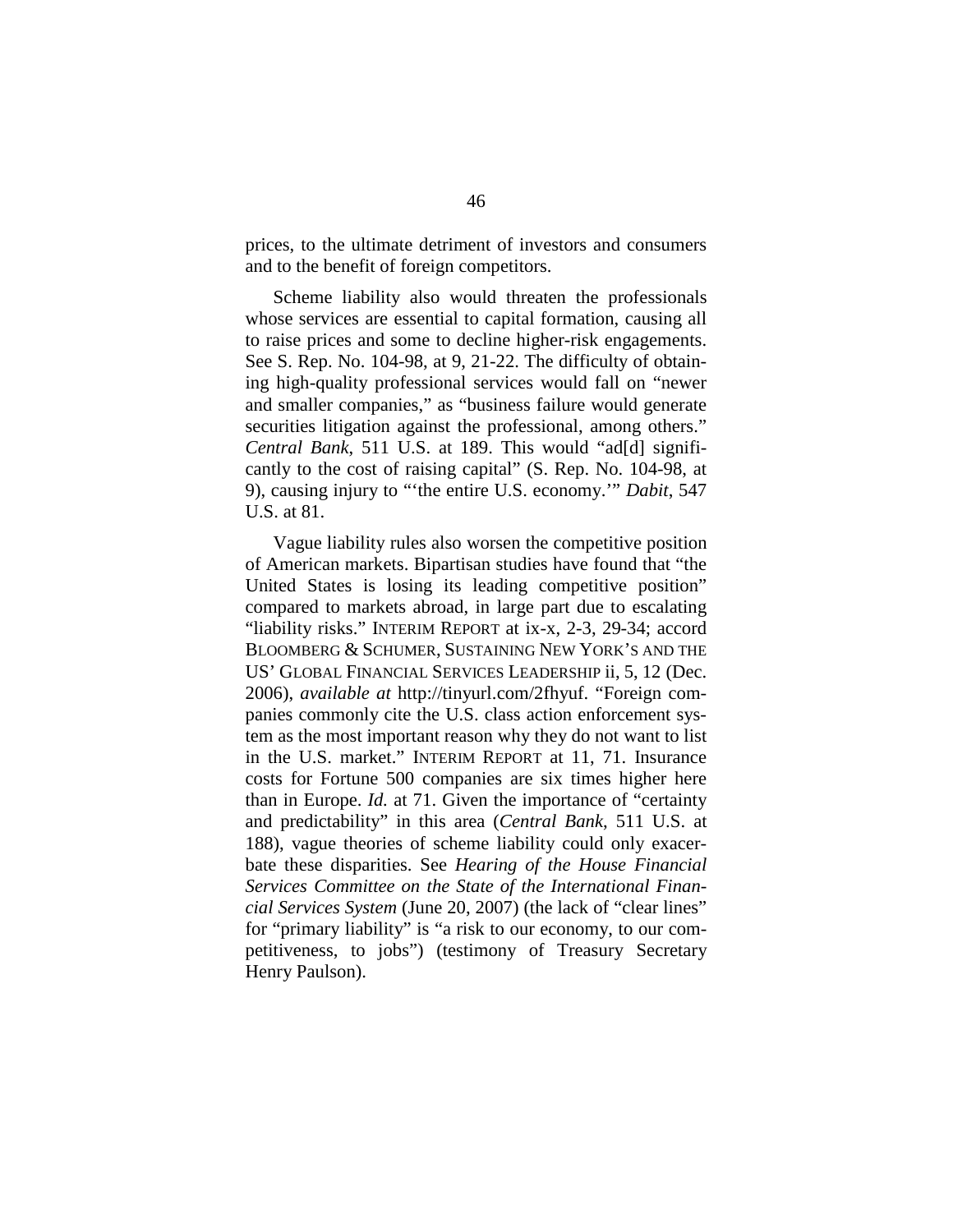## **B. Scheme Liability Is Not Necessary To Deter Fraud Or Compensate Investors.**

Plaintiff and its *amici* maintain that the harms that would be imposed by scheme liability must be endured in the interest of deterring fraud. This assertion is wrong. Private civil liability is not necessary to combat wrongdoing by secondary actors—and would not be effective in doing so.

1. Deterrence of misconduct in the securities markets is accomplished principally by *public* enforcement. In fact, "[t]he United States has the toughest administrative enforcement of securities laws in the world." INTERIM REPORT at 71. The lead role in this regard, of course, is taken by the SEC, which employs a broad range of statutory and administrative tools to combat fraud. As we have explained, Congress enacted Exchange Act § 20(e) specifically to authorize civil actions by the SEC against aiders and abettors. Because the SEC is not required to establish reliance or causation, its actions will be much more effective than private litigants' "scheme" claims. In addition, the SEC may obtain injunctive relief, administrative orders against aiders and abettors, orders barring or suspending individuals from serving as an officer or director of an issuer of securities, and large civil penalties, including disgorgement of any gain. See 15 U.S.C. §§ 78u, 78u-3; 4 BROMBERG & LOWENFELS § 7:307, at 7- 503. The Commission also may invoke other statutory bases for relief against secondary actors, such as Section  $17(a)(3)$ of the Securities Act, 15 U.S.C.  $\S$  77 $q(a)(3)$  (proscribing fraudulent "transaction, practice, or course of business").

The SEC has not been shy in using these powers. During 2006, the Commission's 900-person enforcement staff initiated over 900 investigations, brought 218 suits and 356 administrative proceedings, and obtained orders requiring payment of more than \$3.3 billion in disgorgement and penalties. SEC 2006 Performance and Accountability Report at 8, *available at* <http://tinyurl.com/>ygyfv8. Of particular im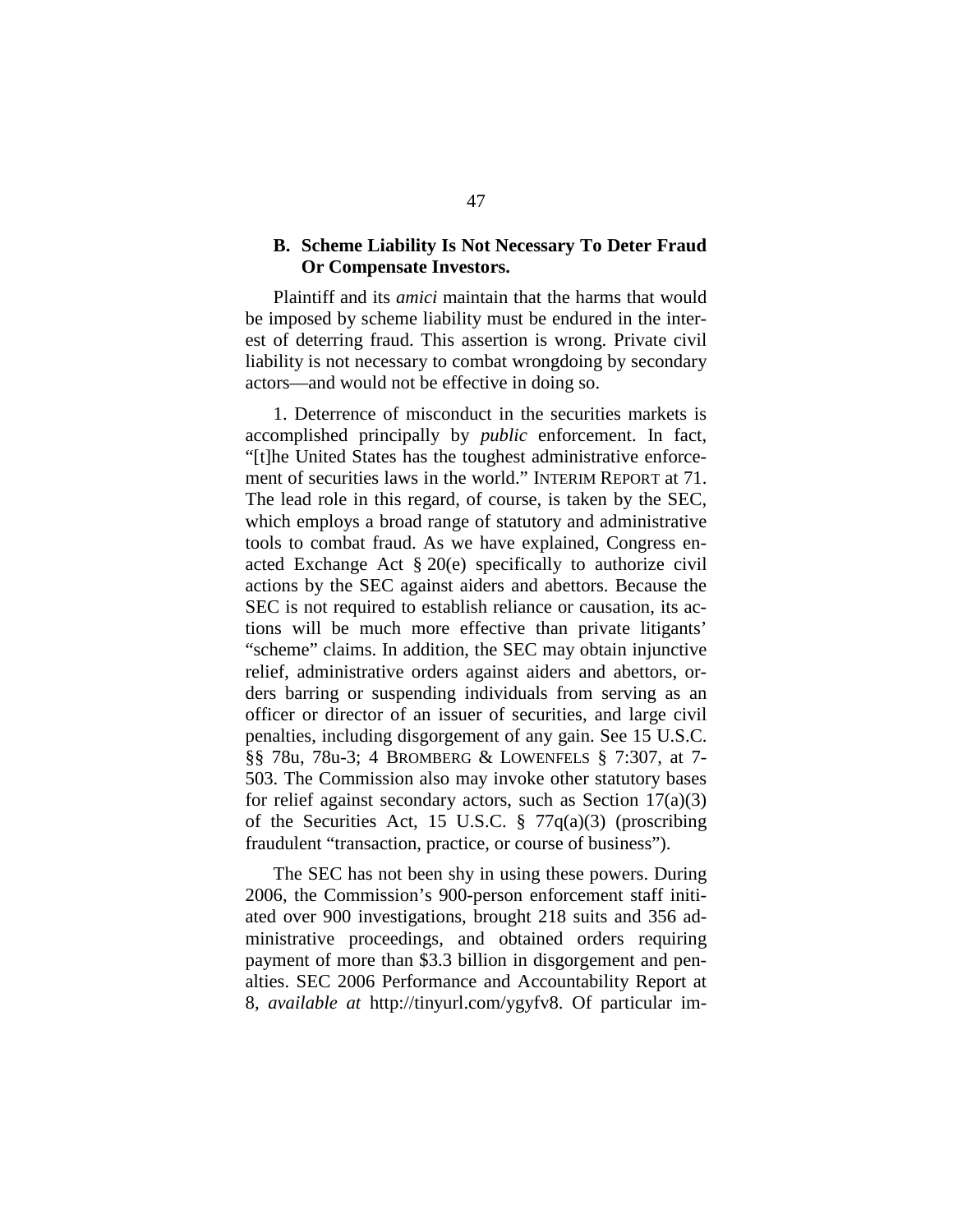portance, Congress in 2002 authorized the Commission to combine civil penalties and disgorgements into a "Fair Fund" to provide compensation to defrauded investors. 15 U.S.C. § 7246. In total, the Commission has recovered more than \$8 billion for investors since receiving this authority. SEC 2006 Performance and Accountability Report at 23. See Greg Stohr, *Bush Administration Rebuffs Investors at High Court*, Bloomberg (June 12, 2007) ("We think the SEC is the right entity to bring those lawsuits," quoting Allan Hubbard, director of the Administration's National Economic Council).

In addition, securities fraud is a criminal violation punishable by fines and imprisonment. See, *e.g.*, 15 U.S.C. § 78ff. The Department of Justice, assisted by the FBI, enforces these laws aggressively: its Corporate Fraud Task Force has obtained more than 1200 guilty pleas and convictions since July 2002, and more than \$1 billion in forfeitures used to compensate investors. Department of Justice, Fact Sheet: President's Corporate Fraud Task Force (July 17, 2007), *available at* http://tinyurl.com/37hudk. These federal efforts are supplemented by state prosecutors who have been vigorous in challenging fraud. See, *e.g.*, [http://oag.state.ny.](http://oag.state.ny. us/press/) [us/press/a](http://oag.state.ny. us/press/)gpress04.html (New York Attorney General obtained more than \$1 billion in settlements in 2004 alone). These enforcement mechanisms are far-reaching and effective and are the real deterrent to fraud by corporate officials.

2. Public enforcement actions effectively serve the goals of deterrence and compensation. Private class actions do not. *First*, "the deterrent effect [of class actions] is weak" when "the merits of claims" are "irrelevant to their initiation or settlement values." Winter, *Paying Lawyers, Empowering Prosecutors, and Protecting Managers: Raising the Cost of Capital in America*, 42 DUKE L.J. 945, 952 (1993). [18](#page-63-0) When

<span id="page-63-0"></span><sup>&</sup>lt;sup>18</sup> The principal predictors of whether suit will be brought and the size of the ultimate settlement are declines in stock price and the amount of the defendant's insurance coverage. Garry *et al.*, *The*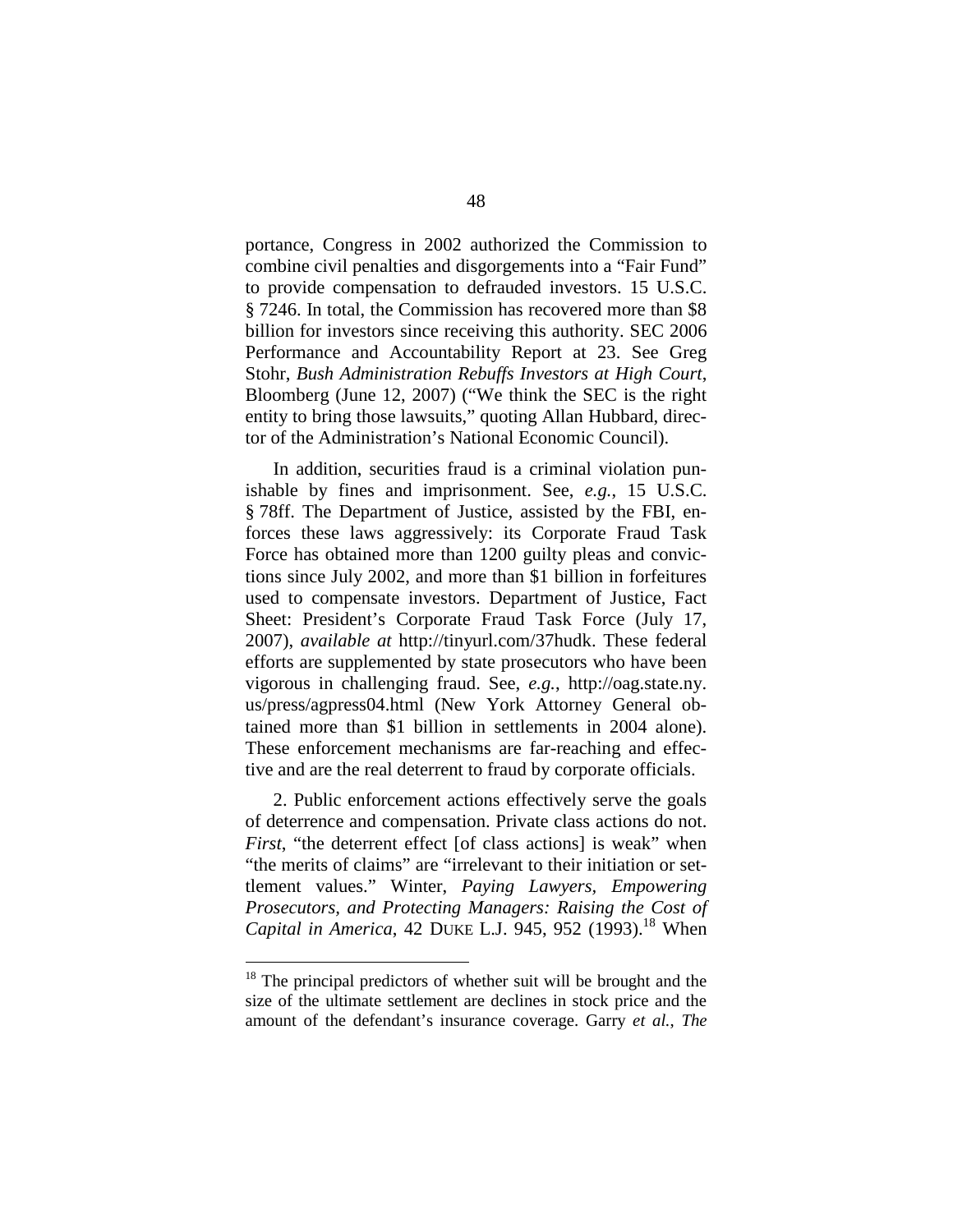all cases that survive a motion to dismiss are settled, litigation and settlement costs become costs of doing business, not a sign of wrongdoing. And any deterrent effect is vitiated by the most salient characteristic of the securities fraud class action: penalties fall not on individual wrongdoers but "on the corporation and its insurer, which means that they are ultimately borne by the shareholders." INTERIM REPORT at 78.

*Second*, these damages provide no real compensation to investors. The average securities fraud suit settles for two to three percent of investors' alleged losses, with one-third of that skimmed off the top by plaintiffs' counsel and defense costs (absorbed by current shareholders) usually amounting to another 25 to 35 percent of the settlement value. Coffee, *Reforming the Securities Class Action*, 106 COLUM. L. REV. 1534, 1545-1546 (2006). If one adds the "costs of D&O insurance and business disruption, it is not clear that there is *any* positive recovery." INTERIM REPORT at 79 (emphasis added). See Coffee, *supra*, 106 COLUM. L. REV. at 1559.

*Third*, even this overstates the value of class action recoveries. Forty years ago, Judge Friendly expressed the concern that expansive securities fraud liability "'will lead to large judgments, payable in the last analysis by innocent investors, for the benefit of speculators and their lawyers.'" *Blue Chip Stamps*, 421 U.S. at 739 (quoting *SEC* v. *Texas Gulf Sulphur*, 401 F.2d 833, 867 (2d Cir. 1968)). That warning has proved accurate. Virtually all commentators now recognize that, over time, a diversified investor buys and sells in roughly equal amounts, meaning that securities fraud settlements simply "transfe[r] money from one pocket to the other, with about half of it dropping on the floor for lawyers to pick

*Irrationality of Shareholder Class Action Lawsuits: A Proposal for Reform*, 49 S.D. L. REV. 275, 287 n.98 (2004) (citing studies). However useful in individual cases, the PSLRA has not solved this systemic problem. Settlement costs are now at an all-time high. See BLOOMBERG & SCHUMER, at 74.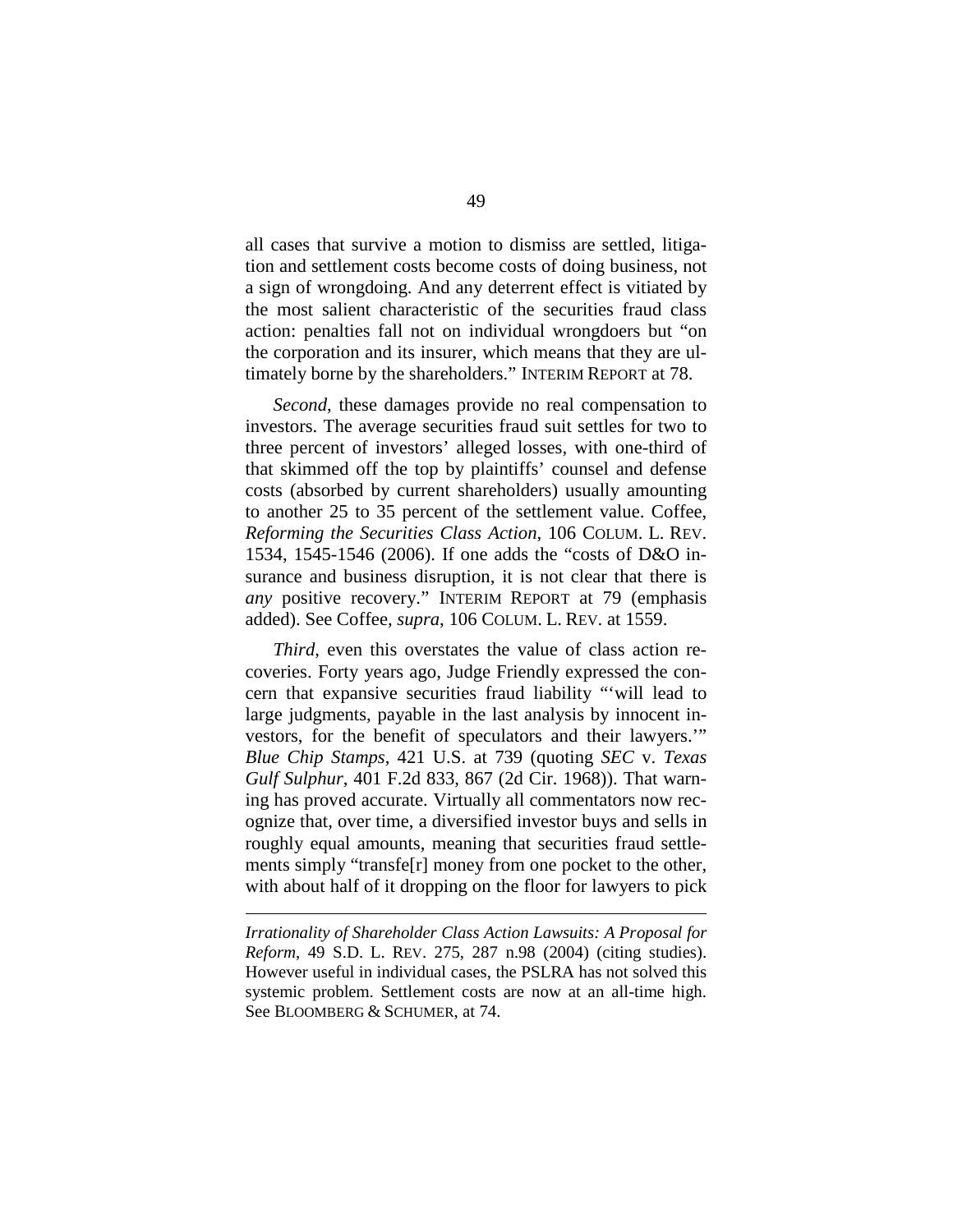# up." Alexander, *Rethinking Damages in Securities Class Actions*, 48 STAN. L. REV. 1487, 1503 ([19](#page-65-0)96).<sup>19</sup>

In such a regime, securities fraud litigation serves only as "a grotesquely inefficient form of insurance against large stock market losses." Alexander, *Do the Merits Matter?*, 43 STAN. L. REV. 497, 501 (1991). And that already grotesque inefficiency would carry an especially harmful consequence in the context of scheme liability: *plaintiff here would have the Vendors' innocent shareholders compensate Charter's shareholders for a fraud committed by Charter's own management*. See *Piper* v. *Chris-Craft Indus.*, 430 U.S. 1, 39 (1977) (refusing to imply a cause of action where "shareholders" would bear "the burden of any judgment" and damages would benefit "the very party whose activities Congress intended to curb"). That outcome would pervert the purposes of Section 10(b) and Rule 10b-5, which manifestly were not intended "to provide investors with broad insurance against market losses." *Dura*, 544 U.S. at 345. As in *Central Bank*, plaintiff's attempt here to vastly expand the scope of private securities fraud liability would "disserve the goals of fair dealing and efficiency in the securities markets." 511 U.S. at 188. It should be rejected.

#### **CONCLUSION**

The judgment of the court of appeals should be affirmed.

<span id="page-65-0"></span><sup>&</sup>lt;sup>19</sup> As a result, "recoveries from class action litigation represent a windfall to large investors." Alexander, *supra*, 48 STAN. L. REV. at 1502. See INTERIM REPORT at 79; EASTERBROOK & FISCHEL, THE ECONOMIC STRUCTURE OF CORPORATE LAW 339-340 (1991). In contrast, "small undiversified investors are seldom likely to receive a monetary benefit from the securities class action" because "buy and hold" investors are "more likely to have purchased \* \* \* stock before the class period commenced." Coffee, 106 COLUM. L. REV. at 1559-1560. Thus "securities litigation systematically may transfer wealth from buy and hold investors to more actively trading investors." INTERIM REPORT at 80.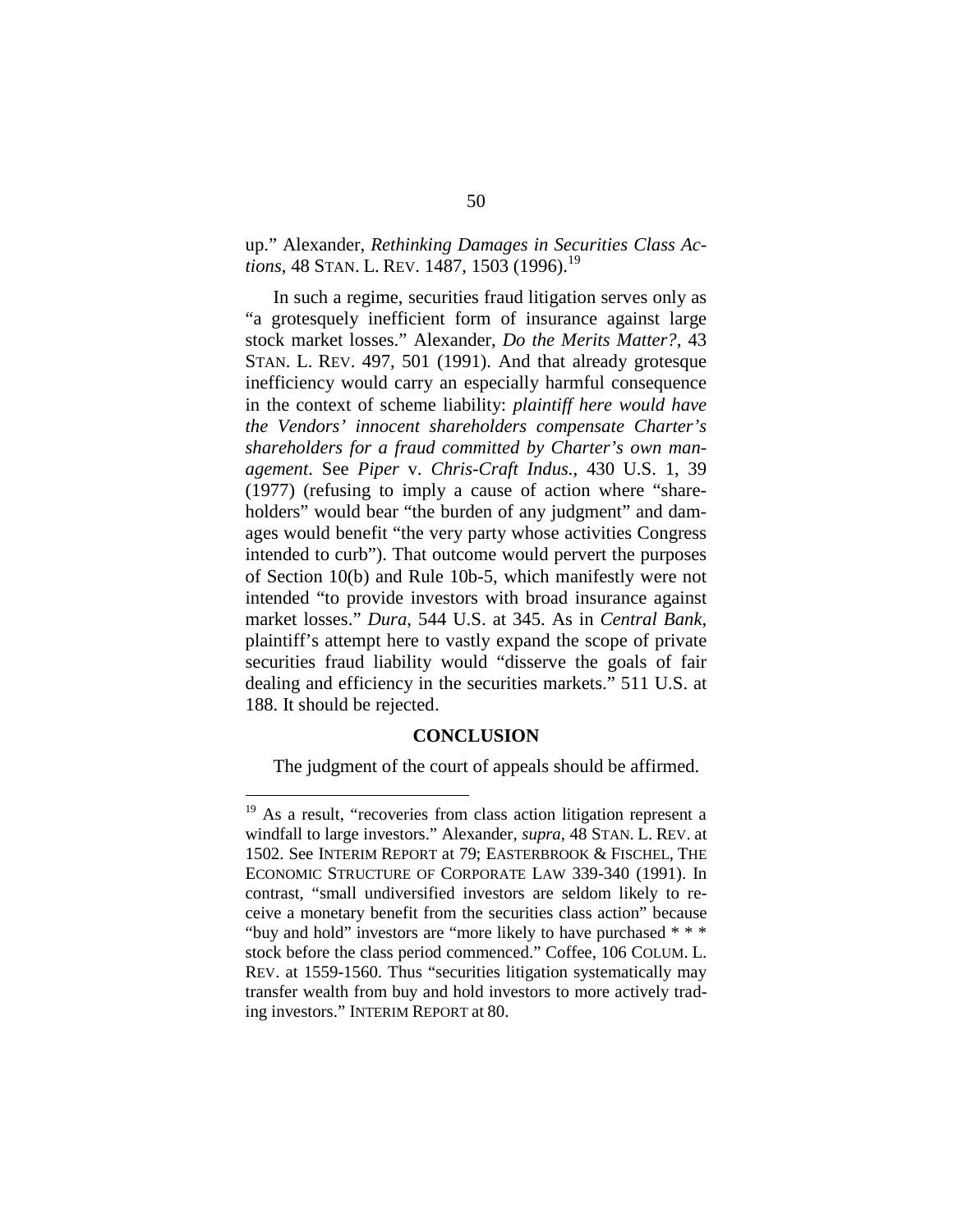Respectfully submitted.

OSCAR N. PERSONS SUSAN E. HURD ALSTON & BIRD LLP 1201 West Peachtree Street Atlanta, Georgia 30309 (404) 881-7000

STEPHEN M. SACKS JOHN C. MASSARO ARNOLD & PORTER LLP 555 Twelfth Street, N.W. Washington, D.C. 20004 (202) 942-5000

STEPHEN M. SHAPIRO *Counsel of Record* ANDREW J. PINCUS TIMOTHY S. BISHOP JOHN P. SCHMITZ CHARLES ROTHFELD MAYER, BROWN, ROWE & MAW LLP 1909 K Street, N.W. Washington, D.C. 20006 (202) 263-3000

J. BRETT BUSBY MAYER, BROWN, ROWE & MAW LLP 700 Louisiana Street Houston, Texas 77002 (713) 238-3000

AUGUST 2007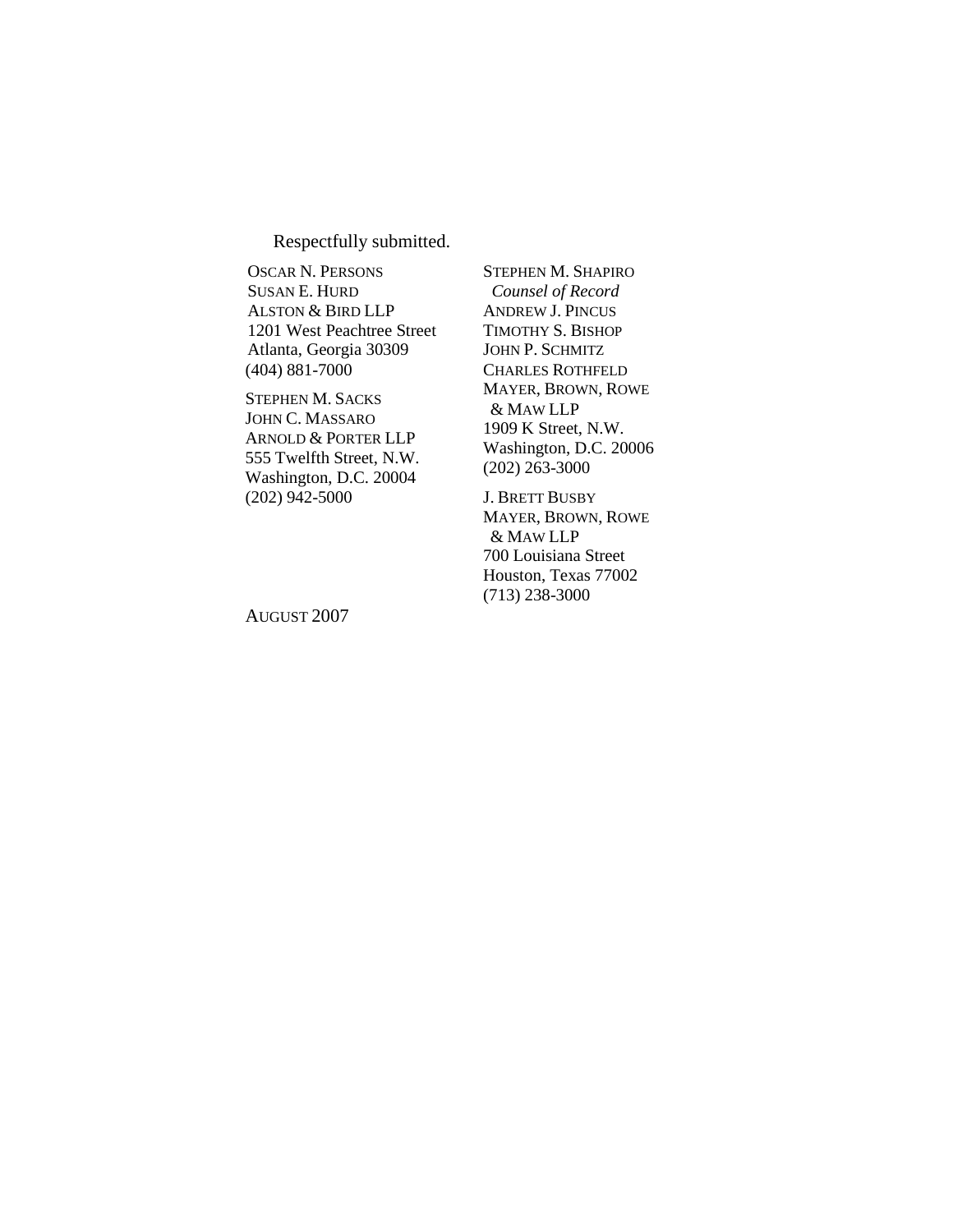## **STATUTORY AND REGULATORY ADDENDUM**

#### **1. Section 10(b) and Rule 10b-5**

## **Securities Exchange Act § 10, 15 U.S.C. § 78j. Manipulative and deceptive devices.**

It shall be unlawful for any person, directly or indirectly, by the use of any means or instrumentality of interstate commerce or of the mails, or of any facility of any national securities exchange—

\* \* \*

(b) To use or employ, in connection with the purchase or sale of any security registered on a national securities exchange or any security not so registered, or any securities-based swap agreement (as defined in section 206B of the Gramm-Leach-Bliley Act [15 U.S.C. § 78c note]), any manipulative or deceptive device or contrivance in contravention of such rules and regulations as the Commission may prescribe as necessary or appropriate in the public interest or for the protection of investors.

\* \* \*

# **17 C.F.R. § 240.10b-5. Employment of manipulative and deceptive devices.**

It shall be unlawful for any person, directly or indirectly, by the use of any means or instrumentality of interstate commerce, or of the mails or of any facility of any national securities exchange,

———♦———

(a) To employ any device, scheme, or artifice to defraud,

(b) To make any untrue statement of a material fact or to omit to state a material fact necessary in order to make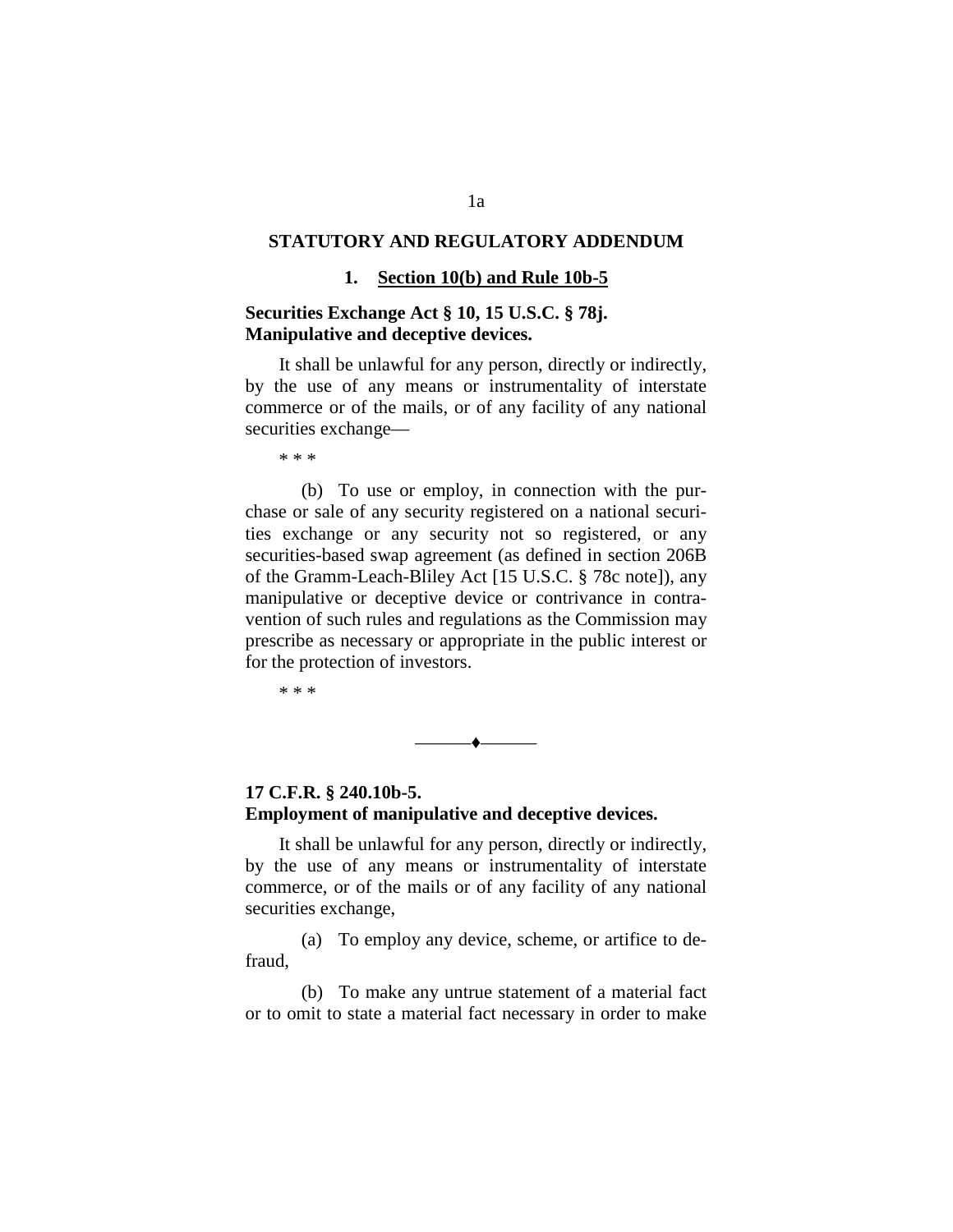the statements made, in the light of the circumstances under which they were made, not misleading, or

(c) To engage in any act, practice, or course of business which operates or would operate as a fraud or deceit upon any person,

in connection with the purchase or sale of any security.

#### **2. Control person provisions**

 $\bullet$  —————

**Securities Exchange Act § 20, 15 U.S.C. § 78t. Liability of controlling persons and persons who aid and abet violations.**

#### **(a) Joint and several liability; good faith defense**

Every person who, directly or indirectly, controls any person liable under any provision of this chapter or of any rule or regulation thereunder shall also be liable jointly and severally with and to the same extent as such controlled person to any person to whom such controlled person is liable, unless the controlling person acted in good faith and did not directly or indirectly induce the act or acts constituting the violation or cause of action.

\* \* \*

#### **(e) Prosecution of persons who aid and abet violations**

For purposes of any action brought by the Commission under paragraph  $(1)$  or  $(3)$  of section 78u(d) of this title [15] U.S.C. § 78 $u(d)(1)$  or (3)], any person that knowingly provides substantial assistance to another person in violation of a provision of this chapter, or of any rule or regulation issued under this chapter, shall be deemed to be in violation of such provision to the same extent as the person to whom such assistance is provided.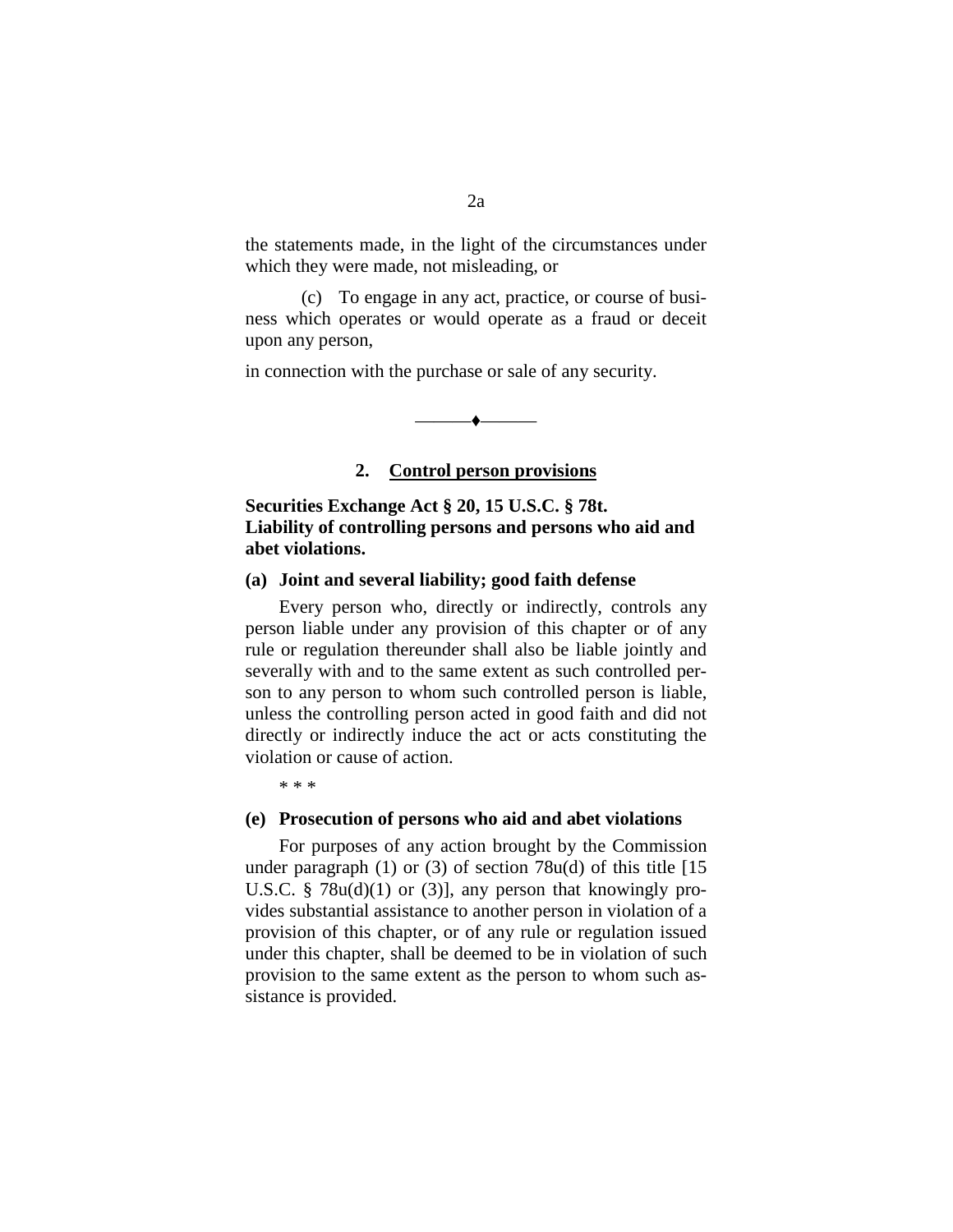

## **(a) Definitions**

\* \* \*

 $(11)$  \* \* \* As used in this paragraph the term "issuer" shall include, in addition to an issuer, any person directly or indirectly controlling or controlled by the issuer, or any person under direct or indirect common control with the issuer.

 $\longrightarrow$ 

# **17 C.F.R. § 240.12b-2. Definitions.**

\* \* \*

Control. The term "control" (including the terms "controlling," "controlled by" and "under common control with") means the possession, direct or indirect, of the power to direct or cause the direction of the management and policies of a person, whether through the ownership of voting securities, by contract, or otherwise.

———♦———

———♦———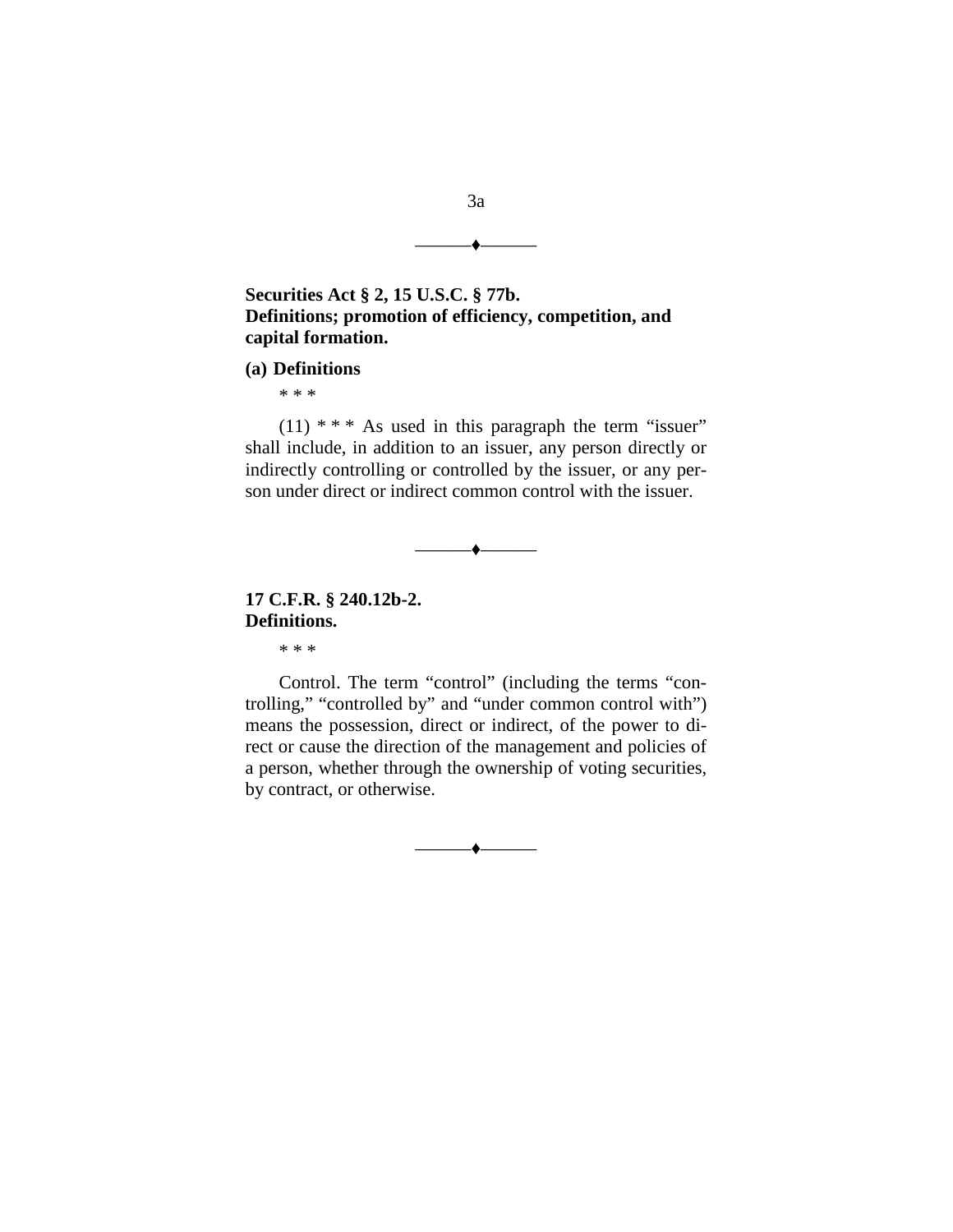#### **3. Loss causation and proportionate liability provisions**

**Securities Exchange Act § 21D, 15 U.S.C. § 78u-4. Private securities litigation.**

\* \* \*

#### **(b) Requirements for securities fraud actions**

\* \* \*

#### **(4) Loss causation**

In any private action arising under this chapter, the plaintiff shall have the burden of proving that the act or omission of the defendant alleged to violate this chapter caused the loss for which the plaintiff seeks to recover damages.

\* \* \*

#### **(f) Proportionate liability**

## **(1) Applicability**

Nothing in this subsection shall be construed to create, affect, or in any manner modify, the standard for liability associated with any action arising under the securities laws.

#### **(2) Liability for damages**

**(A) Joint and several liability**. Any covered person against whom a final judgment is entered in a private action shall be liable for damages jointly and severally only if the trier of fact specifically determines that such covered person knowingly committed a violation of the securities laws.

\* \* \*

——— $\bullet$ ———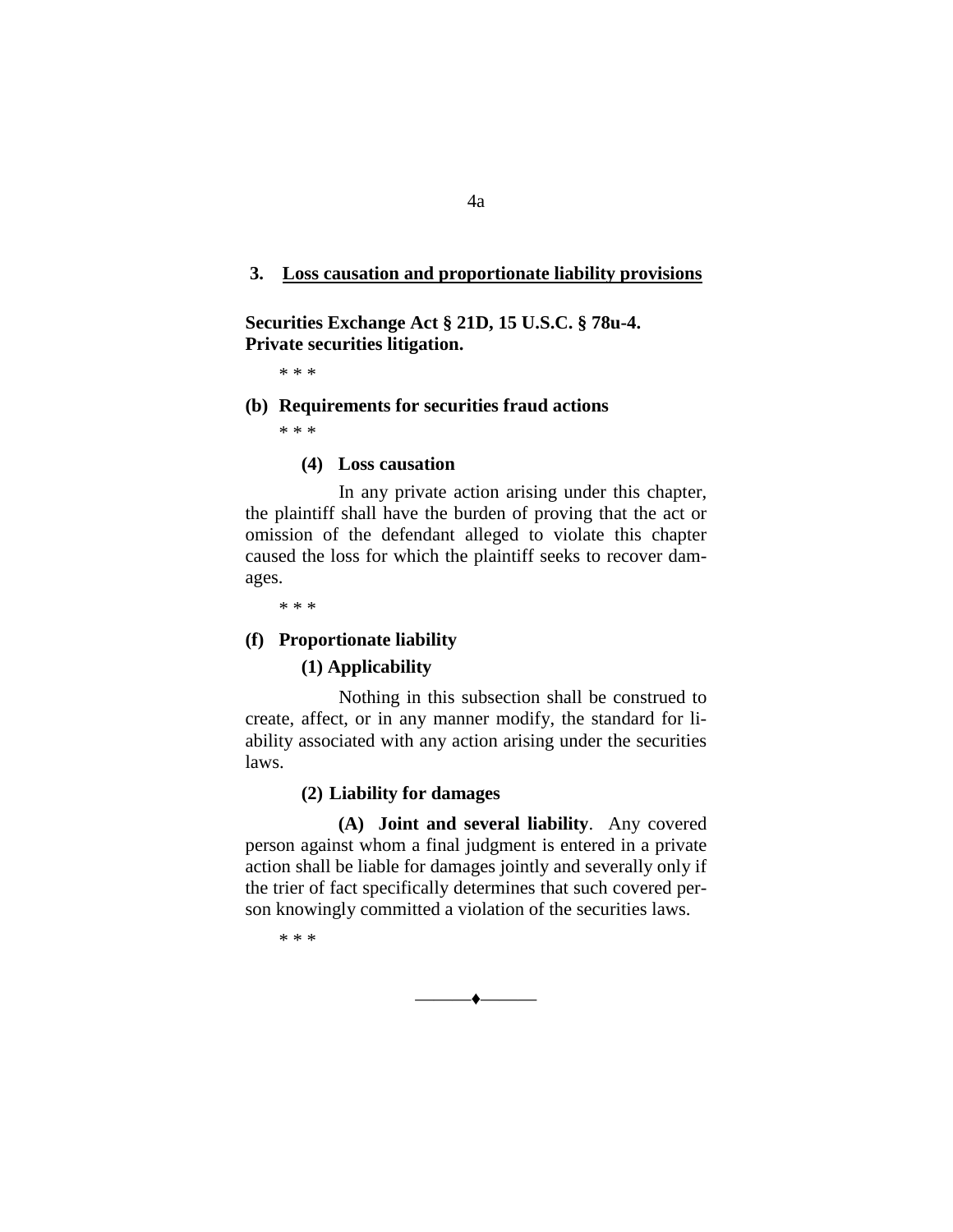#### **4. Fair funds provision**

## **Sarbanes-Oxley Act § 308, 15 U.S.C. § 7246. Fair funds for investors.**

## **(a) Civil penalties added to disgorgement funds for the relief of victims**

If in any judicial or administrative action brought by the Commission under the securities laws (as such term is defined in section  $78c(a)(47)$  of this title) the Commission obtains an order requiring disgorgement against any person for a violation of such laws or the rules or regulations thereunder, or such person agrees in settlement of any such action to such disgorgement, and the Commission also obtains pursuant to such laws a civil penalty against such person, the amount of such civil penalty shall, on the motion or at the direction of the Commission, be added to and become part of the disgorgement fund for the benefit of the victims of such violation.

\* \* \*

# ——— $\bullet$ ———

# **5. Other antifraud provisions**

## **Securities Act § 11, 15 U.S.C. § 77k. Civil liabilities on account of false registration statement.**

#### **(a) Persons possessing cause of action; persons liable**

In case any part of the registration statement, when such part became effective, contained an untrue statement of a material fact or omitted to state a material fact required to be stated therein or necessary to make the statements therein not misleading, any person acquiring such security (unless it is proved that at the time of such acquisition he knew of such untruth or omission) may, either at law or in equity, in any court of competent jurisdiction, sue—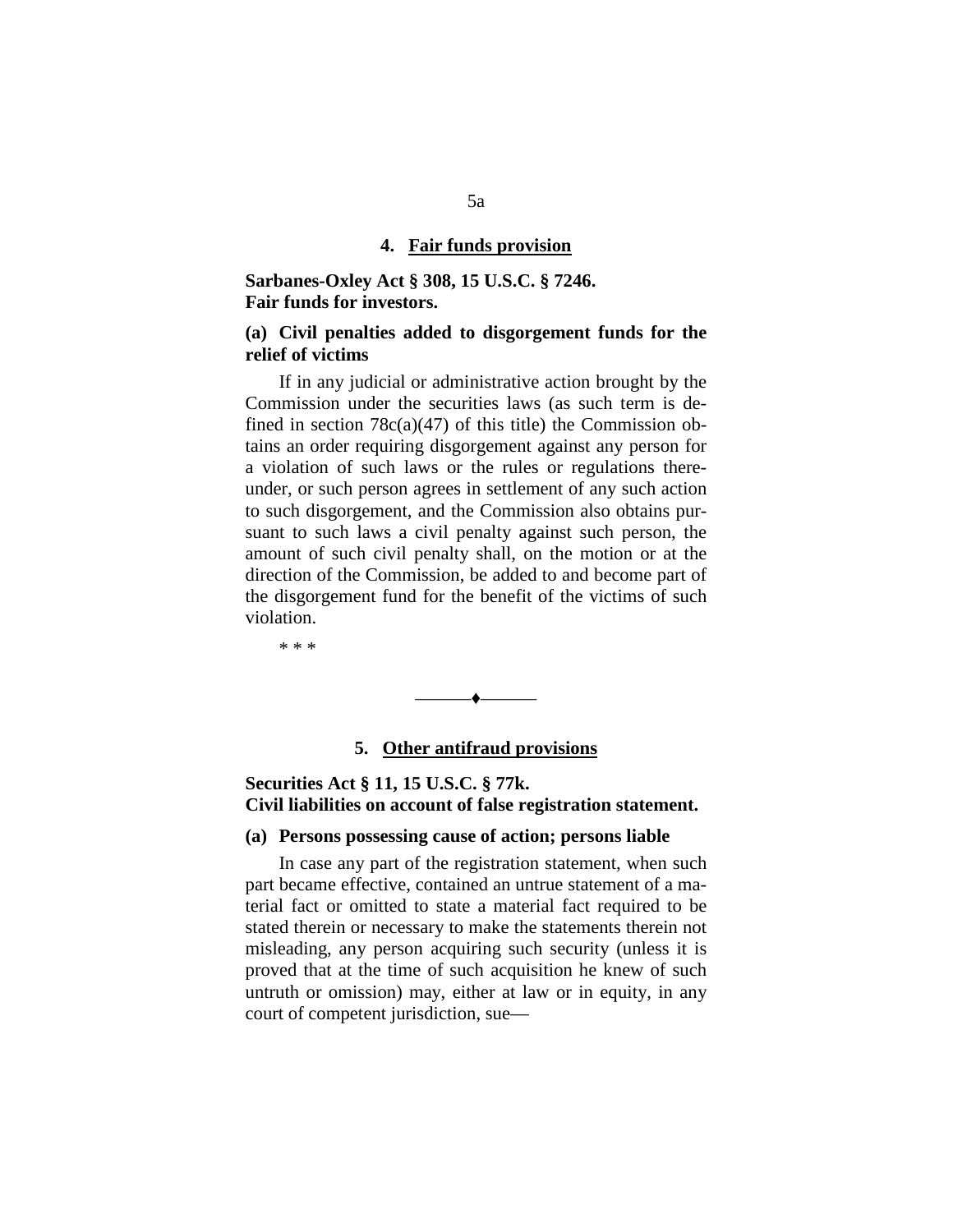(1) every person who signed the registration statement;

(2) every person who was a director of (or person performing similar functions) or partner in the issuer at the time of the filing of the part of the registration statement with respect to which his liability is asserted;

(3) every person who, with his consent, is named in the registration statement as being or about to become a director, person performing similar functions, or partner;

(4) every accountant, engineer, or appraiser, or any person whose profession gives authority to a statement made by him, who has with his consent been named as having prepared or certified any part of the registration statement, or as having prepared or certified any report or valuation which is used in connection with the registration statement, with respect to the statement, in such registration statement, report, or valuation, which purports to have been prepared or certified by him;

(5) every underwriter with respect to such security. \* \* \*

**Securities Act § 12, 15 U.S.C. § 77***l***. Civil liabilities arising in connection with prospectuses and communications.**

——— $\bullet$ ———

**(a) In general. Any person who—**

(1) offers or sells a security in violation of section 5 [15 U.S.C. § 77e], or

(2) offers or sells a security (whether or not exempted by the provisions of section 3 [15 U.S.C. § 77c], other than paragraphs (2) and (14) of subsection (a) thereof), by the use of any means or instruments of transportation or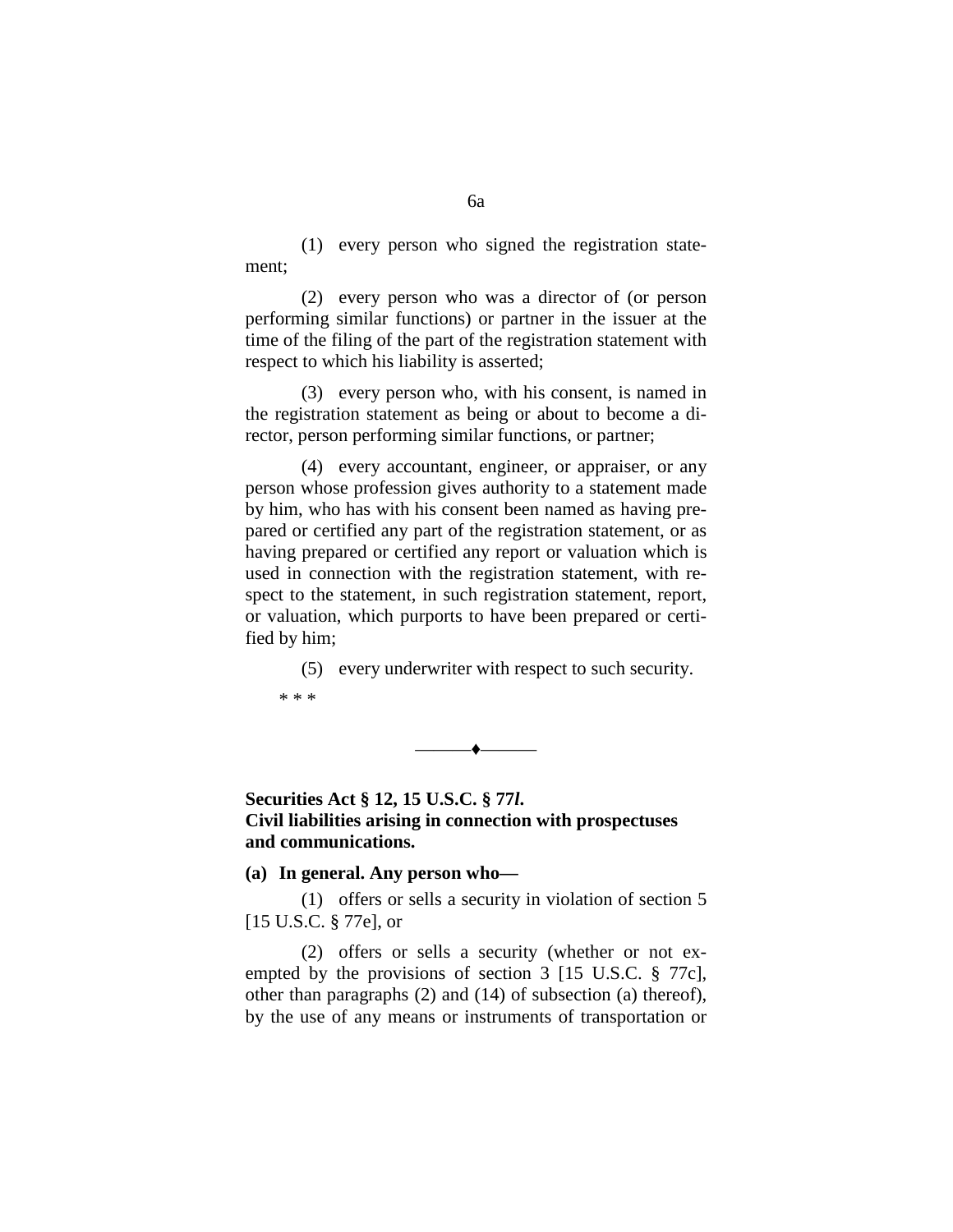communication in interstate commerce or of the mails, by means of a prospectus or oral communication, which includes an untrue statement of a material fact or omits to state a material fact necessary in order to make the statements, in the light of the circumstances under which they were made, not misleading (the purchaser not knowing of such untruth or omission), and who shall not sustain the burden of proof that he did not know, and in the exercise of reasonable care could not have known, of such untruth or omission, shall be liable, subject to subsection (b), to the person purchasing such security from him, who may sue either at law or in equity in any court of competent jurisdiction, to recover the consideration paid for such security with interest thereon, less the amount of any income received thereon, upon the tender of such security, or for damages if he no longer owns the security.

### **(b) Loss causation**

In an action described in subsection  $(a)(2)$ , if the person who offered or sold such security proves that any portion or all of the amount recoverable under subsection (a)(2) represents other than the depreciation in value of the subject security resulting from such part of the prospectus or oral communication, with respect to which the liability of that person is asserted, not being true or omitting to state a material fact required to be stated therein or necessary to make the statement not misleading, then such portion or amount, as the case may be, shall not be recoverable.

## **Securities Act § 17, 15 U.S.C. § 77q. Fraudulent interstate transactions.**

## **(a) Use of interstate commerce for purpose of fraud or deceit**

——— $\bullet$ ———

It shall be unlawful for any person in the offer or sale of any securities or any security-based swap agreement (as de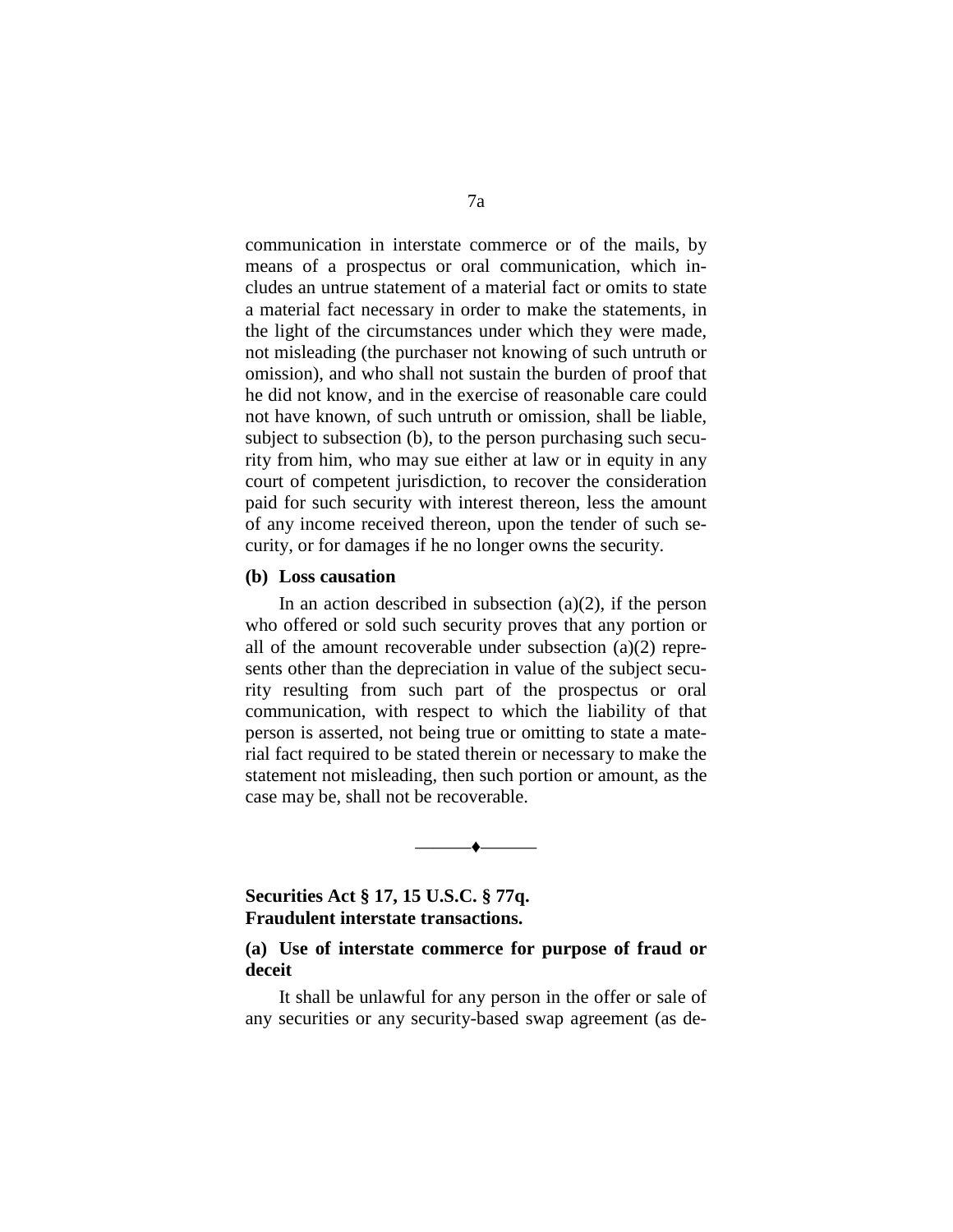fined in section 206B of the Gramm-Leach-Bliley Act [15 U.S.C. § 78c note]) by the use of any means or instruments of transportation or communication in interstate commerce or by use of the mails, directly or indirectly—

(1) to employ any device, scheme, or artifice to defraud, or

(2) to obtain money or property by means of any untrue statement of a material fact or any omission to state a material fact necessary in order to make the statements made, in light of the circumstances under which they were made, not misleading; or

(3) to engage in any transaction, practice, or course of business which operates or would operate as a fraud or deceit upon the purchaser.

——— $\bullet$ ———

\* \* \*

**Securities Exchange Act § 9, 15 U.S.C. § 78i. Manipulation of security prices.**

## **(a) Transactions relating to purchase or sale of security**

It shall be unlawful for any person, directly or indirectly, by the use of the mails or any means or instrumentality of interstate commerce, or of any facility of any national securities exchange, or for any member of a national securities exchange—

(1) For the purpose of creating a false or misleading appearance of active trading in any security registered on a national securities exchange, or a false or misleading appearance with respect to the market for any such security, (A) to effect any transaction in such security which involves no change in the beneficial ownership thereof, or (B) to enter an order or orders for the purchase of such security with the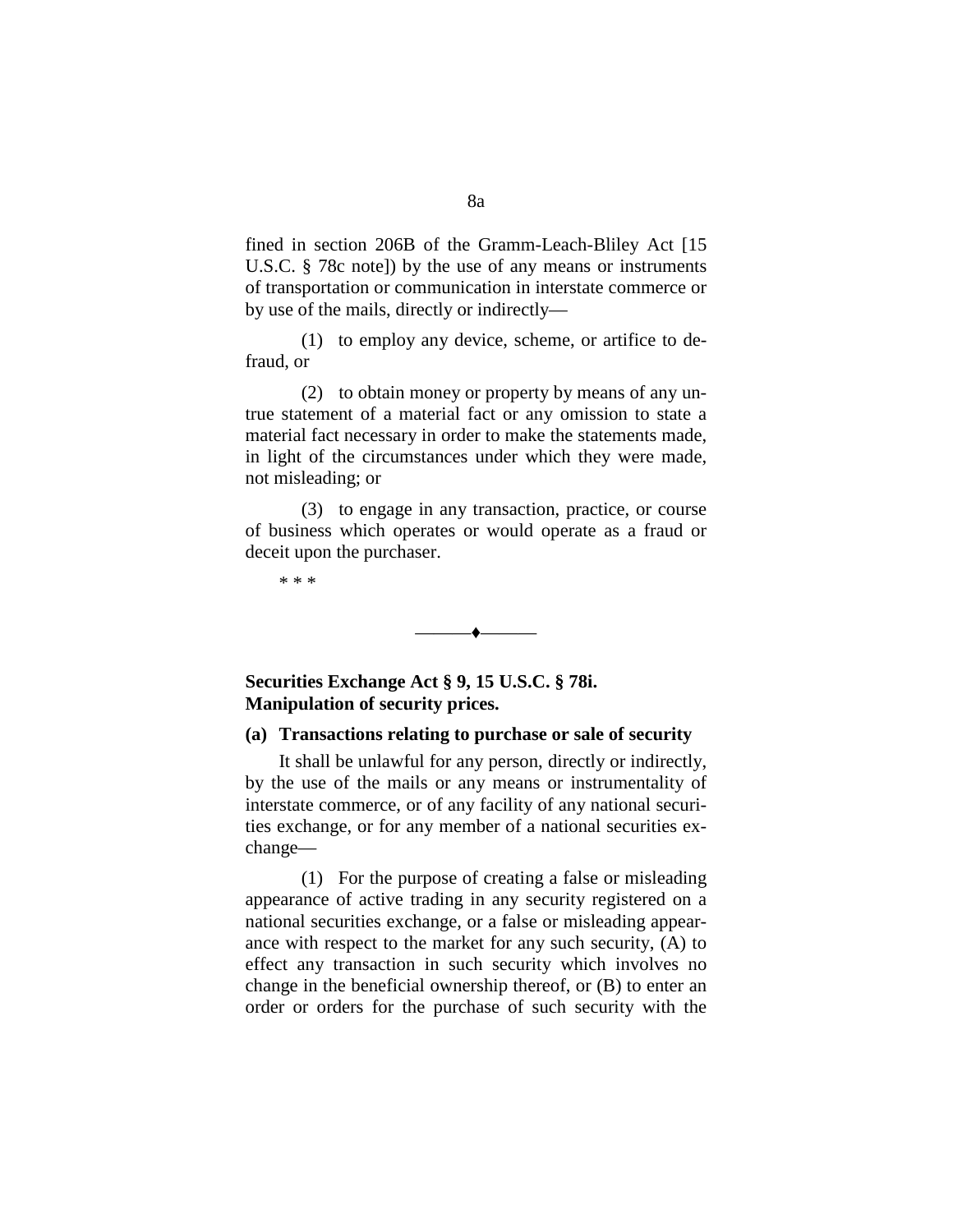knowledge that an order or orders of substantially the same size, at substantially the same time, and at substantially the same price, for the sale of any such security, has been or will be entered by or for the same or different parties, or (C) to enter any order or orders for the sale of any such security with the knowledge that an order or orders of substantially the same size, at substantially the same time, and at substantially the same price, for the purchase of such security, has been or will be entered by or for the same or different parties.

(2) To effect, alone or with one or more other persons, a series of transactions in any security registered on a national securities exchange or in connection with any security-based swap agreement (as defined in section 206B of the Gramm-Leach-Bliley Act [15 U.S.C. § 78c note]) with respect to such security creating actual or apparent active trading in such security, or raising or depressing the price of such security, for the purpose of inducing the purchase or sale of such security by others.

(3) If a dealer or broker, or other person selling or offering for sale or purchasing or offering to purchase the security or a security-based swap agreement (as defined in section 206B of the Gramm-Leach-Bliley Act [15 U.S.C. § 78c note]) with respect to such security, to induce the purchase or sale of any security registered on a national securities exchange or any security-based swap agreement (as defined in section 206B of the Gramm-Leach-Bliley Act [15 U.S.C. § 78c note]) with respect to such security by the circulation or dissemination in the ordinary course of business of information to the effect that the price of any such security will or is likely to rise or fall because of market operations of any one or more persons conducted for the purpose of raising or depressing the price of such security.

(4) If a dealer or broker, or the person selling or offering for sale or purchasing or offering to purchase the security or a security-based swap agreement (as defined in section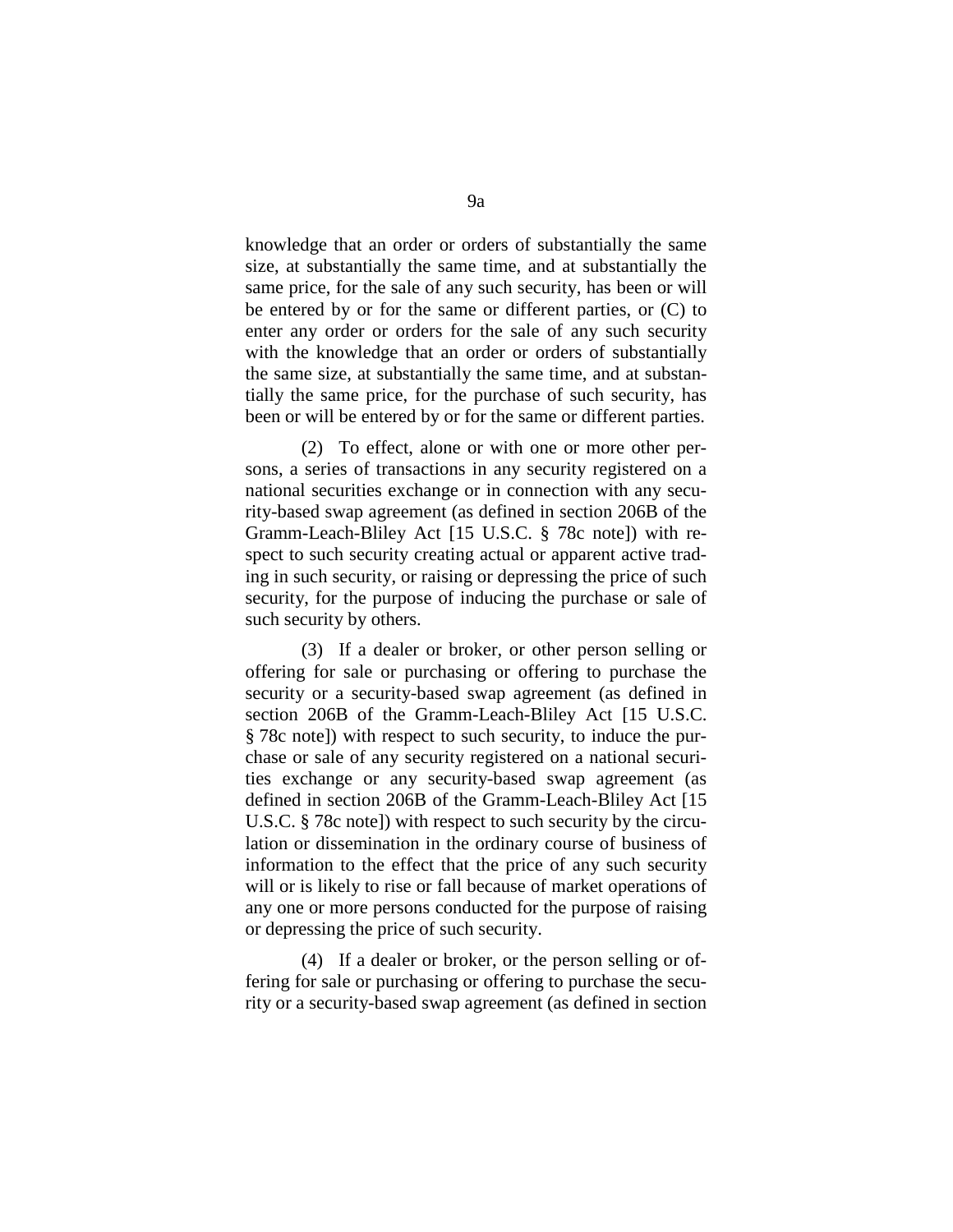206B of the Gramm-Leach-Bliley Act [15 U.S.C. § 78c note]) with respect to such security, to make, regarding any security registered on a national securities exchange or any security-based swap agreement (as defined in section 206B of the Gramm-Leach-Bliley Act [15 U.S.C. § 78c note]) with respect to such security, for the purpose of inducing the purchase or sale of such security or such security-based swap agreement, any statement which was at the time and in the light of the circumstances under which it was made, false or misleading with respect to any material fact, and which he

knew or had reasonable ground to believe was so false or

(5) For a consideration, received directly or indirectly from a dealer or broker, or other person selling or offering for sale or purchasing or offering to purchase the security or a security-based swap agreement (as defined in section 206B of the Gramm-Leach-Bliley Act [15 U.S.C. § 78c note]) with respect to such security, to induce the purchase of any security registered on a national securities exchange or any security-based swap agreement (as defined in section 206B of the Gramm-Leach-Bliley Act [15 U.S.C. § 78c note]) with respect to such security by the circulation or dissemination of information to the effect that the price of any such security will or is likely to rise or fall because of the market operations of any one or more persons conducted for the purpose of raising or depressing the price of such security.

(6) To effect either alone or with one or more other persons any series of transactions for the purchase and/or sale of any security registered on a national securities exchange for the purpose of pegging, fixing, or stabilizing the price of such security in contravention of such rules and regulations as the Commission may prescribe as necessary or appropriate in the public interest or for the protection of investors.

\* \* \*

misleading.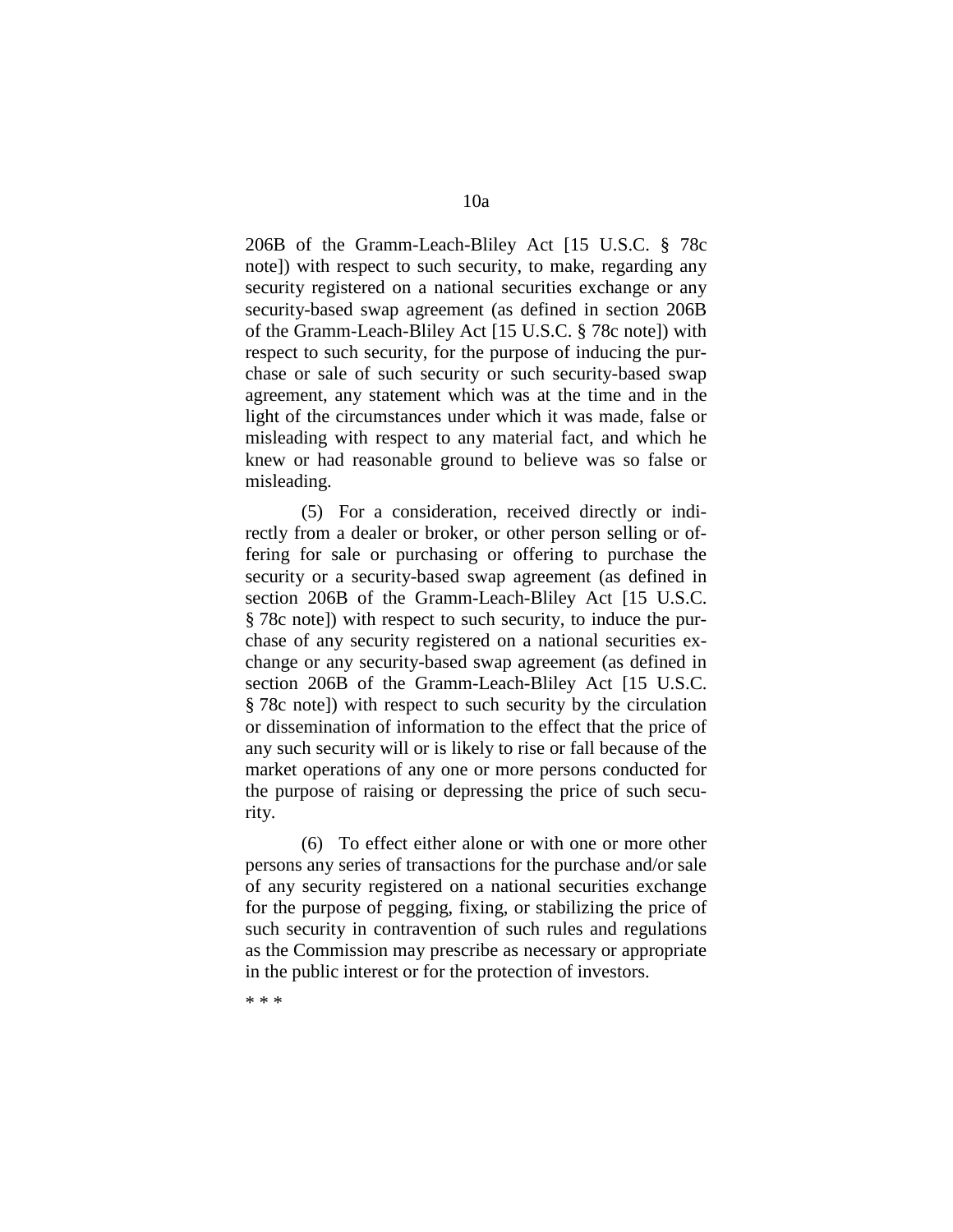#### **(e) Persons liable; suits at law or in equity**

Any person who willfully participates in any act or transaction in violation of subsections (a), (b), or (c) of this section, shall be liable to any person who shall purchase or sell any security at a price which was affected by such act or transaction, and the person so injured may sue in law or in equity in any court of competent jurisdiction to recover the damages sustained as a result of any such act or transaction. In any such suit the court may, in its discretion, require an undertaking for the payment of the costs of such suit, and assess reasonable costs, including reasonable attorneys' fees, against either party litigant. Every person who becomes liable to make any payment under this subsection may recover contribution as in cases of contract from any person who, if joined in the original suit, would have been liable to make the same payment. No action shall be maintained to enforce any liability created under this section, unless brought within one year after the discovery of the facts constituting the violation and within three years after such violation.

\* \* \*

**Securities Exchange Act § 18, 15 U.S.C. § 78r. Liability for misleading statements.**

# **(a) Persons liable; persons entitled to recover; defense of good faith; suit at law or in equity; costs, etc.**

——— $\bullet$ ———

Any person who shall make or cause to be made any statement in any application, report, or document filed pursuant to this title or any rule or regulation thereunder, or any undertaking contained in a registration statement as provided in subsection (d) of section 15 of this title [15 U.S.C. § 78o(d)], which statement was at the time and in the light of the circumstances under which it was made false or misleading with respect to any material fact, shall be liable to any